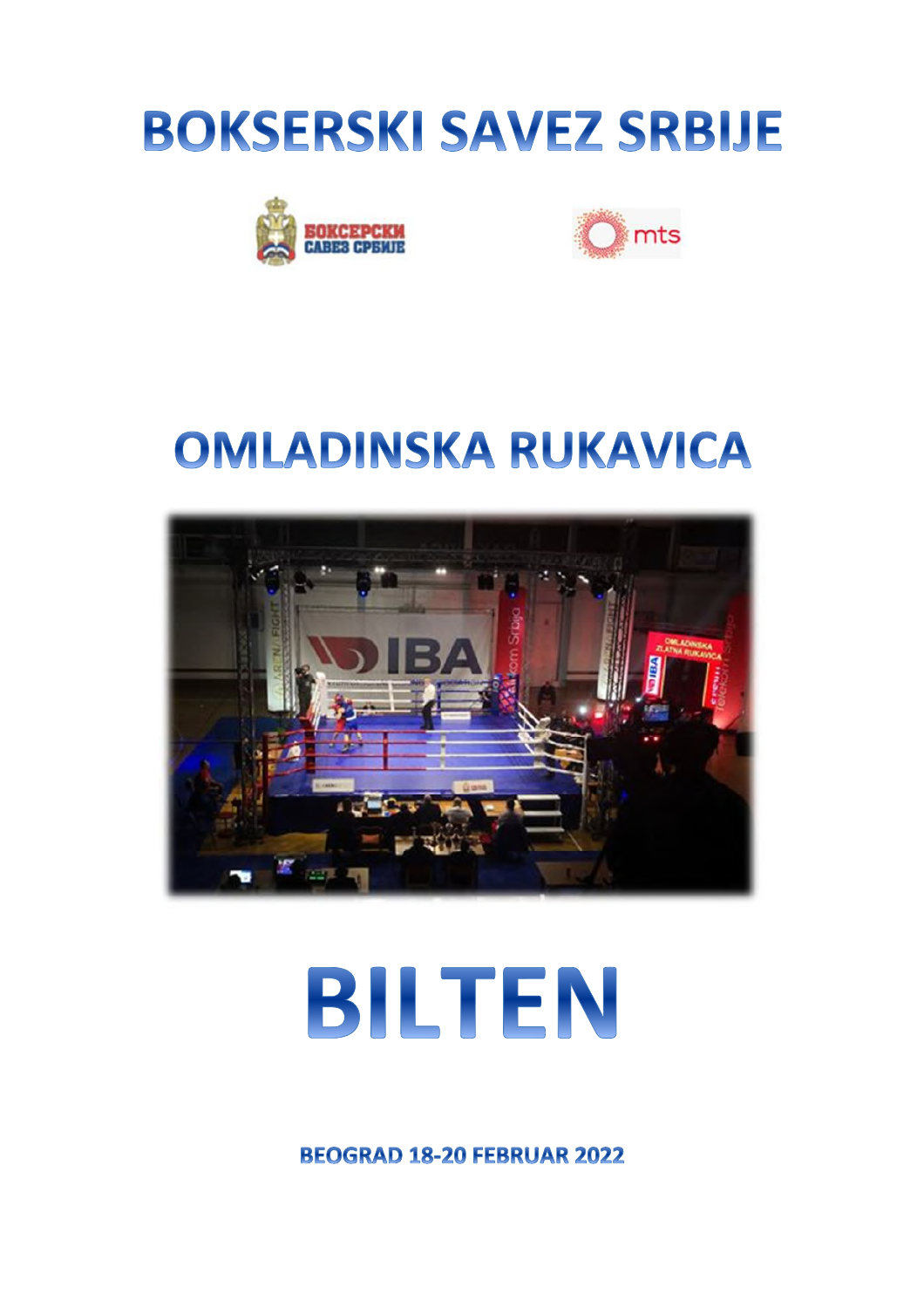## OMLADINSKA RUKAVICA

## BEOGRAD 18 - 20 FEBRUAR 2022

## SLUŽBENA LICA

|                | RAKITA Bojan        | Tehnički delegat BSS | <b>SRB</b> |
|----------------|---------------------|----------------------|------------|
|                | PUŠKOVIĆ Anja       | LOC                  | <b>SRB</b> |
|                | STIJEPOVIĆ Mojaš    | LOC                  | <b>SRB</b> |
|                | PANIĆ Jovan         | <b>LOC</b>           | <b>SRB</b> |
|                | PUŠKOVIĆ Uroš       | <b>LOC</b>           | <b>SRB</b> |
|                | MARČETA Mane        | LOC                  | <b>SRB</b> |
|                | Dr Danilo Mumin     | LOC                  | <b>SRB</b> |
|                | <b>SUDIJE</b>       |                      |            |
| $\mathbf{1}$   | UGRENOVIĆ Jovana    | <b>AIBA</b>          | <b>SRB</b> |
| $\overline{2}$ | SIMEVSKA Dobrila    | <b>NAT</b>           | <b>MKD</b> |
| 3              | SARIĆ Radisa        | <b>AIBA</b>          | <b>SRB</b> |
| 4              | ŽIVANOVIĆ Nebojša   | <b>AIBA</b>          | <b>SRB</b> |
| 5              | ANDRIĆ Zoran        | <b>AIBA</b>          | <b>SRB</b> |
| 6              | PANIĆ Milovan       | <b>AIBA</b>          | <b>SRB</b> |
| 7              | ĆURČIĆ Aleksandar   | <b>AIBA</b>          | <b>SRB</b> |
|                | KONTROLOR SUĐENJA   |                      |            |
|                | JAKOVLJEVIĆ Momčilo | <b>AIBA</b>          | <b>SRB</b> |
|                |                     |                      |            |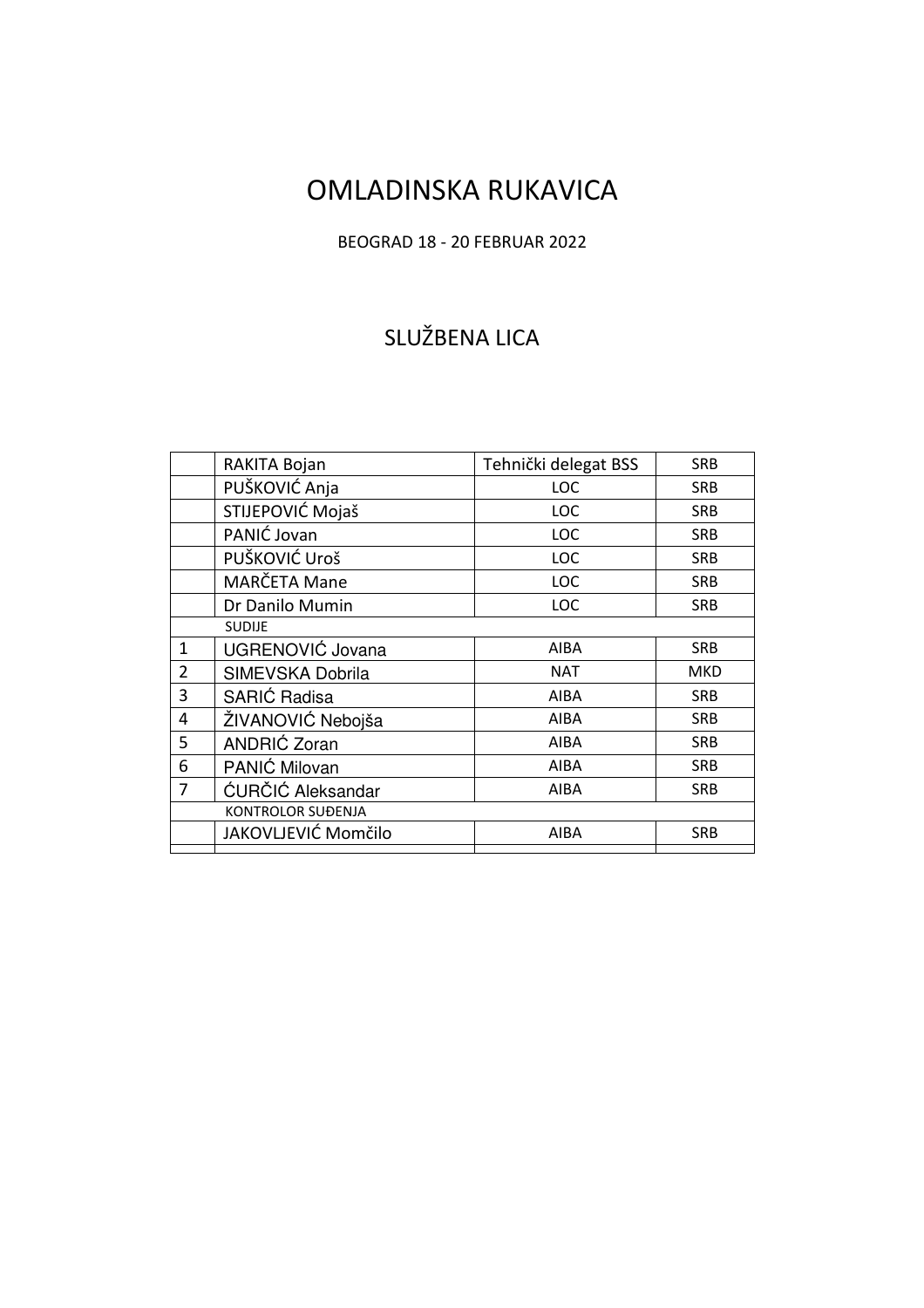

**Entry List by Weight Category**



| <b>Weight Category</b>                    | Team<br>Code                                                                                   | Name                                                                                                                                                | Seed | Date of Birth | <b>Bouts</b> | won | lost |
|-------------------------------------------|------------------------------------------------------------------------------------------------|-----------------------------------------------------------------------------------------------------------------------------------------------------|------|---------------|--------------|-----|------|
| 54kg Men's Youth<br><b>Bantam</b>         | MKD<br><b>MKD</b><br><b>MNE</b>                                                                | SHEHABI Hadi<br>LIMAJ Leonardo<br><b>BOZOVIC Filip</b>                                                                                              |      |               |              |     |      |
| 57kg Men's Youth<br>Feather               | <b>SRB</b><br><b>SRB</b><br><b>SRB</b>                                                         | <b>TEPIC Vukasin</b><br>MIJATOV Djordje<br><b>GLIGIC Radovan</b>                                                                                    |      |               |              |     |      |
| 60kg Men's Youth<br><b>Light Group A</b>  | <b>SRB</b><br><b>SRB</b><br><b>SRB</b><br><b>SRB</b>                                           | <b>DJUKANOVIC Darko</b><br>MISKOVIC Vladica<br><b>DZIDA Filip</b><br><b>JANJIC Marko</b>                                                            |      |               |              |     |      |
| 60kg Men's Youth<br><b>Light Group B</b>  | MKD<br><b>MNE</b><br><b>SRB</b><br><b>SRB</b><br><b>SRB</b>                                    | <b>ELIU Enis</b><br><b>DJINOVIC Tomislav</b><br>MOSORINSKI Strahinja<br><b>BERISA Vladimir</b><br>MILOSAVLJEVIC Pavle                               |      |               |              |     |      |
| 63.5kg Men's Youth<br><b>Light Welter</b> | BIH<br><b>SRB</b>                                                                              | <b>SAHOVIC Ernad</b><br><b>CINGELIC Uros</b>                                                                                                        |      |               |              |     |      |
| 67kg Men's Youth<br>Welter                | <b>SRB</b><br><b>SRB</b><br><b>SRB</b><br><b>SRB</b>                                           | <b>VELJOVIC Uros</b><br><b>IKANOVIC Sead</b><br>MIKETIC Ivan<br><b>TOSIC Djordje</b>                                                                |      |               |              |     |      |
| 71kg Men's Youth<br><b>Light Middle</b>   | <b>BIH</b><br><b>MNE</b><br><b>MNE</b><br><b>SLO</b><br><b>SRB</b><br><b>SRB</b><br><b>SRB</b> | <b>HODZIC Eldar</b><br>RADENOVIC Nikola<br><b>MARINOVIC Vito</b><br>RASIC Luka<br><b>TOMIC Dario</b><br><b>CVETKOVIC Nikola</b><br>DRAGISIC Nemanja |      |               |              |     |      |
| 75kg Men's Youth<br><b>Middle</b>         | <b>SRB</b><br><b>SRB</b><br><b>SRB</b><br><b>SRB</b>                                           | <b>SIMIC Rastko</b><br><b>KRSTOVIC Adam</b><br>STANOJEVIC Milan<br><b>JANACKOVIC Filip</b>                                                          |      |               |              |     |      |
| 80kg Men's Youth<br><b>Light Heavy</b>    | <b>SRB</b><br><b>SRB</b><br><b>SRB</b>                                                         | NIKCEVIC Masan<br>PIZURICA Marko<br><b>NIKOLIC Milos</b>                                                                                            |      |               |              |     |      |
| 92kg Men's Youth<br>Heavy                 | <b>MNE</b><br><b>MNE</b><br><b>SRB</b><br><b>SRB</b><br><b>SRB</b>                             | SOFTIC Menan<br><b>BRAJKOVIC Andrija</b><br>NOVICIC Strahinja<br>DOSKOVIC Ivan<br><b>MITROVIC Boris</b>                                             |      |               |              |     |      |
| 54kg Women's Youth<br><b>Bantam</b>       | <b>SRB</b><br><b>SRB</b>                                                                       | <b>DUNJA Marjanovic</b><br>JOVANOVIC Dragana                                                                                                        |      |               |              |     |      |
| 66kg Women's Youth<br>Welter              | BIH<br><b>SRB</b>                                                                              | <b>HALILOVIC Arnela</b><br>SUBOTIC Zeljana                                                                                                          |      |               |              |     |      |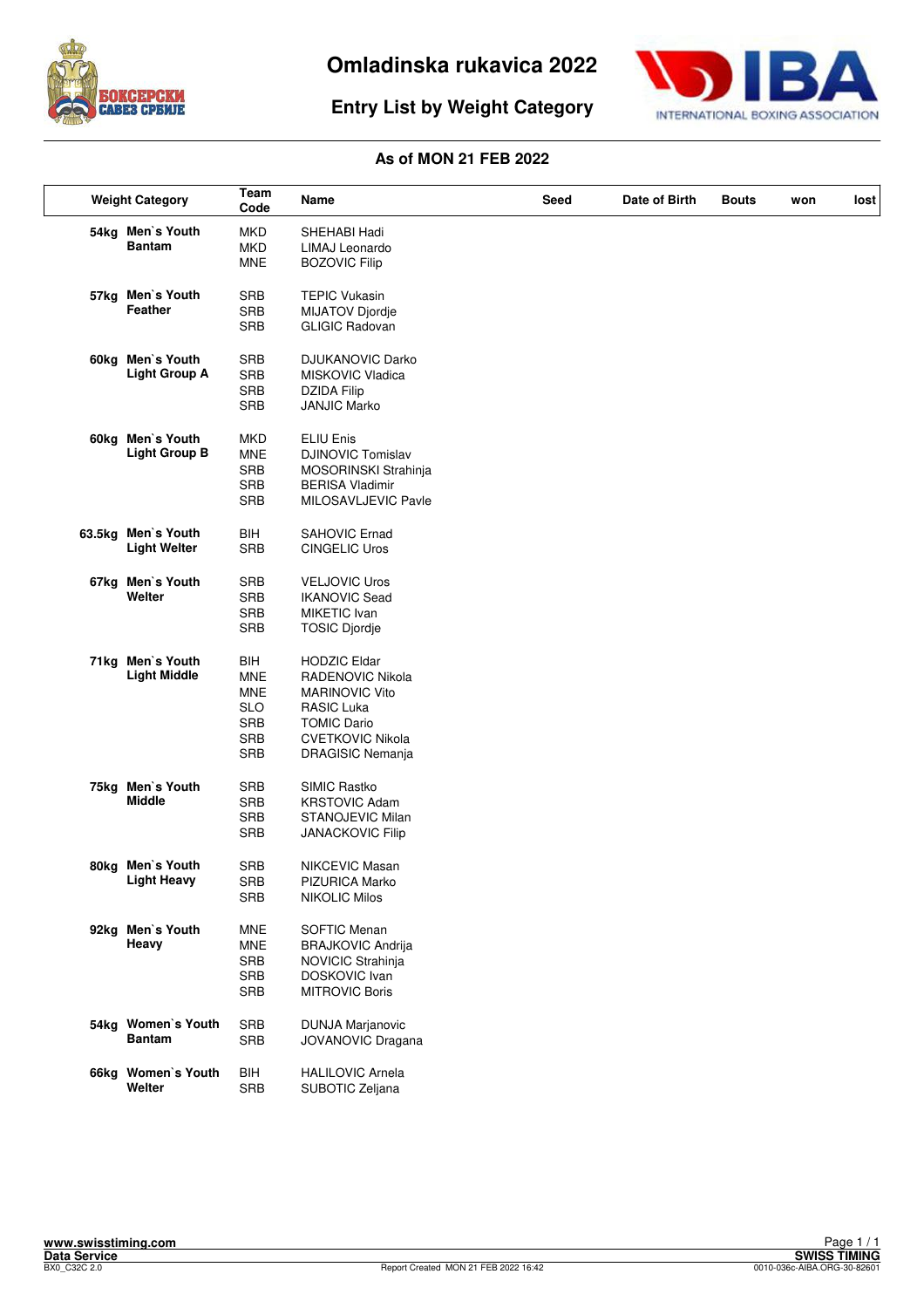



## **Entry List by Team**

## **As of MON 21 FEB 2022**

| Team       |                          | Name                          | Seed | Gender | Weight<br>Category | Date of Birth | <b>Bouts</b> | won | lost |
|------------|--------------------------|-------------------------------|------|--------|--------------------|---------------|--------------|-----|------|
| BIH        | ÷,                       | <b>Bosnia and Herzegovina</b> |      |        |                    |               |              |     |      |
|            |                          | SAHOVIC Ernad                 |      | M      | 63.5kg             |               |              |     |      |
|            |                          | <b>HODZIC Eldar</b>           |      | M      | 71kg               |               |              |     |      |
|            |                          | <b>HALILOVIC Arnela</b>       |      | W      | 66kg               |               |              |     |      |
| <b>MKD</b> | $\overline{\phantom{a}}$ | North Macedonia               |      |        |                    |               |              |     |      |
|            |                          | SHEHABI Hadi                  |      | М      | 54kg               |               |              |     |      |
|            |                          | LIMAJ Leonardo                |      | M      | 54kg               |               |              |     |      |
|            |                          | ELIU Enis                     |      | М      | 60kg               |               |              |     |      |
|            |                          |                               |      |        |                    |               |              |     |      |
| <b>MNE</b> | $\blacksquare$           | Montenegro                    |      |        |                    |               |              |     |      |
|            |                          | <b>BOZOVIC Filip</b>          |      | М      | 54kg               |               |              |     |      |
|            |                          | <b>DJINOVIC Tomislav</b>      |      | M      | 60kg               |               |              |     |      |
|            |                          | <b>RADENOVIC Nikola</b>       |      | M      | 71kg               |               |              |     |      |
|            |                          | <b>MARINOVIC Vito</b>         |      | M      | 71kg               |               |              |     |      |
|            |                          | SOFTIC Menan                  |      | M      | 92kg               |               |              |     |      |
|            |                          | <b>BRAJKOVIC Andrija</b>      |      | M      | 92kg               |               |              |     |      |
| <b>SLO</b> |                          | Slovenia                      |      |        |                    |               |              |     |      |
|            |                          | <b>RASIC Luka</b>             |      | М      | 71kg               |               |              |     |      |
|            |                          | JANUZAJ Djelon                |      | M      | kg                 |               |              |     |      |
| <b>SRB</b> | $\blacksquare$           | Serbia                        |      |        |                    |               |              |     |      |
|            |                          | <b>TEPIC Vukasin</b>          |      | М      | 57kg               |               |              |     |      |
|            |                          |                               |      | М      | 57kg               |               |              |     |      |
|            |                          | <b>MIJATOV Djordje</b>        |      |        |                    |               |              |     |      |
|            |                          | <b>GLIGIC Radovan</b>         |      | M      | 57kg               |               |              |     |      |
|            |                          | <b>DJUKANOVIC Darko</b>       |      | M      | 60kg               |               |              |     |      |
|            |                          | MISKOVIC Vladica              |      | M      | 60kg               |               |              |     |      |
|            |                          | DZIDA Filip                   |      | M      | 60kg               |               |              |     |      |
|            |                          | <b>JANJIC Marko</b>           |      | M      | 60kg               |               |              |     |      |
|            |                          | MOSORINSKI Strahinja          |      | M      | 60kg               |               |              |     |      |
|            |                          | <b>BERISA Vladimir</b>        |      | M      | 60kg               |               |              |     |      |
|            |                          | MILOSAVLJEVIC Pavle           |      | M      | 60kg               |               |              |     |      |
|            |                          | <b>CINGELIC Uros</b>          |      | M      | 63.5kg             |               |              |     |      |
|            |                          | <b>VELJOVIC Uros</b>          |      | M      | 67kg               |               |              |     |      |
|            |                          | <b>IKANOVIC Sead</b>          |      | M      | 67kg               |               |              |     |      |
|            |                          | MIKETIC Ivan                  |      | М      | 67kg               |               |              |     |      |
|            |                          | <b>TOSIC Djordje</b>          |      | M      | 67kg               |               |              |     |      |
|            |                          | <b>TOMIC Dario</b>            |      | M      | 71kg               |               |              |     |      |
|            |                          | <b>CVETKOVIC Nikola</b>       |      | M      | 71kg               |               |              |     |      |
|            |                          | <b>DRAGISIC Nemanja</b>       |      | М      | 71kg               |               |              |     |      |
|            |                          | SIMIC Rastko                  |      | M      | 75kg               |               |              |     |      |
|            |                          | <b>KRSTOVIC Adam</b>          |      | М      | 75kg               |               |              |     |      |
|            |                          | STANOJEVIC Milan              |      | M      | 75kg               |               |              |     |      |
|            |                          | <b>JANACKOVIC Filip</b>       |      | М      | 75kg               |               |              |     |      |
|            |                          | NIKCEVIC Masan                |      | M      |                    |               |              |     |      |
|            |                          |                               |      |        | 80kg               |               |              |     |      |
|            |                          | PIZURICA Marko                |      | М      | 80kg               |               |              |     |      |
|            |                          | <b>NIKOLIC Milos</b>          |      | M      | 80kg               |               |              |     |      |
|            |                          | <b>NIKOLIC Milos</b>          |      |        |                    |               |              |     |      |
|            |                          | <b>BOJOVIC Viktor</b>         |      |        |                    |               |              |     |      |
|            |                          | NOVICIC Strahinja             |      | М      | 92kg               |               |              |     |      |
|            |                          | DOSKOVIC Ivan                 |      | M      | 92kg               |               |              |     |      |
|            |                          | <b>MITROVIC Boris</b>         |      | М      | 92kg               |               |              |     |      |
|            |                          | <b>DUNJA Marjanovic</b>       |      | W      | 54kg               |               |              |     |      |
|            |                          | JOVANOVIC Dragana             |      | W      | 54kg               |               |              |     |      |
|            |                          | SUBOTIC Zeljana               |      | W      | 66kg               |               |              |     |      |
|            |                          |                               |      |        |                    |               |              |     |      |

**LEGEND**

**M** Men **W** Women

**www.swisstiming.com**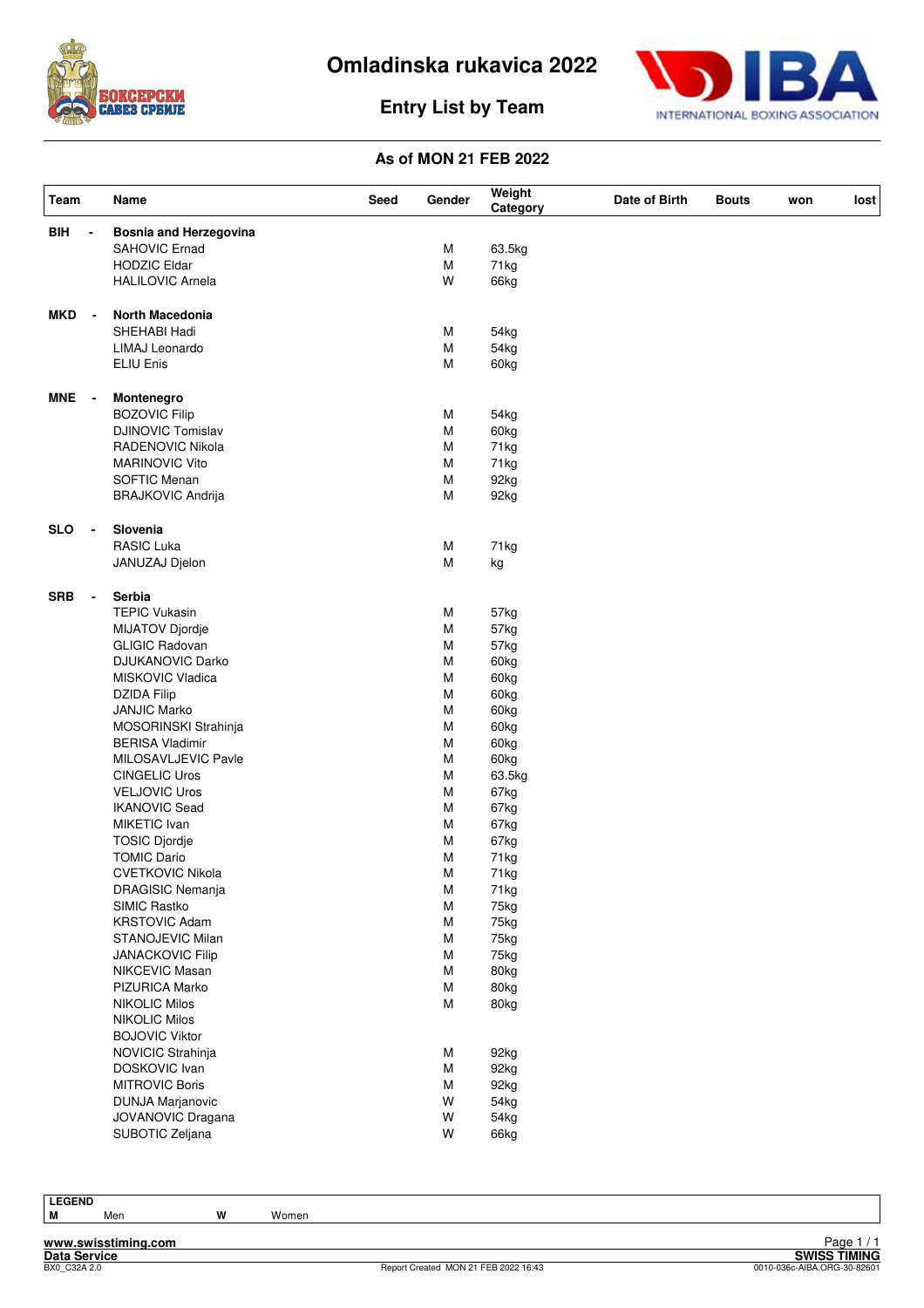## OMLADINSKA RUKAVICA

## 18 -20 Februar 2022,

Rakovica, Beograd, Srbija

## PLAN TAKMIČENJA

|                |             |             |    | <b>OMLADINKE</b> |        | <b>OMLADINCI</b> |    |        |    |      |        |    |    |    |                |        |    |
|----------------|-------------|-------------|----|------------------|--------|------------------|----|--------|----|------|--------|----|----|----|----------------|--------|----|
|                |             |             | 52 | 54               | 66     | 54               | 57 | 60     | 60 | 63.5 | 67     | 71 | 75 | 80 | 92             | $+92$  | Σ  |
|                |             | Boksera:    |    | 2                | າ<br>∠ | 3                | 3  | 4      | 5  |      | 4      | 7  | 4  | 3  | 5              | 1<br>┸ | 44 |
| <b>SESSION</b> | <b>DATE</b> | <b>TIME</b> |    |                  |        |                  |    |        |    |      |        |    |    |    |                |        |    |
| Session 1      | 18.02       | 16.00h      |    |                  |        | ┻                | и  | ำ<br>৴ | ┚  |      | າ<br>∠ | 3  | ำ  |    | 1<br>┸         |        | 14 |
| Session 2      | 19.02       | 16.00h      |    |                  |        |                  |    |        | 2  |      |        | 2  |    |    | $\overline{2}$ |        | 6  |
| Session 3      | 20.02       | 19.00h      |    | ┻                | ◢      |                  | и  |        |    | 4    | л      |    | 4  | и  | 1<br>┸         |        | 12 |
|                |             |             |    |                  |        |                  |    |        |    |      |        |    |    |    |                |        |    |
|                |             | Borbi:      |    | 1<br>J.          | л      |                  | 2  | 3      | 4  | 1    | 3      | 6  | 3  | 2  | 4              |        | 32 |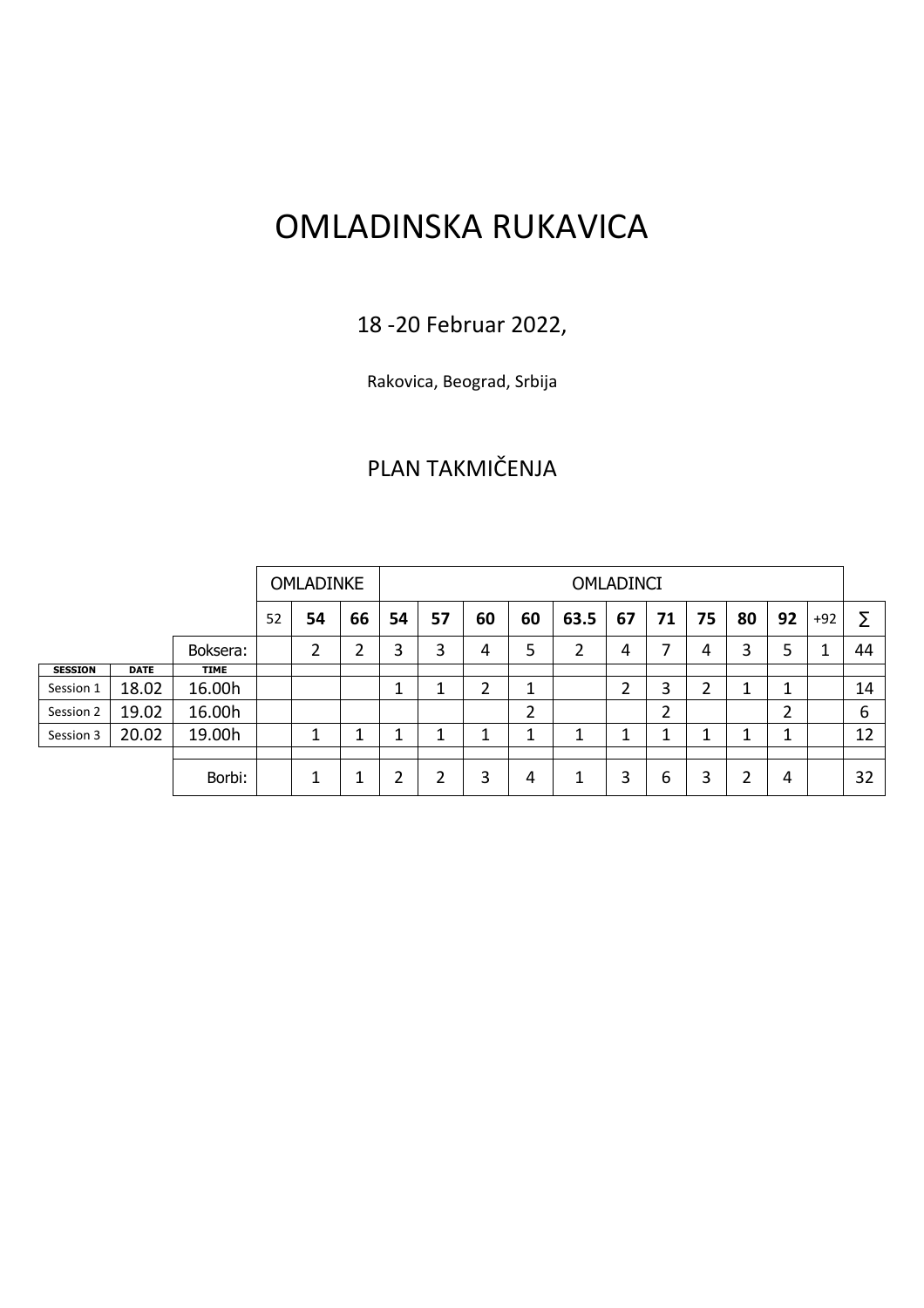



**Competition Schedule**

|                      |                              |         | <b>Start</b><br><b>Time</b> |       | Weight category (kg)<br>Men |              |                |    |    |      |    |    | <b>Total</b> |    |    |    |                 |
|----------------------|------------------------------|---------|-----------------------------|-------|-----------------------------|--------------|----------------|----|----|------|----|----|--------------|----|----|----|-----------------|
| <b>Phase</b>         | Date                         | Session |                             |       |                             |              |                |    |    |      |    |    |              |    |    |    |                 |
|                      |                              |         |                             | 46-48 | 51                          | 54           | 57             | 60 | 60 | 63.5 | 67 | 71 | 75           | 80 | 86 | 92 |                 |
| <b>Quarterfinals</b> | FRI 18 FEB                   |         | 16.00                       |       |                             |              |                | 2  |    |      | 2  | 3  | 2            |    |    |    | 14 <sup>1</sup> |
| <b>Semifinals</b>    | SAT 19 FEB                   | 2       | 16.00                       |       |                             |              |                |    | 2  |      |    | 2  |              |    |    | ົ  | 6               |
| <b>Finals</b>        | SUN 20 FEB                   | 3       | 19.00                       |       |                             |              |                |    |    |      |    |    |              |    |    |    | 11 <sup>1</sup> |
|                      | <b>Total Number of Bouts</b> |         |                             |       |                             | $\mathbf{2}$ | $\overline{2}$ | 3  | 4  |      | 3  | 6  | 3            | 2  |    |    | 30 <sub>1</sub> |
|                      | <b>Number of Boxers</b>      |         |                             |       |                             | 3            | 3              | 4  | 5  |      | 4  |    |              | 3  |    |    | 40              |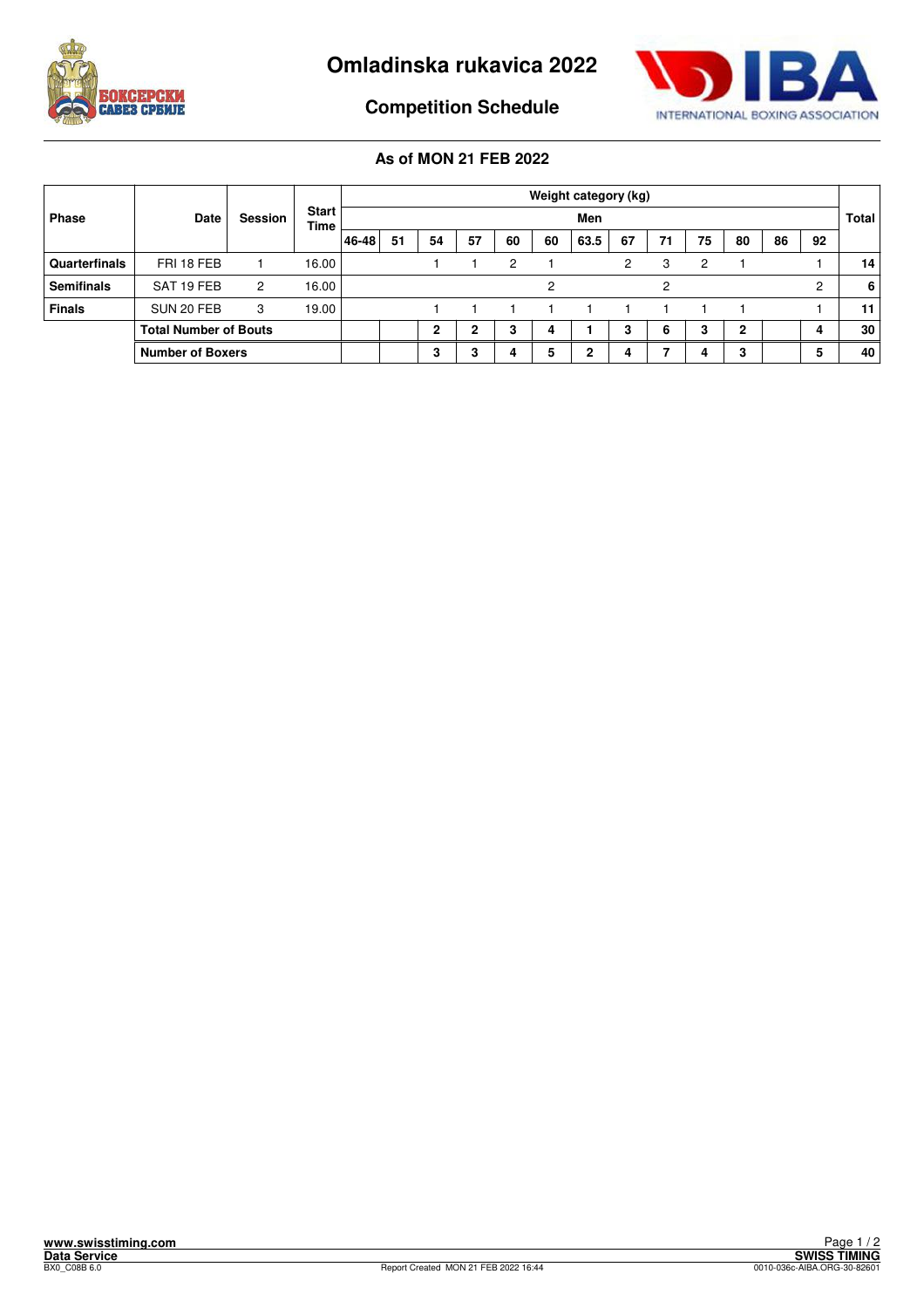



## **Competition Schedule**

#### **As of MON 21 FEB 2022**

|                   |                              |                |                      |    | Weight category (kg) |              |              |
|-------------------|------------------------------|----------------|----------------------|----|----------------------|--------------|--------------|
| <b>Phase</b>      | Date                         | <b>Session</b> | <b>Start</b><br>Time |    | Total                |              |              |
|                   |                              |                |                      | 52 | 54                   | 66           |              |
| Quarterfinals     | FRI 18 FEB                   |                | 16.00                |    |                      |              |              |
| <b>Semifinals</b> | SAT 19 FEB                   | 2              | 16.00                |    |                      |              |              |
| <b>Finals</b>     | SUN 20 FEB                   | 3              | 19.00                |    |                      |              |              |
|                   | <b>Total Number of Bouts</b> |                |                      |    |                      |              | $\mathbf{2}$ |
|                   | <b>Number of Boxers</b>      |                |                      |    | $\mathbf{2}$         | $\mathbf{2}$ | 4            |

**NOTES** Schedule is subject to change.

**www.swisstiming.com**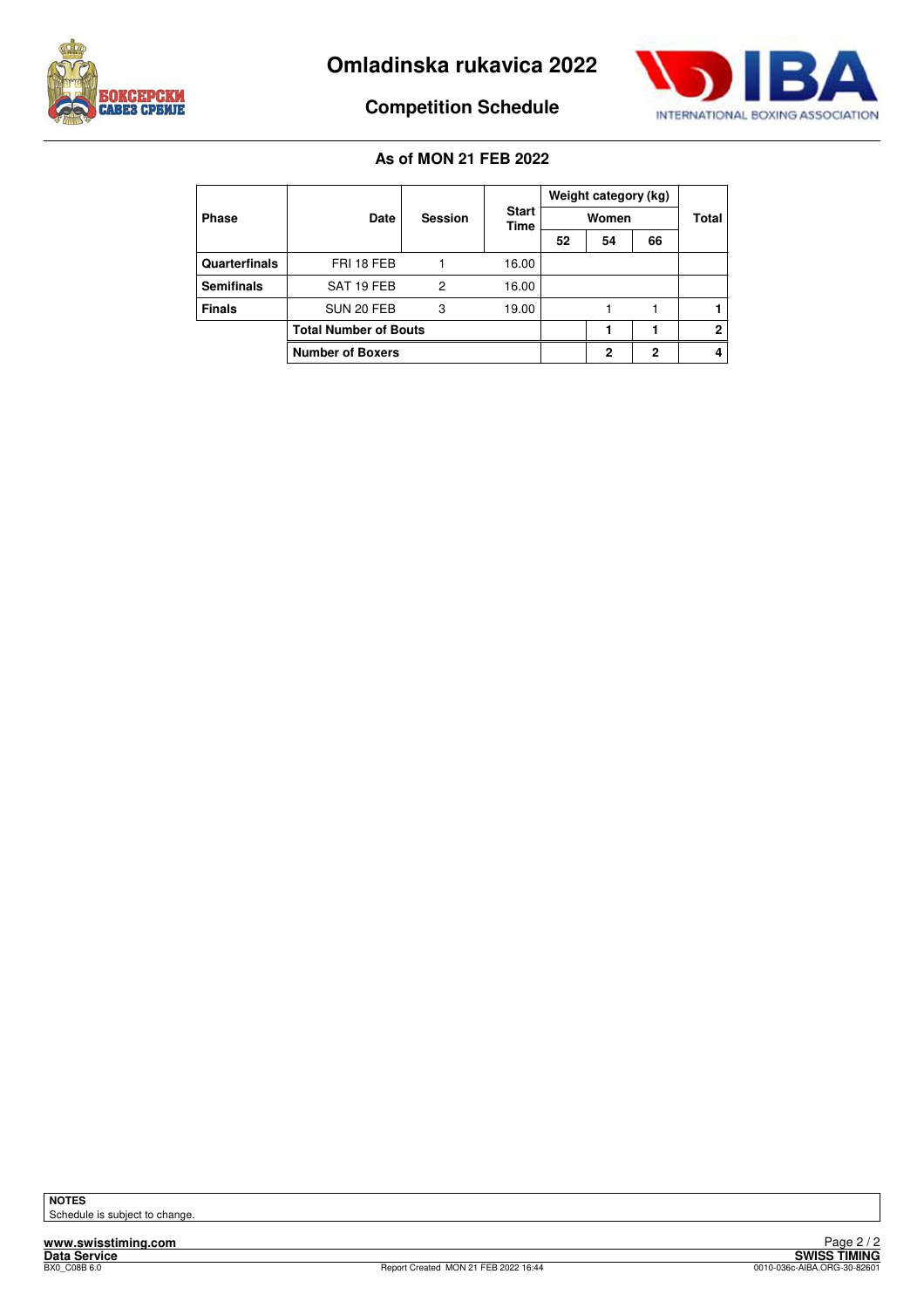



**Number of Entries by Team**

|                  |       |    |                |    |    |    | Weight category (kg) |    |                |    |    |                        |                |                |
|------------------|-------|----|----------------|----|----|----|----------------------|----|----------------|----|----|------------------------|----------------|----------------|
| <b>Team Code</b> | Men   |    |                |    |    |    |                      |    |                |    |    | Total<br><b>Boxers</b> |                |                |
|                  | 46-48 | 51 | 54             | 57 | 60 | 60 | 63.5                 | 67 | 71             | 75 | 80 | 86                     | 92             |                |
|                  |       |    |                |    |    |    |                      |    |                |    |    |                        |                |                |
| <b>TOTAL</b>     |       |    |                |    |    |    |                      |    |                |    |    |                        |                |                |
| <b>BIH</b>       |       |    |                |    |    |    |                      |    |                |    |    |                        |                | 2 <sup>1</sup> |
| <b>MKD</b>       |       |    | $\overline{2}$ |    |    |    |                      |    |                |    |    |                        |                | 3 <sup>1</sup> |
| <b>MNE</b>       |       |    |                |    |    |    |                      |    | $\overline{c}$ |    |    |                        | $\overline{c}$ | $6 \mid$       |
| <b>SLO</b>       |       |    |                |    |    |    |                      |    |                |    |    |                        |                | 2 <sup>1</sup> |
| SRB              |       |    |                | 3  | 4  | 3  |                      | 4  | 3              | 4  | 3  |                        | 3              | 28             |
| Total: 5         |       |    | 3              | 3  | 4  | 5  | $\mathbf{2}$         | 4  | 7              | 4  | 3  |                        | 5              | 41             |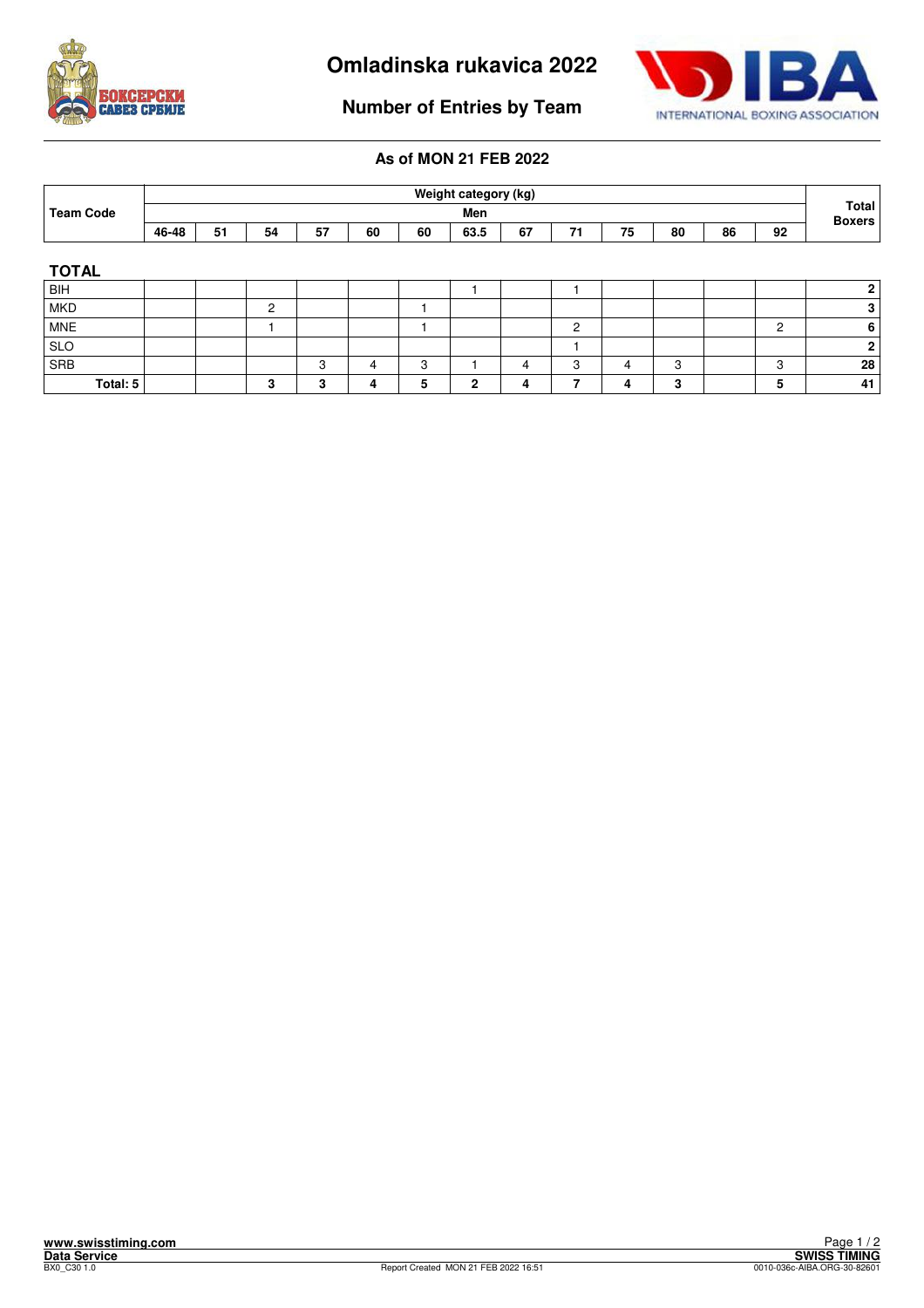



## **Number of Entries by Team**

## **As of MON 21 FEB 2022**

| <b>Team Code</b> | Weight category (kg) |                        |    |  |
|------------------|----------------------|------------------------|----|--|
|                  |                      | Total<br><b>Boxers</b> |    |  |
|                  | 52                   | 54                     | 66 |  |

## **TOTAL**

| BIH        |  |   |
|------------|--|---|
| MKD        |  |   |
| MNE        |  |   |
| <b>SLO</b> |  |   |
| SRB        |  | 3 |
| Total: 5   |  |   |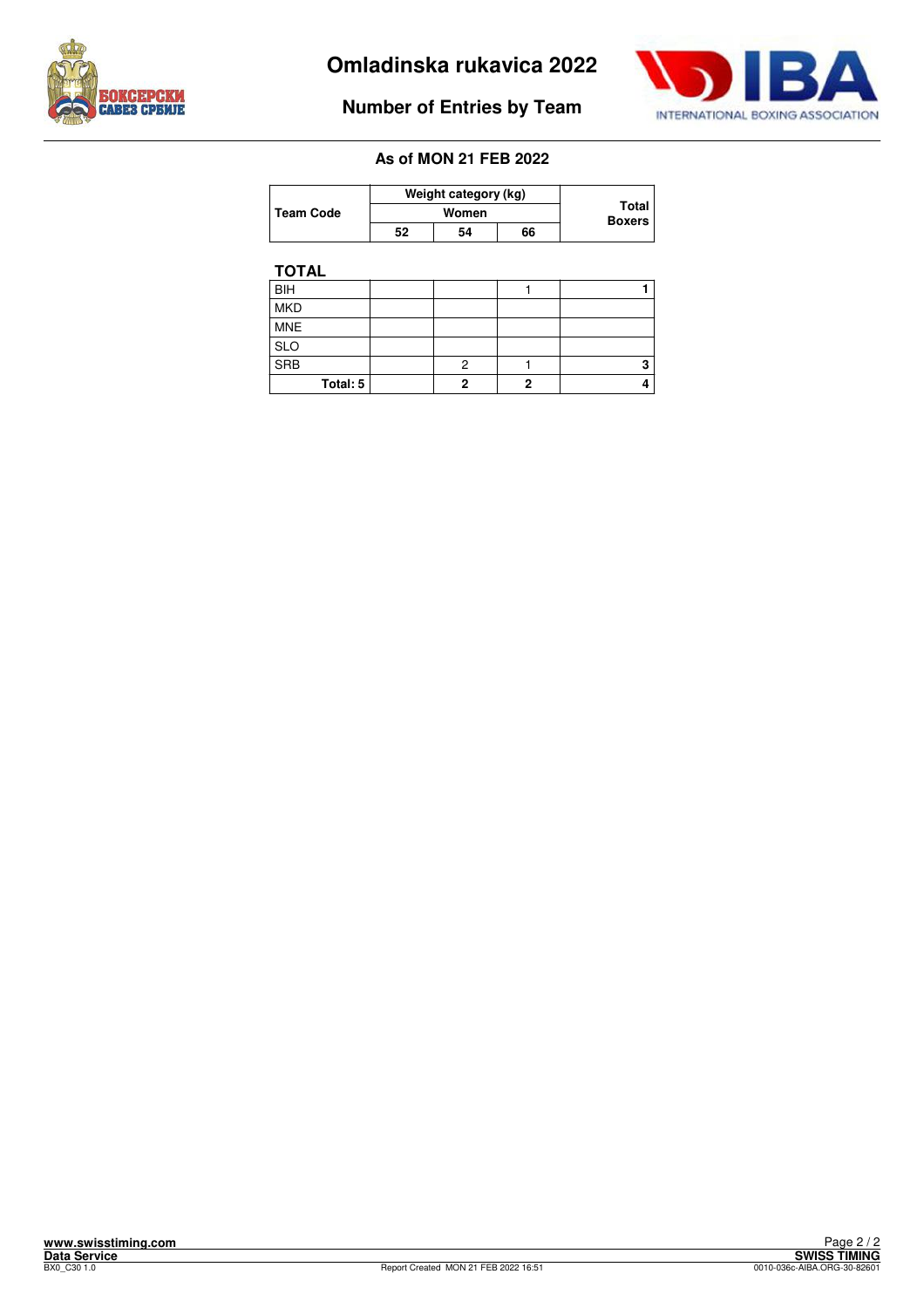

**Men`s Youth Bantam (54 kg)**



**Draw Sheet**

#### **As of MON 21 FEB 2022**



| NOTES             |
|-------------------|
| Sorting order for |

for ranked 3rd: from semifinals, first, loser against the gold medallist, second, loser against the silver medallist. For ranked 5th: from quarterfinals, same criteria to list the first two losers and then, loser against 1st listed with ranking 3, then 2nd listed with ranking 3.

**LEGEND**

Round number **RSC-I** Referee Stops Contest – Injury **WP** Win on points

**www.swisstiming.com Data Service SWISS TIMING**

1 / 1 Edge 1<br>SWISS TIMING<br>0010-036c-AIBA.ORG-30-82601 0010-036c-AIBA.ORG-30-82601 0010-036c-AIBA.ORG-30-82601 Page 1 / 1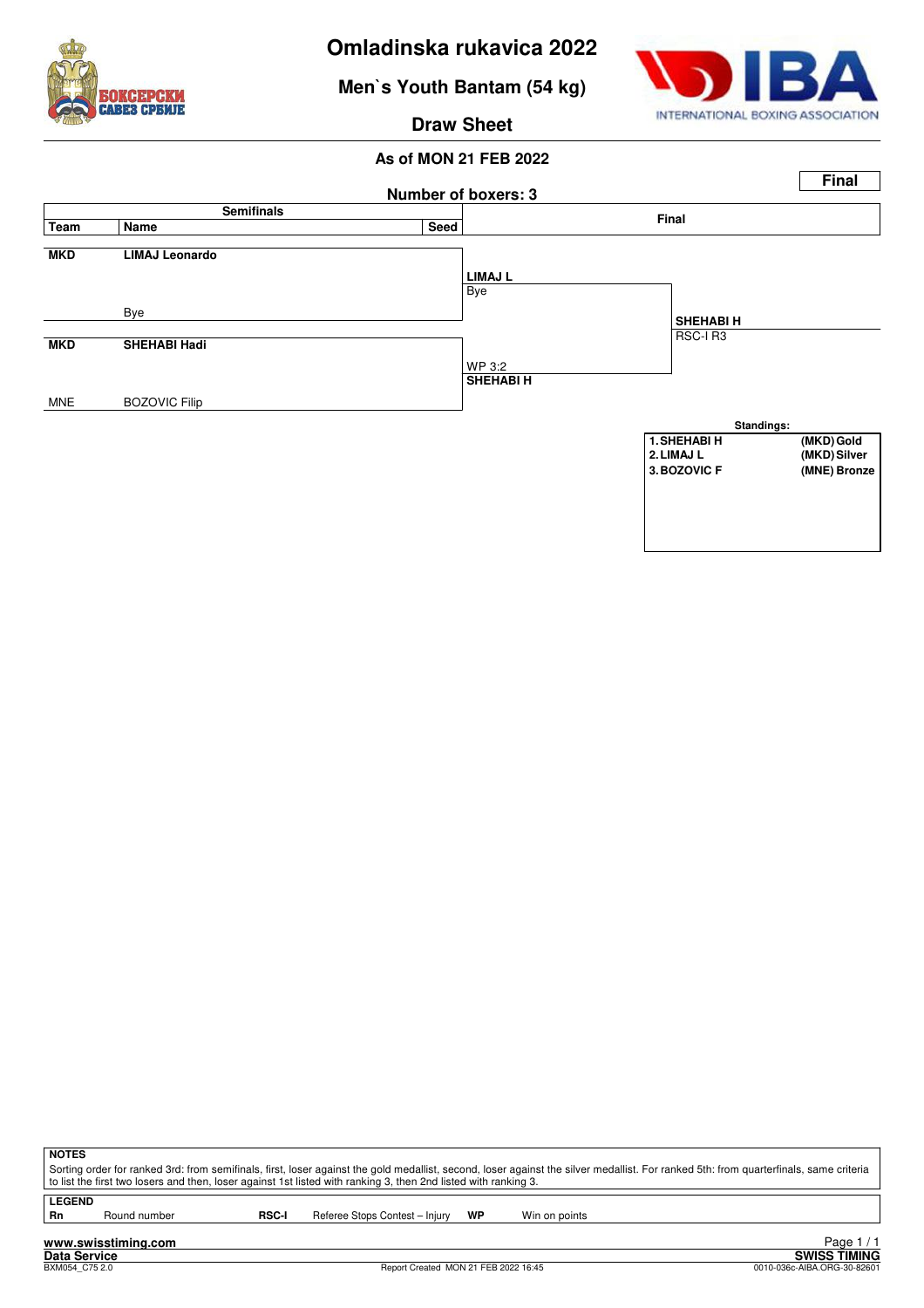

**Men`s Youth Feather (57 kg)**



**Draw Sheet**

## **As of MON 21 FEB 2022**



**NOTES**

Sorting order for ranked 3rd: from semifinals, first, loser against the gold medallist, second, loser against the silver medallist. For ranked 5th: from quarterfinals, same criteria to list the first two losers and then, loser against 1st listed with ranking 3, then 2nd listed with ranking 3.

**LEGEND**

**Win on points** 

**www.swisstiming.com Data Service SWISS TIMING**

<u>r aye 1/1</u><br>SWISS TIMING<br>0010-036c-AIBA.ORG-30-82601 0010-036c-AIBA.ORG-30-82601 0010-036c-AIBA.ORG-30-82601 Page 1 / 1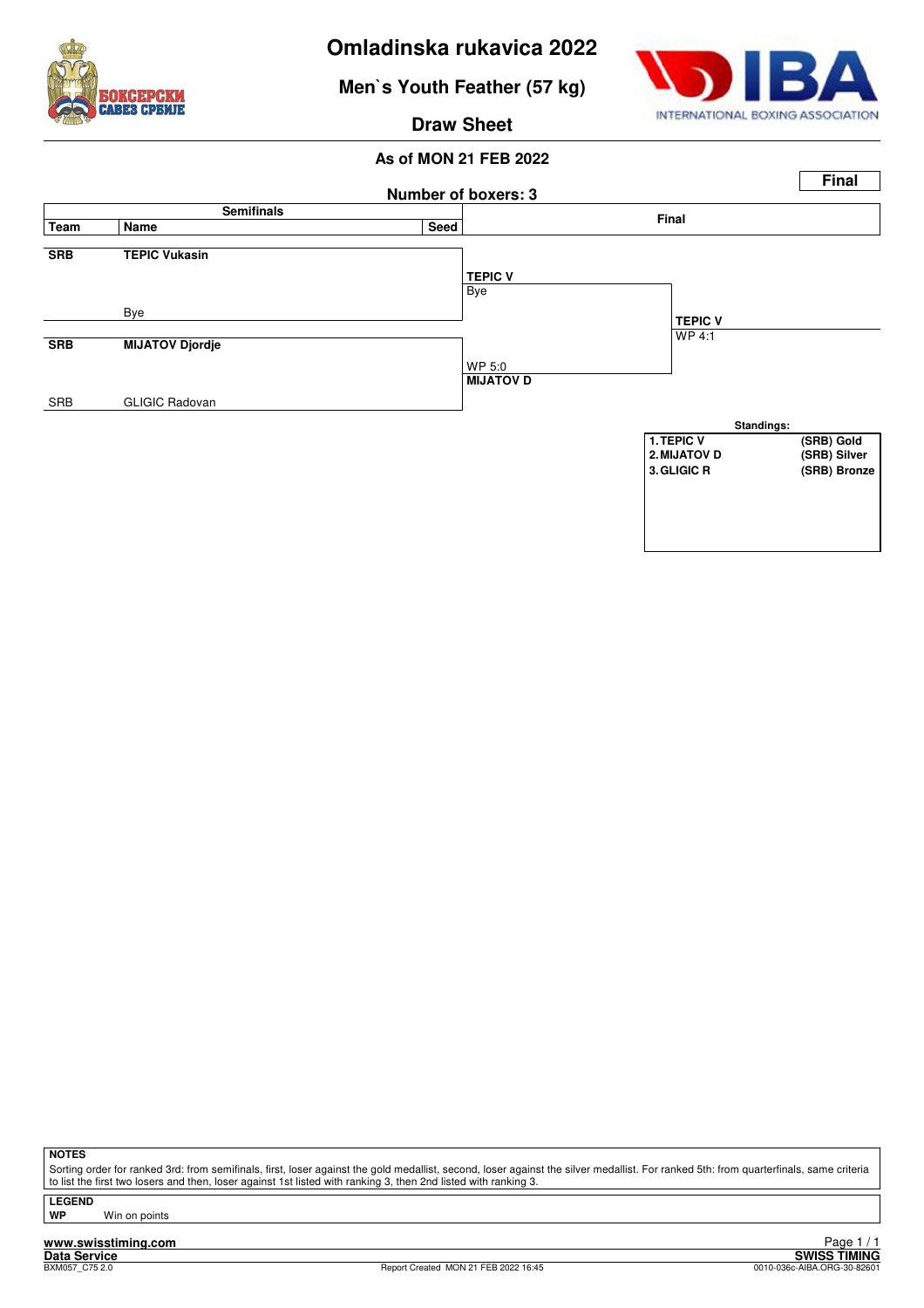

**Men`s Youth Light Group A (60 kg)**



**Draw Sheet**

## **As of MON 21 FEB 2022**



**NOTES**

Sorting order for ranked 3rd: from semifinals, first, loser against the gold medallist, second, loser against the silver medallist. For ranked 5th: from quarterfinals, same criteria to list the first two losers and then, loser against 1st listed with ranking 3, then 2nd listed with ranking 3.

**LEGEND**

**Win on points** 

**www.swisstiming.com**<br>Data Service<br>BXM060\_C75.2.0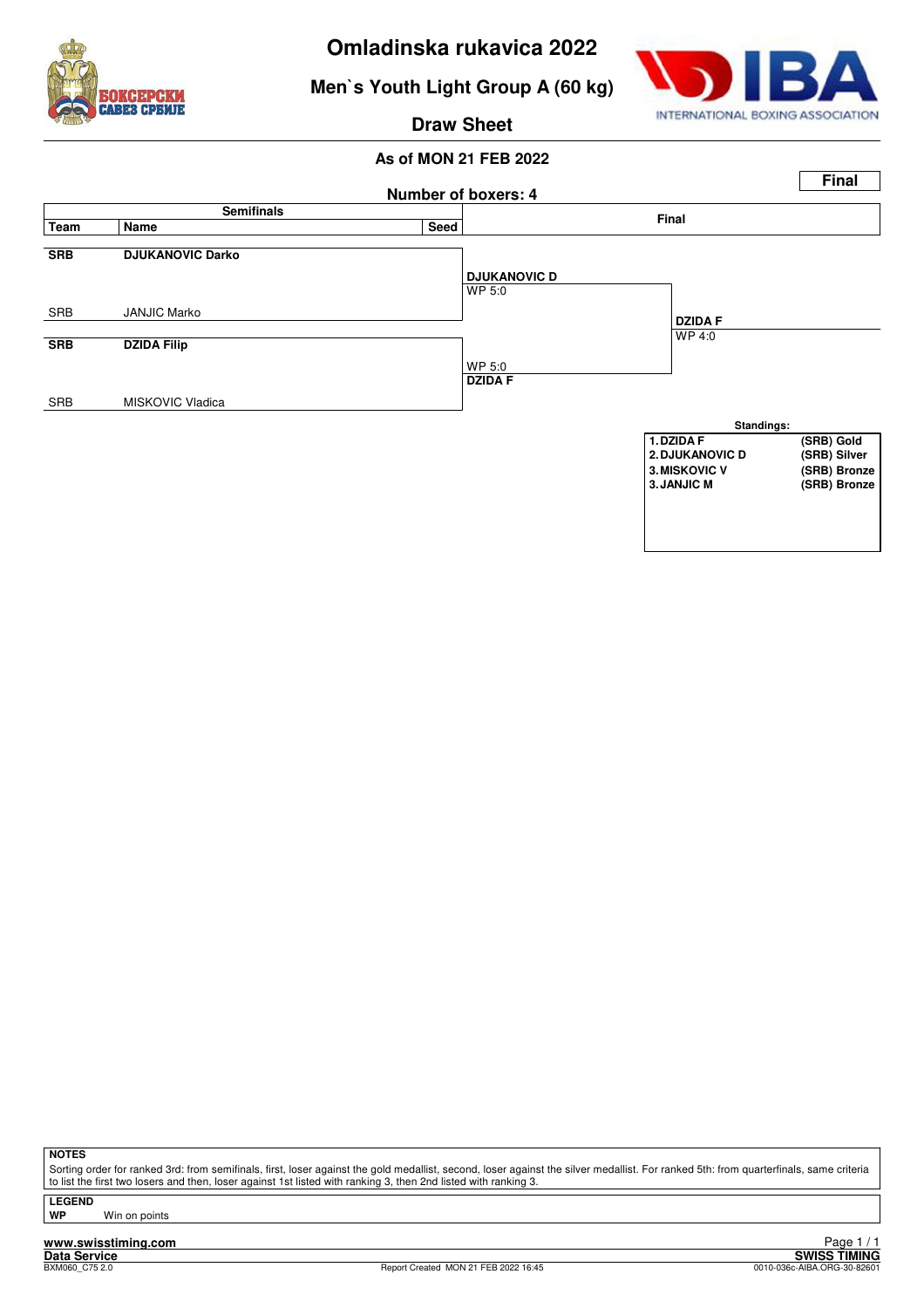

**Men`s Youth Light Group B (60 kg)**



**Draw Sheet**



| <b>NOTES</b>                                                                                                                                                                          |                                                                                                                 |            |                              |    |          |    |               |                      |  |
|---------------------------------------------------------------------------------------------------------------------------------------------------------------------------------------|-----------------------------------------------------------------------------------------------------------------|------------|------------------------------|----|----------|----|---------------|----------------------|--|
| Sorting order for ranked 3rd: from semifinals, first, loser against the gold medallist, second, loser against the silver medallist. For ranked 5th: from quarterfinals, same criteria |                                                                                                                 |            |                              |    |          |    |               |                      |  |
|                                                                                                                                                                                       | to list the first two losers and then, loser against 1st listed with ranking 3, then 2nd listed with ranking 3. |            |                              |    |          |    |               |                      |  |
| <b>LEGEND</b>                                                                                                                                                                         |                                                                                                                 |            |                              |    |          |    |               |                      |  |
| Rn                                                                                                                                                                                    | Round number                                                                                                    | <b>RSC</b> | <b>Referee Stops Contest</b> | WO | Walkover | WP | Win on points |                      |  |
|                                                                                                                                                                                       |                                                                                                                 |            |                              |    |          |    |               |                      |  |
|                                                                                                                                                                                       | www.swisstiming.com                                                                                             |            |                              |    |          |    |               | Page $1/1$           |  |
|                                                                                                                                                                                       | Dota Corvice                                                                                                    |            |                              |    |          |    |               | <b>CIMICC TIMING</b> |  |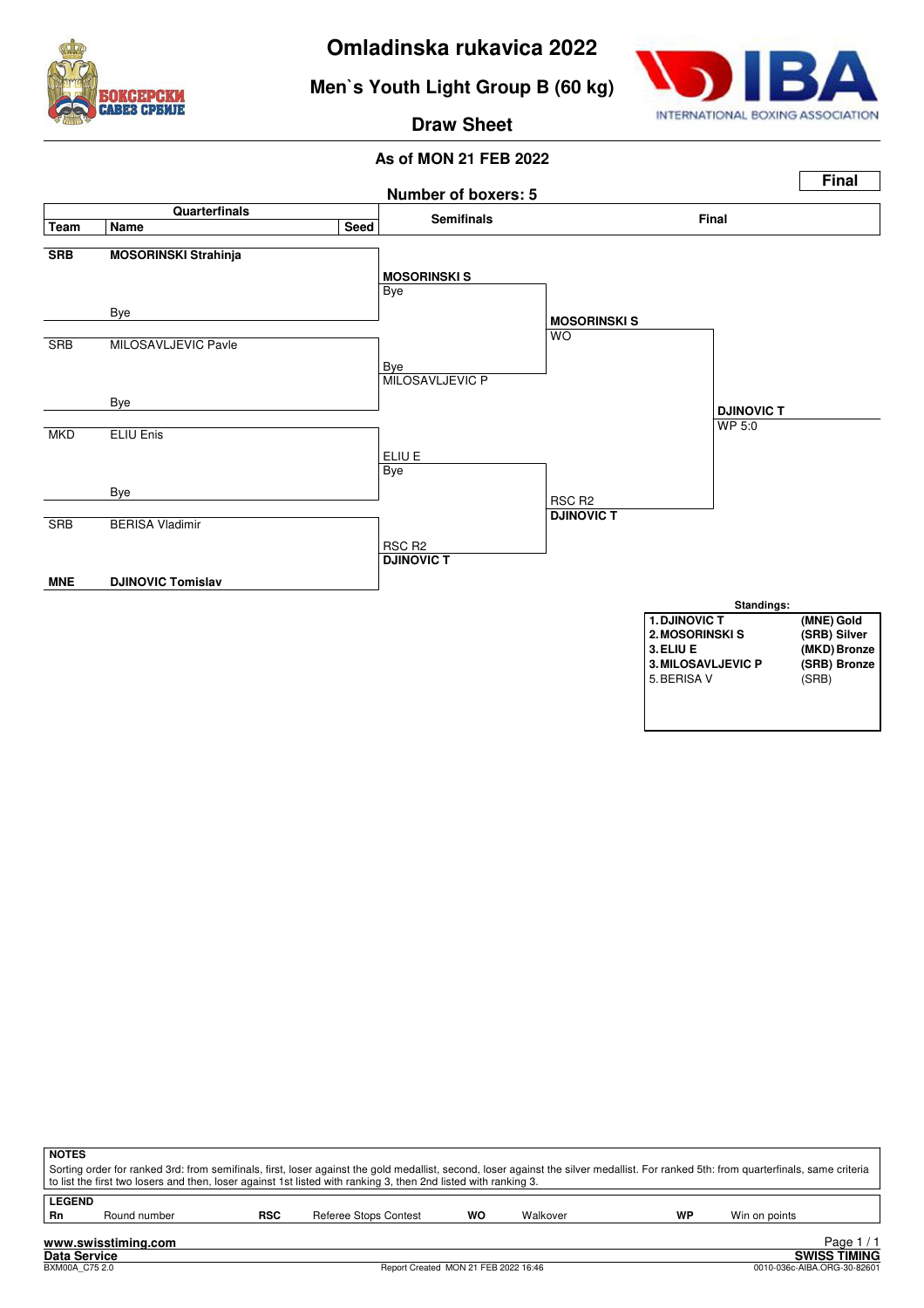

**Men`s Youth Light Welter (63.5 kg)**



**Draw Sheet**

## **As of MON 21 FEB 2022**

|            |                            |               | <b>Final</b>         |  |  |  |  |  |  |  |
|------------|----------------------------|---------------|----------------------|--|--|--|--|--|--|--|
|            | <b>Number of boxers: 2</b> |               |                      |  |  |  |  |  |  |  |
|            |                            | <b>Finals</b> |                      |  |  |  |  |  |  |  |
| Team       | Name                       | Seed          |                      |  |  |  |  |  |  |  |
| <b>BIH</b> | <b>SAHOVIC Ernad</b>       |               |                      |  |  |  |  |  |  |  |
|            |                            |               | <b>CINGELIC Uros</b> |  |  |  |  |  |  |  |
|            |                            |               | <b>WO</b>            |  |  |  |  |  |  |  |
| <b>SRB</b> | <b>CINGELIC Uros</b>       |               | Bout                 |  |  |  |  |  |  |  |
|            |                            |               |                      |  |  |  |  |  |  |  |
|            |                            |               |                      |  |  |  |  |  |  |  |

|                      | Standings:   |
|----------------------|--------------|
| <b>1. CINGELIC U</b> | (SRB) Gold   |
| 2. SAHOVIC E         | (BIH) Silver |
|                      |              |
|                      |              |
|                      |              |
|                      |              |
|                      |              |
|                      |              |

**NOTES**

Sorting order for ranked 3rd: from semifinals, first, loser against the gold medallist, second, loser against the silver medallist. For ranked 5th: from quarterfinals, same criteria to list the first two losers and then, loser against 1st listed with ranking 3, then 2nd listed with ranking 3.

**LEGEND Walkover** 

**www.swisstiming.com**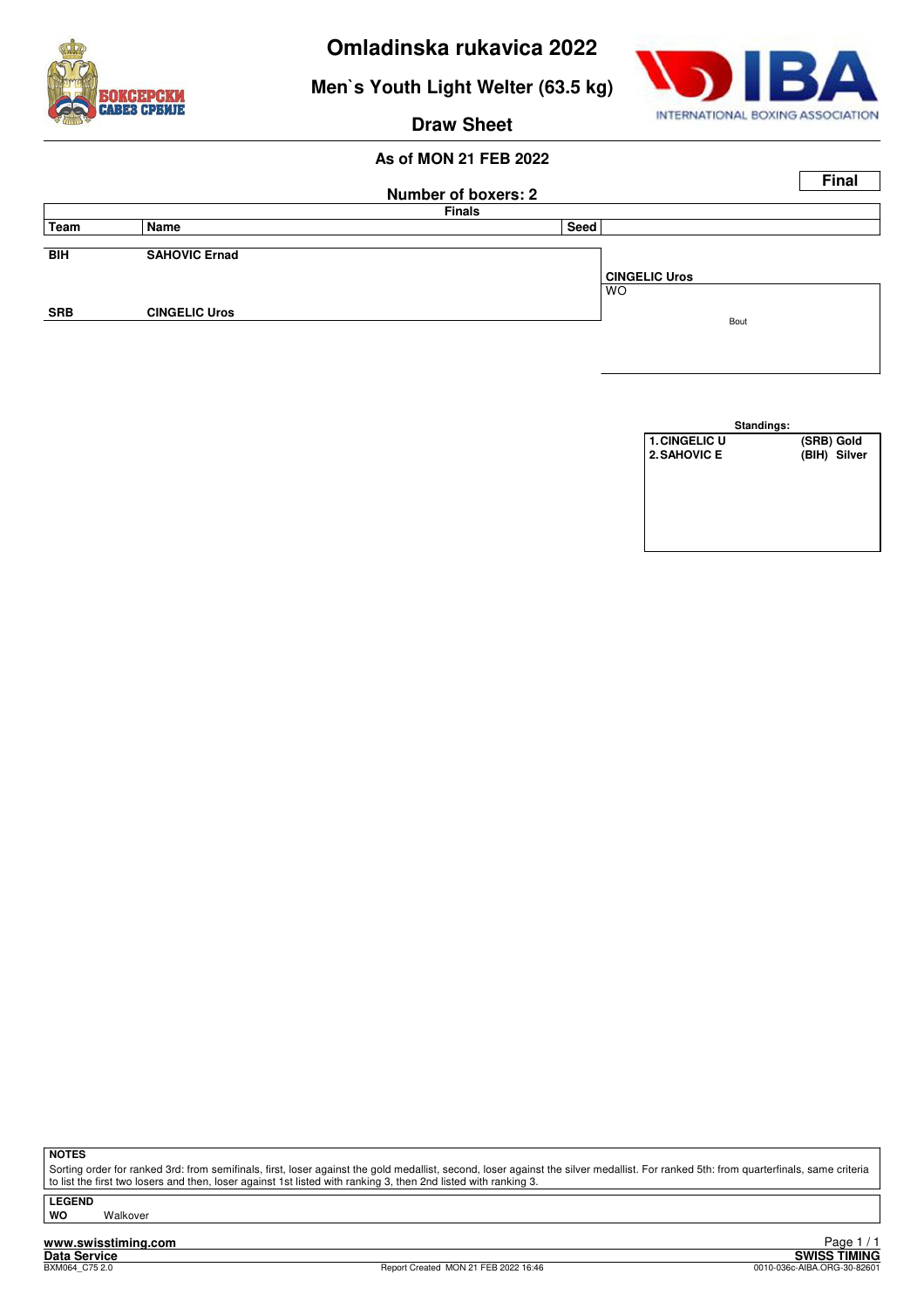

**Men`s Youth Welter (67 kg)**



**Draw Sheet**

## **As of MON 21 FEB 2022**



**NOTES**

Sorting order for ranked 3rd: from semifinals, first, loser against the gold medallist, second, loser against the silver medallist. For ranked 5th: from quarterfinals, same criteria to list the first two losers and then, loser against 1st listed with ranking 3, then 2nd listed with ranking 3.

**LEGEND**

Walkover **WP** Win on points

**www.swisstiming.com**<br>Data Service<br>BXM067 C7520

External of the SWISS TIMING<br>
D010-036c-AIBA.ORG-30-82601 Page 1 / 1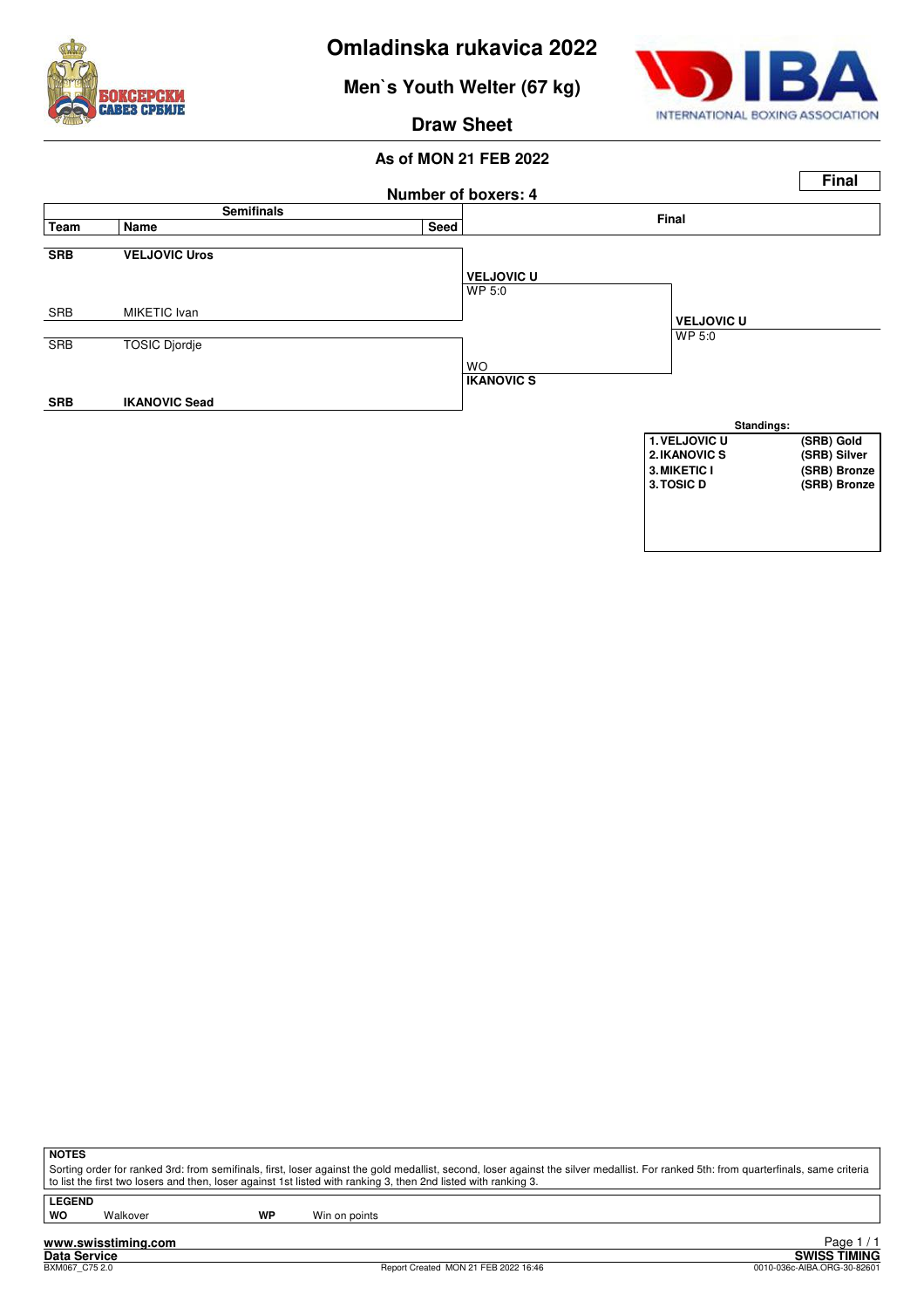

**Men`s Youth Light Middle (71 kg)**



**Draw Sheet**

## **As of MON 21 FEB 2022**



**NOTES**

Sorting order for ranked 3rd: from semifinals, first, loser against the gold medallist, second, loser against the silver medallist. For ranked 5th: from quarterfinals, same criteria to list the first two losers and then, loser against 1st listed with ranking 3, then 2nd listed with ranking 3

**LEGEND**

**Win on points** 

**www.swisstiming.com**

Tage 1/1<br>Data Service<br>BXM071\_C75 2.0 **SWISS TIMING**<br>BXM071\_C75 2.0 **SWISS TIMING** Page 1 / 1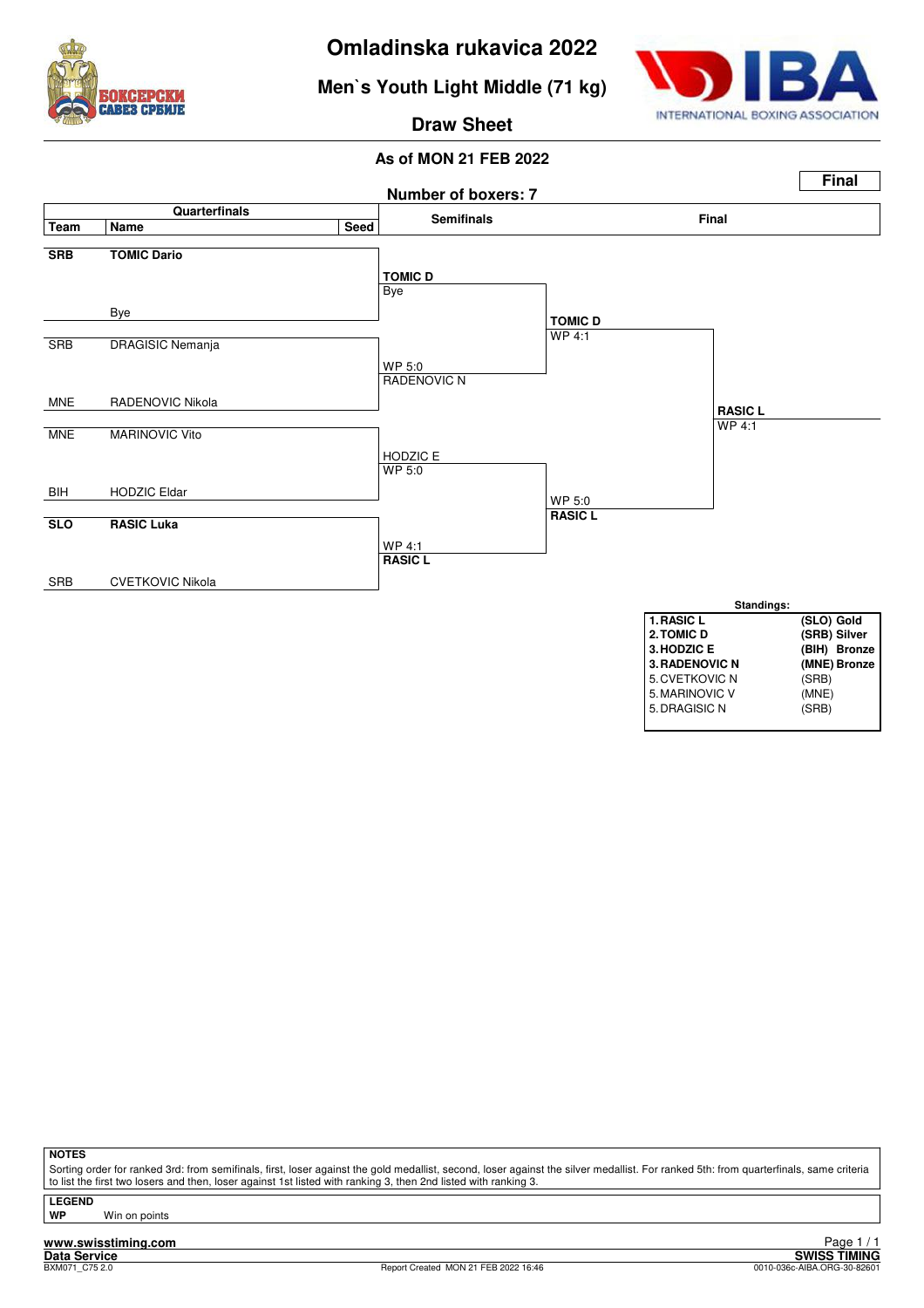

**Men`s Youth Middle (75 kg)**



**Draw Sheet**

#### **As of MON 21 FEB 2022**



| ∣ NOTES       |                                                                                                                                                                                       |            |                       |    |          |    |               |  |  |  |  |  |  |
|---------------|---------------------------------------------------------------------------------------------------------------------------------------------------------------------------------------|------------|-----------------------|----|----------|----|---------------|--|--|--|--|--|--|
|               | Sorting order for ranked 3rd: from semifinals, first, loser against the gold medallist, second, loser against the silver medallist. For ranked 5th: from quarterfinals, same criteria |            |                       |    |          |    |               |  |  |  |  |  |  |
|               | to list the first two losers and then, loser against 1st listed with ranking 3, then 2nd listed with ranking 3.                                                                       |            |                       |    |          |    |               |  |  |  |  |  |  |
| <b>LEGEND</b> |                                                                                                                                                                                       |            |                       |    |          |    |               |  |  |  |  |  |  |
| l Rn          | Round number                                                                                                                                                                          | <b>RSC</b> | Referee Stops Contest | WO | Walkover | WP | Win on points |  |  |  |  |  |  |
|               |                                                                                                                                                                                       |            |                       |    |          |    |               |  |  |  |  |  |  |

External of the SWISS TIMING<br>
D010-036c-AIBA.ORG-30-82601

Page 1 / 1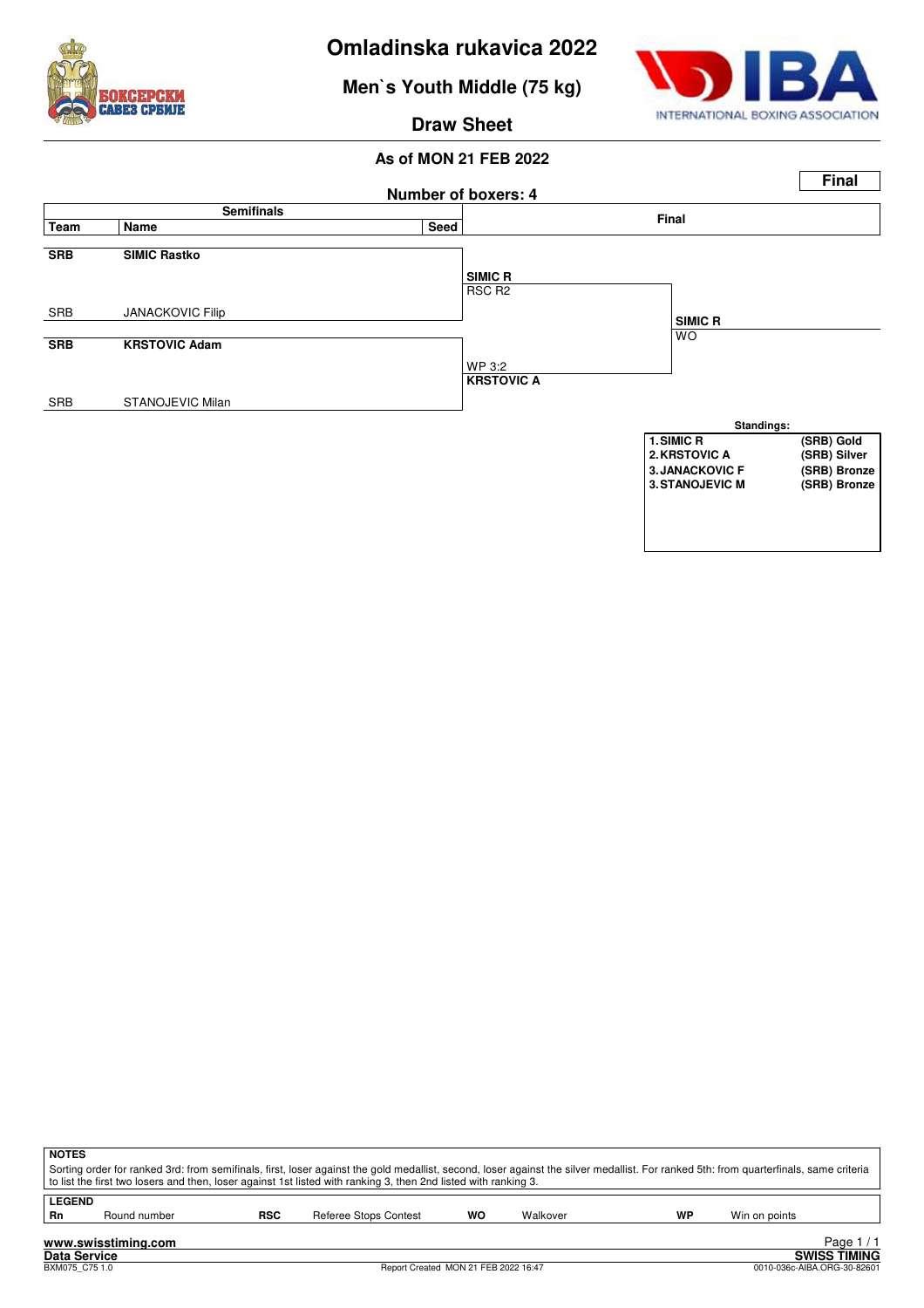

**Men`s Youth Light Heavy (80 kg)**



**Draw Sheet**



| <b>NOTES</b>  |                                                                                                                                                                                                                                                                                                          |            |                       |    |               |  |  |  |  |  |  |  |
|---------------|----------------------------------------------------------------------------------------------------------------------------------------------------------------------------------------------------------------------------------------------------------------------------------------------------------|------------|-----------------------|----|---------------|--|--|--|--|--|--|--|
|               | Sorting order for ranked 3rd: from semifinals, first, loser against the gold medallist, second, loser against the silver medallist. For ranked 5th: from quarterfinals, same criteria<br>to list the first two losers and then, loser against 1st listed with ranking 3, then 2nd listed with ranking 3. |            |                       |    |               |  |  |  |  |  |  |  |
| <b>LEGEND</b> |                                                                                                                                                                                                                                                                                                          |            |                       |    |               |  |  |  |  |  |  |  |
| Rn            | Round number                                                                                                                                                                                                                                                                                             | <b>RSC</b> | Referee Stops Contest | WP | Win on points |  |  |  |  |  |  |  |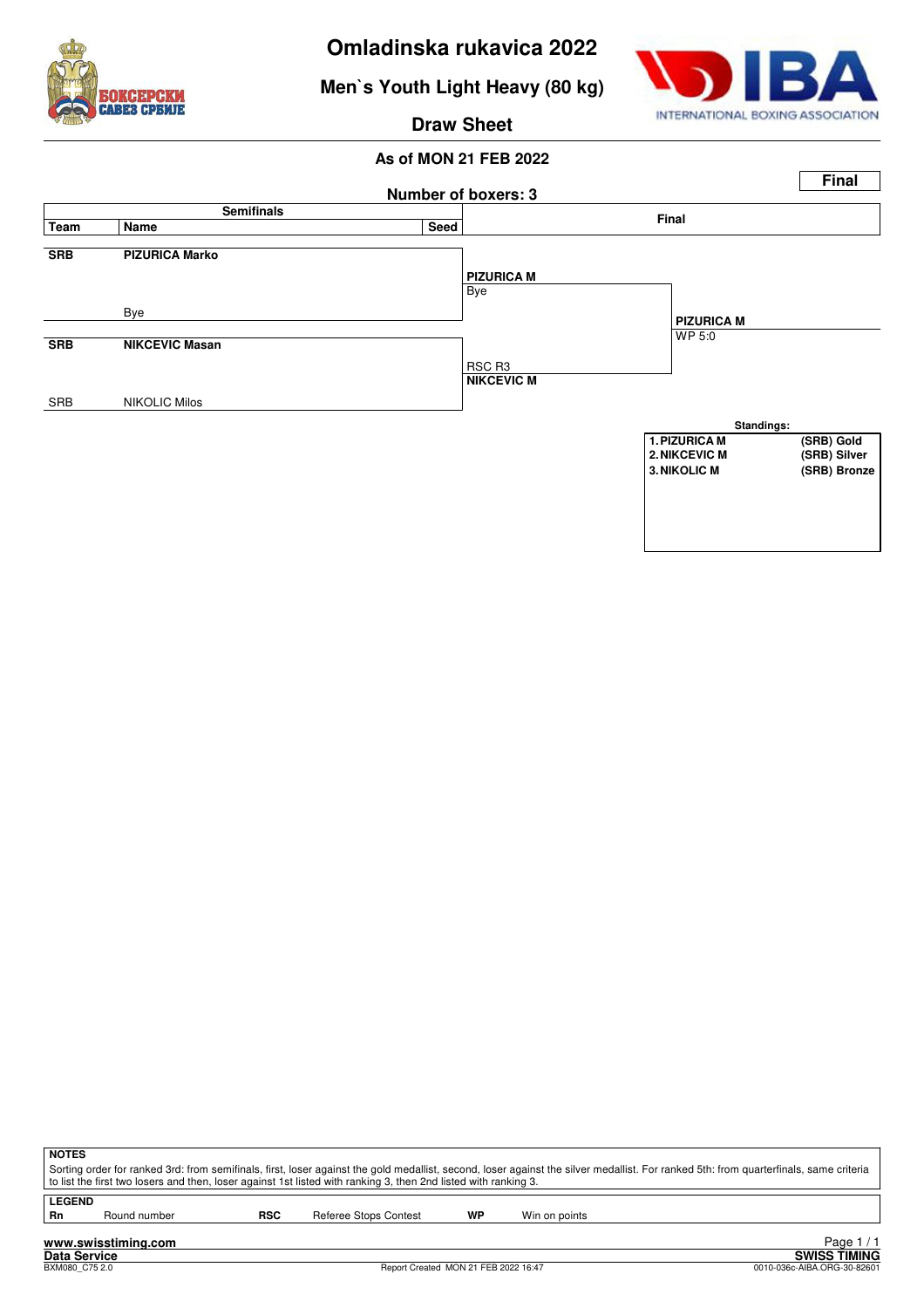

**Men`s Youth Heavy (92 kg)**



**Draw Sheet**

**As of MON 21 FEB 2022**



| <b>NOTES</b>                                                                                                                                                                                                                                                                                             |  |
|----------------------------------------------------------------------------------------------------------------------------------------------------------------------------------------------------------------------------------------------------------------------------------------------------------|--|
| Sorting order for ranked 3rd: from semifinals, first, loser against the gold medallist, second, loser against the silver medallist. For ranked 5th: from quarterfinals, same criteria<br>to list the first two losers and then, loser against 1st listed with ranking 3, then 2nd listed with ranking 3. |  |
| <b>LEGEND</b>                                                                                                                                                                                                                                                                                            |  |

**LEG**<br>WO

Walkover **WP** Win on points

**www.swisstiming.com**<br>Data Service<br>BXM092 C7520

**Data SWISS TIMING**<br> **DO10-036c-AIBA.ORG-30.00001** Page 1 / 1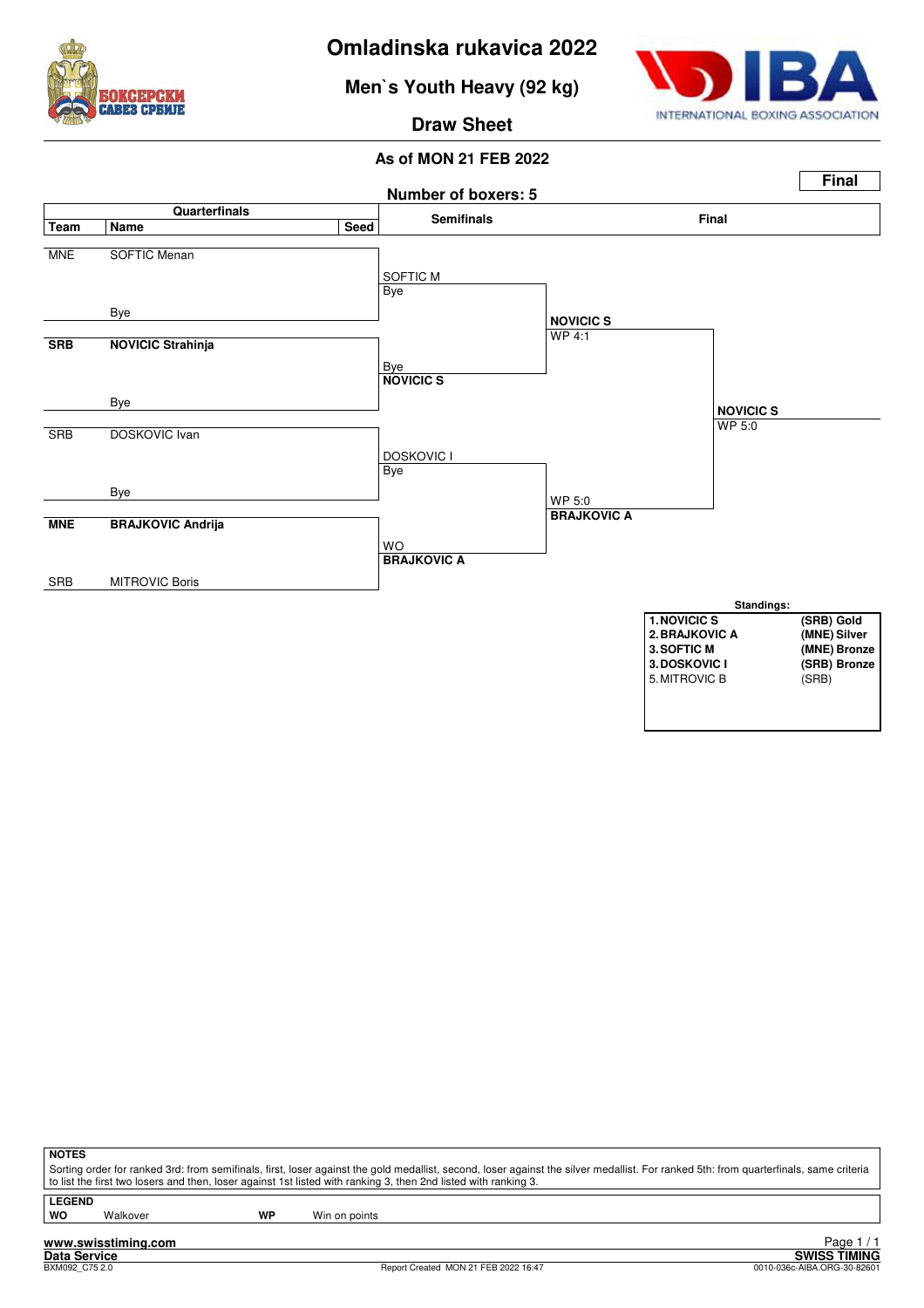

**Women`s Youth Bantam (54 kg)**



**Draw Sheet**

## **As of MON 21 FEB 2022**

|            |                            |               | <b>Final</b>      |  |  |  |  |  |  |
|------------|----------------------------|---------------|-------------------|--|--|--|--|--|--|
|            | <b>Number of boxers: 2</b> |               |                   |  |  |  |  |  |  |
|            |                            | <b>Finals</b> |                   |  |  |  |  |  |  |
| Team       | Name                       | Seed          |                   |  |  |  |  |  |  |
|            |                            |               |                   |  |  |  |  |  |  |
| <b>SRB</b> | <b>JOVANOVIC Dragana</b>   |               |                   |  |  |  |  |  |  |
|            |                            |               | JOVANOVIC Dragana |  |  |  |  |  |  |
|            |                            |               | WP 5:0            |  |  |  |  |  |  |
| <b>SRB</b> | <b>DUNJA Marjanovic</b>    |               |                   |  |  |  |  |  |  |
|            |                            |               | Bout              |  |  |  |  |  |  |
|            |                            |               |                   |  |  |  |  |  |  |

| Standings:            |              |  |  |  |  |  |  |  |  |  |
|-----------------------|--------------|--|--|--|--|--|--|--|--|--|
| <b>1. JOVANOVIC D</b> | (SRB) Gold   |  |  |  |  |  |  |  |  |  |
| 2. DUNJA M            | (SRB) Silver |  |  |  |  |  |  |  |  |  |
|                       |              |  |  |  |  |  |  |  |  |  |
|                       |              |  |  |  |  |  |  |  |  |  |
|                       |              |  |  |  |  |  |  |  |  |  |
|                       |              |  |  |  |  |  |  |  |  |  |
|                       |              |  |  |  |  |  |  |  |  |  |
|                       |              |  |  |  |  |  |  |  |  |  |

**NOTES**

Sorting order for ranked 3rd: from semifinals, first, loser against the gold medallist, second, loser against the silver medallist. For ranked 5th: from quarterfinals, same criteria to list the first two losers and then, loser against 1st listed with ranking 3, then 2nd listed with ranking 3.

**LEGEND**

**Win on points** 

**www.swisstiming.com Data Service SWISS TIMING**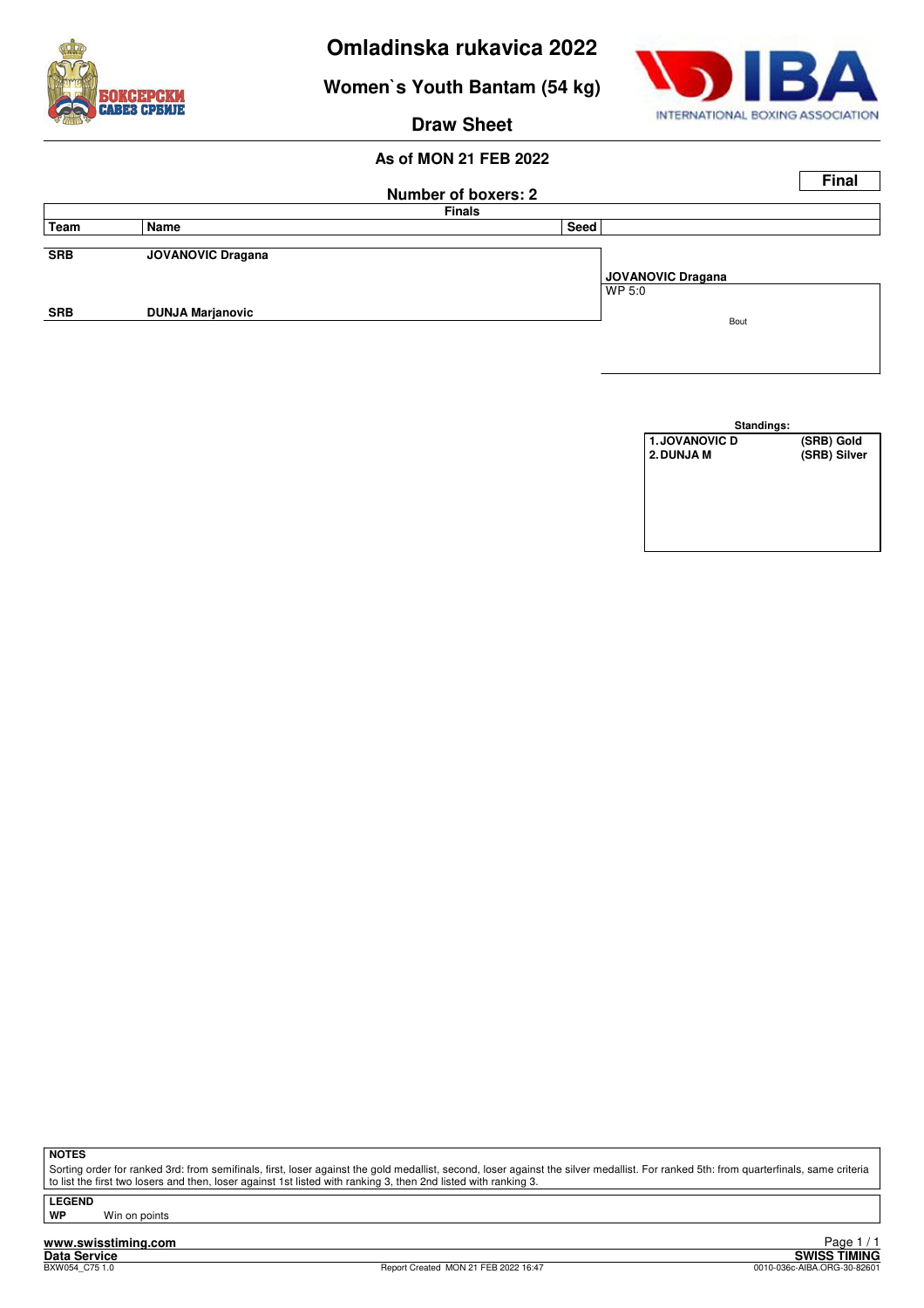

**Women`s Youth Welter (66 kg)**



**Draw Sheet**

## **As of MON 21 FEB 2022**

|            |                            |               |                        | <b>Final</b> |  |  |  |  |
|------------|----------------------------|---------------|------------------------|--------------|--|--|--|--|
|            | <b>Number of boxers: 2</b> |               |                        |              |  |  |  |  |
|            |                            | <b>Finals</b> |                        |              |  |  |  |  |
| Team       | Name                       | Seed          |                        |              |  |  |  |  |
|            |                            |               |                        |              |  |  |  |  |
| <b>SRB</b> | <b>SUBOTIC Zeljana</b>     |               |                        |              |  |  |  |  |
|            |                            |               | <b>SUBOTIC Zeljana</b> |              |  |  |  |  |
|            |                            |               | <b>WO</b>              |              |  |  |  |  |
| <b>BIH</b> | <b>HALILOVIC Arnela</b>    |               |                        |              |  |  |  |  |
|            |                            |               | Bout                   |              |  |  |  |  |
|            |                            |               |                        |              |  |  |  |  |

| Standings:     |              |
|----------------|--------------|
| 1. SUBOTIC Z   | (SRB) Gold   |
| 2. HALILOVIC A | (BIH) Silver |
|                |              |
|                |              |
|                |              |
|                |              |
|                |              |
|                |              |

**NOTES**

Sorting order for ranked 3rd: from semifinals, first, loser against the gold medallist, second, loser against the silver medallist. For ranked 5th: from quarterfinals, same criteria to list the first two losers and then, loser against 1st listed with ranking 3, then 2nd listed with ranking 3.

**LEGEND Walkover** 

**www.swisstiming.com**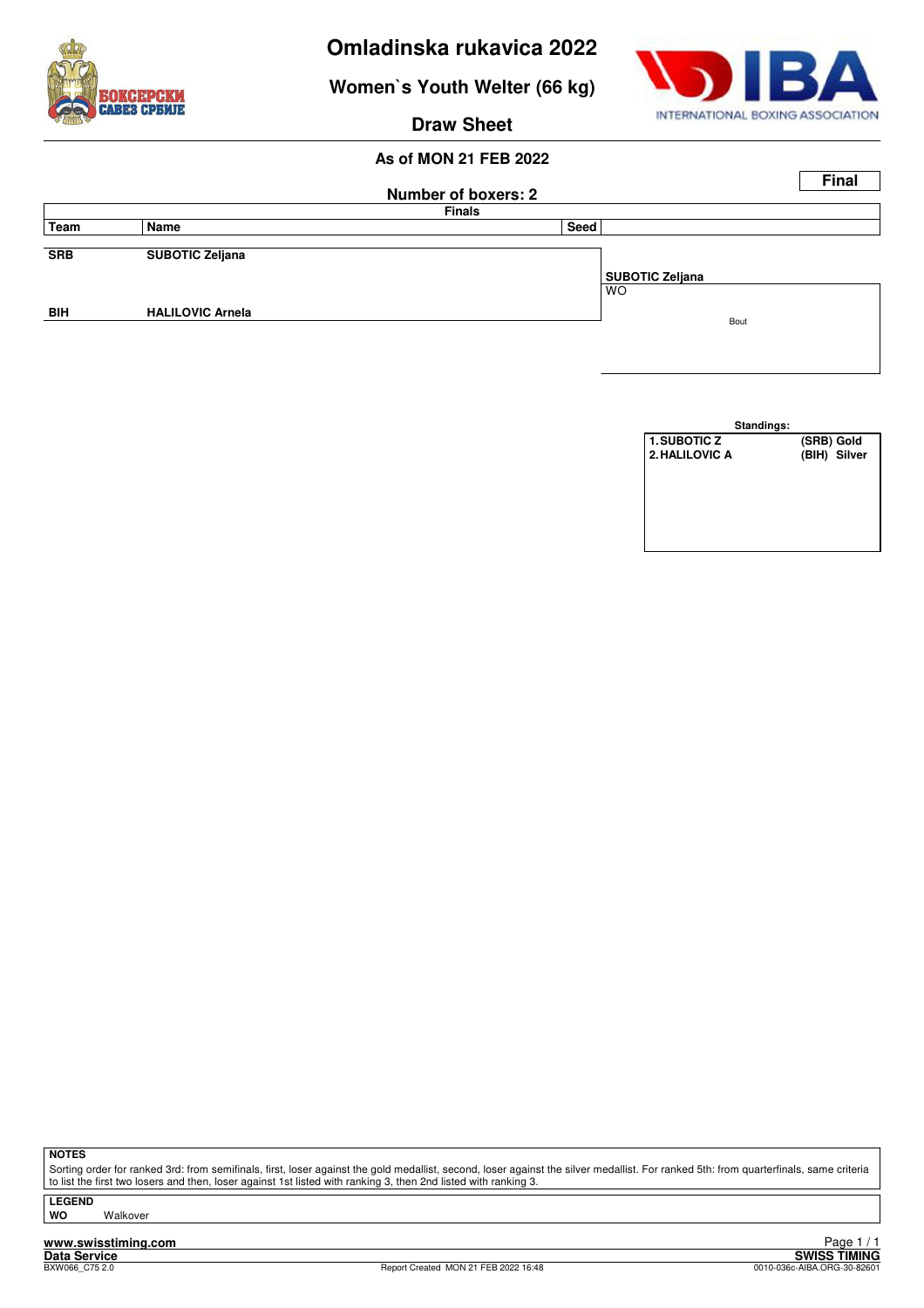



**Session Results**

#### **Session 1**

#### **FRI 18 FEB 2022 16.00**

|                |   | Order Bout Weight Category         | Corner                    | Name                                               | Seed                                                                         | Team<br>Code             | Winner                                                                                                            | Result     | <b>Decision</b> |                                           |
|----------------|---|------------------------------------|---------------------------|----------------------------------------------------|------------------------------------------------------------------------------|--------------------------|-------------------------------------------------------------------------------------------------------------------|------------|-----------------|-------------------------------------------|
| $\mathbf{1}$   |   | 1 Men's Youth Bantam (54kg)        | <b>RED</b><br><b>BLUE</b> | SHEHABI Hadi<br><b>BOZOVIC Filip</b>               |                                                                              | <b>MKD</b><br><b>MNE</b> | <b>RED</b>                                                                                                        | <b>WP</b>  | 3:2             |                                           |
|                |   | Referee: SRB                       |                           | <b>UGRENOVIC Jovana</b>                            | Judge 1: SRB<br>Judge 2: SRB<br>Judge 3: SRB<br>Judge 4: SRB<br>Judge 5: SRB |                          | <b>CURCIC Aleksandar</b><br><b>SARIC Radisa</b><br>ZIVANOVIC Nebojsa<br>PANIC Milovan<br><b>ANDRIC Zoran</b>      |            |                 | 29:28<br>28:29<br>28:29<br>29:28<br>29:28 |
| $\overline{c}$ |   | 2 Men's Youth Feather (57kg)       | <b>RED</b><br><b>BLUE</b> | <b>MIJATOV Djordje</b><br><b>GLIGIC Radovan</b>    |                                                                              | <b>SRB</b><br><b>SRB</b> | <b>RED</b>                                                                                                        | <b>WP</b>  | 5:0             |                                           |
|                |   | Referee: MKD                       |                           | SIMEVSKA Radmila                                   | Judge 1: SRB<br>Judge 2: SRB<br>Judge 3: SRB<br>Judge 4: SRB<br>Judge 5: SRB |                          | <b>CURCIC Aleksandar</b><br><b>ANDRIC Zoran</b><br><b>SARIC Radisa</b><br>ZIVANOVIC Nebojsa<br>UGRENOVIC Jovana   |            |                 | 30:27<br>30:27<br>29:28<br>29:28<br>29:28 |
| 3              |   | 3 Men's Youth Light Group A (60kg) | <b>RED</b><br>BLUE        | <b>DJUKANOVIC Darko</b><br><b>JANJIC Marko</b>     |                                                                              | <b>SRB</b><br><b>SRB</b> | <b>RED</b>                                                                                                        | <b>WP</b>  | 5:0             |                                           |
|                |   | Referee:                           | <b>SRB</b>                | <b>CURCIC Aleksandar</b>                           | Judge 1: SRB<br>Judge 2: MKD<br>Judge 3: SRB<br>Judge 4: SRB<br>Judge 5: SRB |                          | <b>ANDRIC Zoran</b><br>SIMEVSKA Radmila<br><b>UGRENOVIC Jovana</b><br><b>SARIC Radisa</b><br><b>PANIC Milovan</b> |            |                 | 30:25<br>30:27<br>30:27<br>30:27<br>30:26 |
|                |   |                                    |                           |                                                    |                                                                              |                          |                                                                                                                   |            |                 |                                           |
| 4              | 4 | Men's Youth Light Group A (60kg)   | <b>RED</b><br>BLUE        | <b>DZIDA Filip</b><br><b>MISKOVIC Vladica</b>      |                                                                              | <b>SRB</b><br><b>SRB</b> | <b>RED</b>                                                                                                        | <b>WP</b>  | 5:0             |                                           |
|                |   | Referee: SRB                       |                           | PANIC Milovan                                      | Judge 1: SRB<br>Judge 2: MKD<br>Judge 3: SRB<br>Judge 4: SRB<br>Judge 5: SRB |                          | <b>ANDRIC Zoran</b><br>SIMEVSKA Radmila<br>UGRENOVIC Jovana<br><b>CURCIC Aleksandar</b><br>ZIVANOVIC Nebojsa      |            |                 | 30:27<br>30:27<br>30:27<br>29:28<br>29:28 |
|                |   |                                    |                           |                                                    |                                                                              |                          |                                                                                                                   |            |                 |                                           |
| 5              |   | 5 Men's Youth Light Group B (60kg) | <b>RED</b><br>BLUE        | <b>BERISA Vladimir</b><br><b>DJINOVIC Tomislav</b> |                                                                              | <b>SRB</b><br><b>MNE</b> | <b>BLUE</b>                                                                                                       | <b>RSC</b> | R <sub>2</sub>  |                                           |
|                |   | Referee: SRB                       |                           | SARIC Radisa                                       | Judge 1: SRB<br>Judge 2: MKD<br>Judge 3: SRB<br>Judge 4: SRB<br>Judge 5: SRB |                          | PANIC Milovan<br>SIMEVSKA Radmila<br><b>CURCIC Aleksandar</b><br>UGRENOVIC Jovana<br>ZIVANOVIC Nebojsa            |            |                 | 8:10<br>9:10<br>9:10<br>9:10<br>8:10      |
| 6              |   | 6 Men's Youth Welter (67kg)        | <b>RED</b>                | <b>VELJOVIC Uros</b>                               |                                                                              | <b>SRB</b>               | <b>RED</b>                                                                                                        | <b>WP</b>  | 5:0             |                                           |
|                |   |                                    | BLUE                      | MIKETIC Ivan                                       |                                                                              | <b>SRB</b>               |                                                                                                                   |            |                 |                                           |
|                |   | Referee: SRB                       |                           | <b>ANDRIC Zoran</b>                                | Judge 1: SRB<br>Judge 2: MKD<br>Judge 3: SRB<br>Judge 4: SRB<br>Judge 5: SRB |                          | PANIC Milovan<br>SIMEVSKA Radmila<br><b>SARIC Radisa</b><br><b>CURCIC Aleksandar</b><br>ZIVANOVIC Nebojsa         |            |                 | 29:28<br>30:27<br>30:27<br>30:27<br>29:28 |
| $\overline{7}$ |   | 7 Men's Youth Welter (67kg)        | RED                       | <b>TOSIC Djordje</b>                               |                                                                              | <b>SRB</b>               |                                                                                                                   |            |                 |                                           |
|                |   | Referee:                           | <b>BLUE</b>               | <b>IKANOVIC Sead</b>                               | Judge 1:                                                                     | <b>SRB</b>               | <b>BLUE</b>                                                                                                       | <b>WO</b>  |                 |                                           |
|                |   |                                    |                           |                                                    | Judge 2:                                                                     |                          |                                                                                                                   |            |                 |                                           |
| 8              | 8 | Men's Youth Light Middle (71kg)    | <b>RED</b><br><b>BLUE</b> | <b>DRAGISIC Nemanja</b><br><b>RADENOVIC Nikola</b> |                                                                              | <b>SRB</b><br><b>MNE</b> | <b>BLUE</b>                                                                                                       | WP         | 5:0             |                                           |
|                |   | Referee: SRB                       |                           | UGRENOVIC Jovana                                   | Judge 1: SRB<br>Judge 2: MKD<br>Judge 3: SRB<br>Judge 4: SRB<br>Judge 5: SRB |                          | <b>ANDRIC Zoran</b><br>SIMEVSKA Radmila<br><b>SARIC Radisa</b><br><b>CURCIC Aleksandar</b><br>ZIVANOVIC Nebojsa   |            |                 | 26:30<br>28:29<br>27:30<br>28:29<br>26:30 |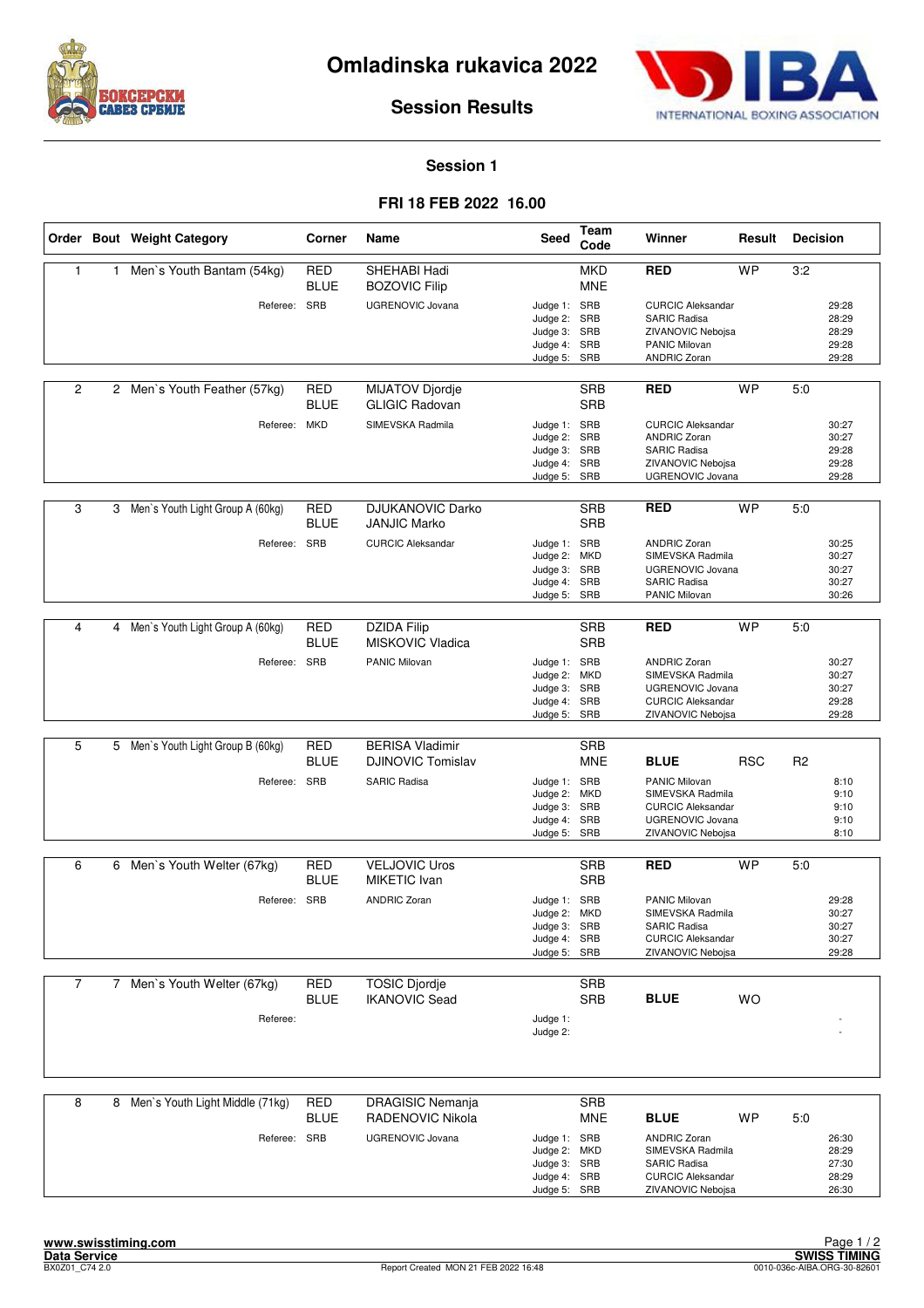



**Session Results**

#### **Session 1**

#### **FRI 18 FEB 2022 16.00**

|    |    | Order Bout Weight Category         | Corner                    | Name                                              | <b>Seed</b>                                                                  | Team<br>Code             | Winner                                                                                                             | Result     | <b>Decision</b> |                                           |
|----|----|------------------------------------|---------------------------|---------------------------------------------------|------------------------------------------------------------------------------|--------------------------|--------------------------------------------------------------------------------------------------------------------|------------|-----------------|-------------------------------------------|
| 9  |    | 9 Men's Youth Light Middle (71kg)  | <b>RED</b><br><b>BLUE</b> | <b>MARINOVIC Vito</b><br><b>HODZIC Eldar</b>      |                                                                              | <b>MNE</b><br><b>BIH</b> | <b>BLUE</b>                                                                                                        | <b>WP</b>  | 5:0             |                                           |
|    |    | Referee:                           | <b>MKD</b>                | SIMEVSKA Radmila                                  | Judge 1: SRB<br>Judge 2: SRB<br>Judge 3: SRB<br>Judge 4: SRB<br>Judge 5:     | SRB                      | <b>ANDRIC Zoran</b><br><b>SARIC Radisa</b><br><b>UGRENOVIC Jovana</b><br><b>CURCIC Aleksandar</b><br>PANIC Milovan |            |                 | 28:29<br>28:29<br>28:29<br>28:29<br>28:29 |
| 10 |    | 10 Men's Youth Light Middle (71kg) | <b>RED</b><br><b>BLUE</b> | <b>RASIC Luka</b><br><b>CVETKOVIC Nikola</b>      |                                                                              | <b>SLO</b><br><b>SRB</b> | <b>RED</b>                                                                                                         | <b>WP</b>  | 4:1             |                                           |
|    |    | Referee: SRB                       |                           | <b>PANIC Milovan</b>                              | Judge 1: SRB<br>Judge 2: SRB<br>Judge 3: SRB<br>Judge 4: SRB<br>Judge 5: MKD |                          | <b>ANDRIC Zoran</b><br>ZIVANOVIC Nebojsa<br><b>SARIC Radisa</b><br><b>UGRENOVIC Jovana</b><br>SIMEVSKA Radmila     |            |                 | 29:28<br>28:29<br>30:27<br>29:28<br>30:27 |
| 11 | 11 | Men's Youth Middle (75kg)          | <b>RED</b><br><b>BLUE</b> | <b>SIMIC Rastko</b><br><b>JANACKOVIC Filip</b>    |                                                                              | <b>SRB</b><br><b>SRB</b> | <b>RED</b>                                                                                                         | <b>RSC</b> | R <sub>2</sub>  |                                           |
|    |    | Referee: SRB                       |                           | <b>CURCIC Aleksandar</b>                          | Judge 1: SRB<br>Judge 2: SRB<br>Judge 3: SRB<br>Judge 4: SRB<br>Judge 5: MKD |                          | <b>ANDRIC Zoran</b><br><b>PANIC Milovan</b><br><b>UGRENOVIC Jovana</b><br>ZIVANOVIC Nebojsa<br>SIMEVSKA Radmila    |            |                 | 10:8<br>10:8<br>10:9<br>10:8<br>10:9      |
| 12 |    | 12 Men's Youth Middle (75kg)       | <b>RED</b><br><b>BLUE</b> | <b>KRSTOVIC Adam</b><br>STANOJEVIC Milan          |                                                                              | <b>SRB</b><br><b>SRB</b> | <b>RED</b>                                                                                                         | <b>WP</b>  | 3:2             |                                           |
|    |    | Referee: SRB                       |                           | ZIVANOVIC Nebojsa                                 | Judge 1: SRB<br>Judge 2: SRB<br>Judge 3: SRB<br>Judge 4: SRB<br>Judge 5: MKD |                          | <b>CURCIC Aleksandar</b><br>PANIC Milovan<br>UGRENOVIC Jovana<br><b>SARIC Radisa</b><br>SIMEVSKA Radmila           |            |                 | 28:29<br>29:28<br>29:28<br>29:28<br>28:29 |
| 13 |    | 13 Men's Youth Light Heavy (80kg)  | <b>RED</b><br><b>BLUE</b> | <b>NIKCEVIC Masan</b><br><b>NIKOLIC Milos</b>     |                                                                              | <b>SRB</b><br><b>SRB</b> | <b>RED</b>                                                                                                         | <b>RSC</b> | R <sub>3</sub>  |                                           |
|    |    | Referee: SRB                       |                           | <b>ANDRIC Zoran</b>                               | Judge 1: SRB<br>Judge 2: SRB<br>Judge 3: SRB<br>Judge 4:<br>Judge 5: MKD     | SRB                      | ZIVANOVIC Nebojsa<br><b>PANIC Milovan</b><br><b>UGRENOVIC Jovana</b><br><b>SARIC Radisa</b><br>SIMEVSKA Radmila    |            |                 | 20:18<br>19:19<br>19:19<br>19:19<br>20:18 |
| 14 | 14 | Men's Youth Heavy (92kg)           | <b>RED</b><br><b>BLUE</b> | <b>BRAJKOVIC Andrija</b><br><b>MITROVIC Boris</b> |                                                                              | <b>MNE</b><br><b>SRB</b> | <b>RED</b>                                                                                                         | <b>WO</b>  |                 |                                           |
|    |    | Referee:                           |                           |                                                   | Judge 1:<br>Judge 2:                                                         |                          |                                                                                                                    |            |                 |                                           |

| <b>LEGEND</b>       |                     |            |                                      |    |          |    |                             |  |
|---------------------|---------------------|------------|--------------------------------------|----|----------|----|-----------------------------|--|
| <b>Rn</b>           | Round number        | <b>RSC</b> | Referee Stops Contest                | wo | Walkover | WP | Win on points               |  |
|                     |                     |            |                                      |    |          |    |                             |  |
|                     | www.swisstiming.com |            |                                      |    |          |    | Page $2/2$                  |  |
| <b>Data Service</b> |                     |            |                                      |    |          |    | <b>SWISS TIMING</b>         |  |
| BX0Z01 C74 2.0      |                     |            | Report Created MON 21 FEB 2022 16:48 |    |          |    | 0010-036c-AIBA.ORG-30-82601 |  |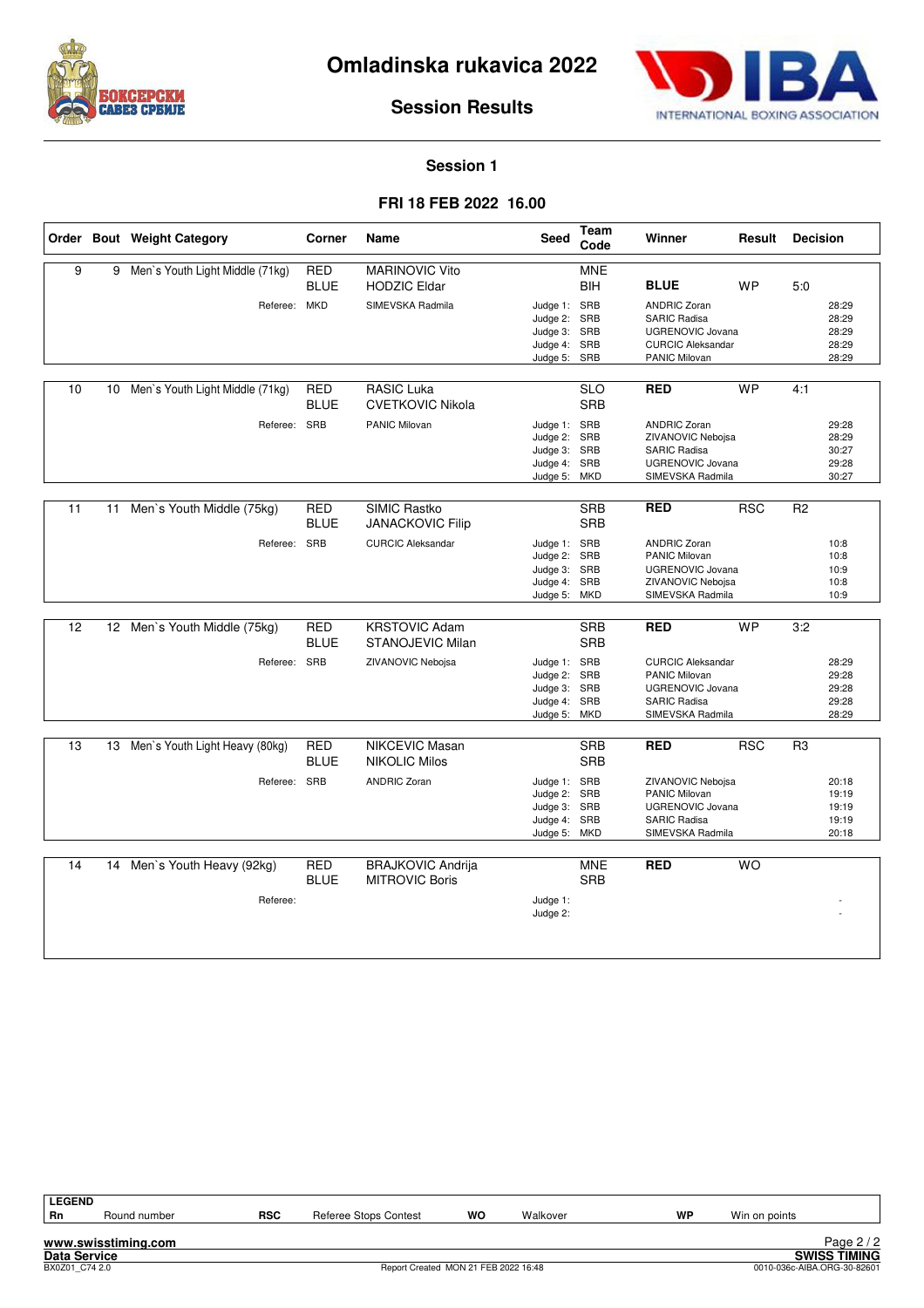



**Session Results**

#### **Session 2**

## **SAT 19 FEB 2022 16.00**

|                |    | Order Bout Weight Category          | Corner                    | Name                                          | <b>Seed</b>                  | Team<br>Code             | Winner                                      | Result     | <b>Decision</b> |                |
|----------------|----|-------------------------------------|---------------------------|-----------------------------------------------|------------------------------|--------------------------|---------------------------------------------|------------|-----------------|----------------|
| 1              |    | 15 Men's Youth Light Group B (60kg) | <b>RED</b><br><b>BLUE</b> | MOSORINSKI Strahinja<br>MILOSAVLJEVIC Pavle   |                              | <b>SRB</b><br><b>SRB</b> | <b>RED</b>                                  | <b>WO</b>  |                 |                |
|                |    | Referee:                            |                           |                                               | Judge 1:                     |                          |                                             |            |                 |                |
|                |    |                                     |                           |                                               | Judge 2:                     |                          |                                             |            |                 |                |
|                |    |                                     |                           |                                               |                              |                          |                                             |            |                 |                |
| $\overline{2}$ |    | 16 Men's Youth Light Group B (60kg) | <b>RED</b><br><b>BLUE</b> | <b>ELIU Enis</b><br><b>DJINOVIC Tomislav</b>  |                              | <b>MKD</b><br><b>MNE</b> | <b>BLUE</b>                                 | <b>RSC</b> | R <sub>2</sub>  |                |
|                |    | Referee: SRB                        |                           | PANIC Milovan                                 | Judge 1: SRB                 |                          | <b>CURCIC Aleksandar</b>                    |            |                 | 9:10           |
|                |    |                                     |                           |                                               | Judge 2: SRB                 |                          | ZIVANOVIC Nebojsa                           |            |                 | 9:10           |
|                |    |                                     |                           |                                               | Judge 3: SRB<br>Judge 4: MKD |                          | SARIC Radisa<br>SIMEVSKA Radmila            |            |                 | 9:10<br>9:10   |
|                |    |                                     |                           |                                               | Judge 5:                     | SRB                      | UGRENOVIC Jovana                            |            |                 | 9:10           |
|                |    |                                     |                           |                                               |                              |                          |                                             |            |                 |                |
| 3              |    | 17 Men's Youth Light Middle (71kg)  | RED<br><b>BLUE</b>        | <b>TOMIC Dario</b><br><b>RADENOVIC Nikola</b> |                              | <b>SRB</b><br><b>MNE</b> | <b>RED</b>                                  | <b>WP</b>  | 4:1             |                |
|                |    | Referee: SRB                        |                           | <b>ANDRIC Zoran</b>                           | Judge 1: SRB                 |                          | <b>CURCIC Aleksandar</b>                    |            |                 | 29:28          |
|                |    |                                     |                           |                                               | Judge 2:                     | SRB                      | ZIVANOVIC Nebojsa                           |            |                 | 30:27          |
|                |    |                                     |                           |                                               | Judge 3: SRB                 |                          | <b>SARIC Radisa</b>                         |            |                 | 30:27          |
|                |    |                                     |                           |                                               | Judge 4: MKD<br>Judge 5:     | SRB                      | SIMEVSKA Radmila<br><b>UGRENOVIC Jovana</b> |            |                 | 28:29<br>30:27 |
|                |    |                                     |                           |                                               |                              |                          |                                             |            |                 |                |
| 4              |    | 18 Men's Youth Light Middle (71kg)  | RED                       | <b>HODZIC Eldar</b>                           |                              | <b>BIH</b>               |                                             |            |                 |                |
|                |    |                                     | <b>BLUE</b>               | <b>RASIC Luka</b>                             |                              | <b>SLO</b>               | <b>BLUE</b>                                 | <b>WP</b>  | 5:0             |                |
|                |    | Referee: MKD                        |                           | SIMEVSKA Radmila                              | Judge 1: SRB                 |                          | <b>CURCIC Aleksandar</b>                    |            |                 | 24:30          |
|                |    |                                     |                           |                                               | Judge 2: SRB                 |                          | ZIVANOVIC Nebojsa                           |            |                 | 25:30          |
|                |    |                                     |                           |                                               | Judge 3: SRB<br>Judge 4:     | SRB                      | <b>SARIC Radisa</b><br><b>ANDRIC Zoran</b>  |            |                 | 25:30<br>25:30 |
|                |    |                                     |                           |                                               | Judge 5: SRB                 |                          | UGRENOVIC Jovana                            |            |                 | 25:30          |
|                |    |                                     |                           |                                               |                              |                          |                                             |            |                 |                |
| 5              |    | 19 Men's Youth Heavy (92kg)         | <b>RED</b>                | <b>SOFTIC Menan</b>                           |                              | <b>MNE</b>               |                                             |            |                 |                |
|                |    |                                     | <b>BLUE</b>               | NOVICIC Strahinja                             |                              | <b>SRB</b>               | <b>BLUE</b>                                 | <b>WP</b>  | 4:1             |                |
|                |    | Referee: SRB                        |                           | <b>SARIC Radisa</b>                           | Judge 1: SRB                 |                          | <b>CURCIC Aleksandar</b>                    |            |                 | 29:28          |
|                |    |                                     |                           |                                               | Judge 2:                     | SRB                      | ZIVANOVIC Nebojsa                           |            |                 | 28:29          |
|                |    |                                     |                           |                                               | Judge 3: SRB<br>Judge 4:     | <b>MKD</b>               | <b>ANDRIC Zoran</b><br>SIMEVSKA Radmila     |            |                 | 28:29<br>28:29 |
|                |    |                                     |                           |                                               | Judge 5: SRB                 |                          | <b>UGRENOVIC Jovana</b>                     |            |                 | 28:29          |
|                |    |                                     |                           |                                               |                              |                          |                                             |            |                 |                |
| 6              | 20 | Men's Youth Heavy (92kg)            | <b>RED</b>                | DOSKOVIC Ivan                                 |                              | <b>SRB</b>               |                                             |            |                 |                |
|                |    |                                     | <b>BLUE</b>               | <b>BRAJKOVIC Andrija</b>                      |                              | <b>MNE</b>               | <b>BLUE</b>                                 | <b>WP</b>  | 5:0             |                |
|                |    | Referee: SRB                        |                           | ZIVANOVIC Nebojsa                             | Judge 1: SRB                 |                          | <b>CURCIC Aleksandar</b>                    |            |                 | 28:29          |
|                |    |                                     |                           |                                               | Judge 2:                     | <b>MKD</b>               | SIMEVSKA Radmila                            |            |                 | 27:30          |
|                |    |                                     |                           |                                               | Judge 3:<br>Judge 4: SRB     | SRB                      | <b>ANDRIC Zoran</b><br><b>SARIC Radisa</b>  |            |                 | 27:30<br>27:30 |
|                |    |                                     |                           |                                               | Judge 5:                     | <b>SRB</b>               | <b>UGRENOVIC Jovana</b>                     |            |                 | 28:29          |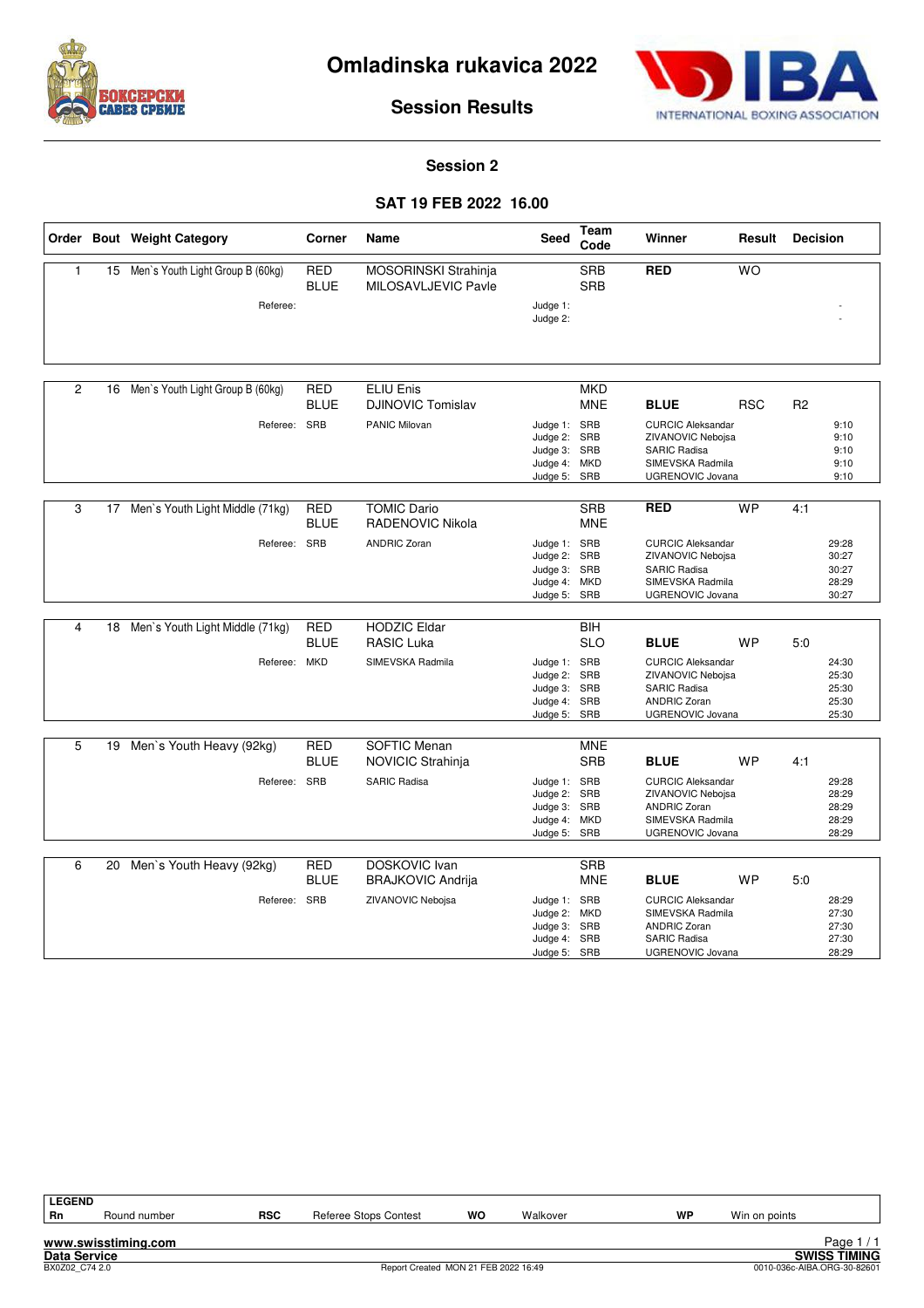



**Session Results**

#### **Session 3**

#### **SUN 20 FEB 2022 19.00**

|                |    | Order Bout Weight Category                       | Corner                    | Name                                            | <b>Seed</b>                                                                  | <b>Team</b><br>Code      | Winner                                                                                                                          | Result       | <b>Decision</b> |                                           |
|----------------|----|--------------------------------------------------|---------------------------|-------------------------------------------------|------------------------------------------------------------------------------|--------------------------|---------------------------------------------------------------------------------------------------------------------------------|--------------|-----------------|-------------------------------------------|
| $\mathbf{1}$   | 31 | Women's Youth Bantam (54kg)                      | <b>RED</b><br><b>BLUE</b> | JOVANOVIC Dragana<br><b>DUNJA Marjanovic</b>    |                                                                              | <b>SRB</b><br><b>SRB</b> | <b>RED</b>                                                                                                                      | <b>WP</b>    | 5:0             |                                           |
|                |    | Referee: SRB                                     |                           | <b>UGRENOVIC Jovana</b>                         | Judge 1: SRB<br>Judge 2: SRB<br>Judge 3: SRB<br>Judge 4: MKD<br>Judge 5: SRB |                          | <b>SARIC Radisa</b><br>ZIVANOVIC Nebojsa<br>PANIC Milovan<br>SIMEVSKA Radmila<br><b>ANDRIC Zoran</b>                            |              |                 | 30:25<br>30:27<br>30:25<br>30:27<br>30:26 |
| $\overline{c}$ |    | 32 Women's Youth Welter (66kg)<br>Referee:       | <b>RED</b><br><b>BLUE</b> | SUBOTIC Zeljana<br><b>HALILOVIC Arnela</b>      | Judge 1:<br>Judge 2:                                                         | <b>SRB</b><br>BIH        | <b>RED</b>                                                                                                                      | <b>WO</b>    |                 |                                           |
| 3              | 21 | Men's Youth Bantam (54kg)                        | <b>RED</b><br><b>BLUE</b> | LIMAJ Leonardo<br>SHEHABI Hadi                  |                                                                              | <b>MKD</b><br>MKD        | <b>BLUE</b>                                                                                                                     | <b>RSC-I</b> | R <sub>3</sub>  |                                           |
|                |    | Referee:                                         | SRB                       | <b>CURCIC Aleksandar</b>                        | Judge 1: SRB<br>Judge 2: SRB<br>Judge 3: SRB<br>Judge 4: SRB<br>Judge 5: SRB |                          | PANIC Milovan<br><b>ANDRIC Zoran</b><br><b>UGRENOVIC Jovana</b><br><b>SARIC Radisa</b><br>ZIVANOVIC Nebojsa                     |              |                 | 18:20<br>18:20<br>18:20<br>18:20<br>18:20 |
| 4              | 22 | Men's Youth Feather (57kg)                       | <b>RED</b>                | <b>TEPIC Vukasin</b>                            |                                                                              | <b>SRB</b>               | <b>RED</b>                                                                                                                      | <b>WP</b>    | 4:1             |                                           |
|                |    | Referee: SRB                                     | <b>BLUE</b>               | <b>MIJATOV Djordje</b><br><b>SARIC Radisa</b>   | Judge 1: MKD<br>Judge 2: SRB<br>Judge 3: SRB<br>Judge 4: SRB<br>Judge 5: SRB | <b>SRB</b>               | SIMEVSKA Radmila<br><b>CURCIC Aleksandar</b><br><b>ANDRIC Zoran</b><br>ZIVANOVIC Nebojsa<br>UGRENOVIC Jovana                    |              |                 | 28:29<br>29:28<br>29:28<br>29:28<br>29:28 |
| 5              | 23 | Men's Youth Light Group A (60kg)                 | <b>RED</b>                | <b>DJUKANOVIC Darko</b>                         |                                                                              | <b>SRB</b>               |                                                                                                                                 |              |                 |                                           |
|                |    | Referee: MKD                                     | <b>BLUE</b>               | <b>DZIDA Filip</b><br>SIMEVSKA Radmila          | Judge 1: SRB<br>Judge 2: SRB<br>Judge 3: SRB<br>Judge 4: SRB<br>Judge 5: SRB | <b>SRB</b>               | <b>BLUE</b><br>ZIVANOVIC Nebojsa<br><b>UGRENOVIC Jovana</b><br><b>SARIC Radisa</b><br>PANIC Milovan<br><b>CURCIC Aleksandar</b> | <b>WP</b>    | 4:0             | 28:29<br>28:29<br>28:29<br>28:28<br>28:29 |
| 6              | 24 | Men's Youth Light Group B (60kg)                 | <b>RED</b>                | MOSORINSKI Strahinja                            |                                                                              | <b>SRB</b>               |                                                                                                                                 |              |                 |                                           |
|                |    | Referee: SRB                                     | <b>BLUE</b>               | <b>DJINOVIC Tomislav</b><br><b>ANDRIC Zoran</b> | Judge 1: SRB<br>Judge 2: MKD<br>Judge 3: SRB<br>Judge 4: SRB<br>Judge 5: SRB | <b>MNE</b>               | <b>BLUE</b><br>PANIC Milovan<br>SIMEVSKA Radmila<br>UGRENOVIC Jovana<br><b>SARIC Radisa</b><br><b>CURCIC Aleksandar</b>         | <b>WP</b>    | 5:0             | 27:30<br>27:30<br>28:29<br>27:30<br>27:30 |
| $\overline{7}$ |    | 25 Men's Youth Light Welter (63.5kg)<br>Referee: | RED<br><b>BLUE</b>        | SAHOVIC Ernad<br><b>CINGELIC Uros</b>           | Judge 1:<br>Judge 2:                                                         | BIH<br><b>SRB</b>        | <b>BLUE</b>                                                                                                                     | <b>WO</b>    |                 |                                           |
|                |    |                                                  |                           |                                                 |                                                                              |                          |                                                                                                                                 |              |                 |                                           |
| 8              |    | 26 Men's Youth Welter (67kg)                     | <b>RED</b><br><b>BLUE</b> | <b>VELJOVIC Uros</b><br><b>IKANOVIC Sead</b>    |                                                                              | <b>SRB</b><br><b>SRB</b> | <b>RED</b>                                                                                                                      | <b>WP</b>    | 5:0             |                                           |
|                |    | Referee: SRB                                     |                           | ZIVANOVIC Nebojsa                               | Judge 1: MKD<br>Judge 2: SRB<br>Judge 3: SRB<br>Judge 4: SRB<br>Judge 5: SRB |                          | SIMEVSKA Radmila<br>PANIC Milovan<br>SARIC Radisa<br>UGRENOVIC Jovana<br><b>ANDRIC Zoran</b>                                    |              |                 | 30:27<br>30:27<br>30:27<br>30:27<br>29:28 |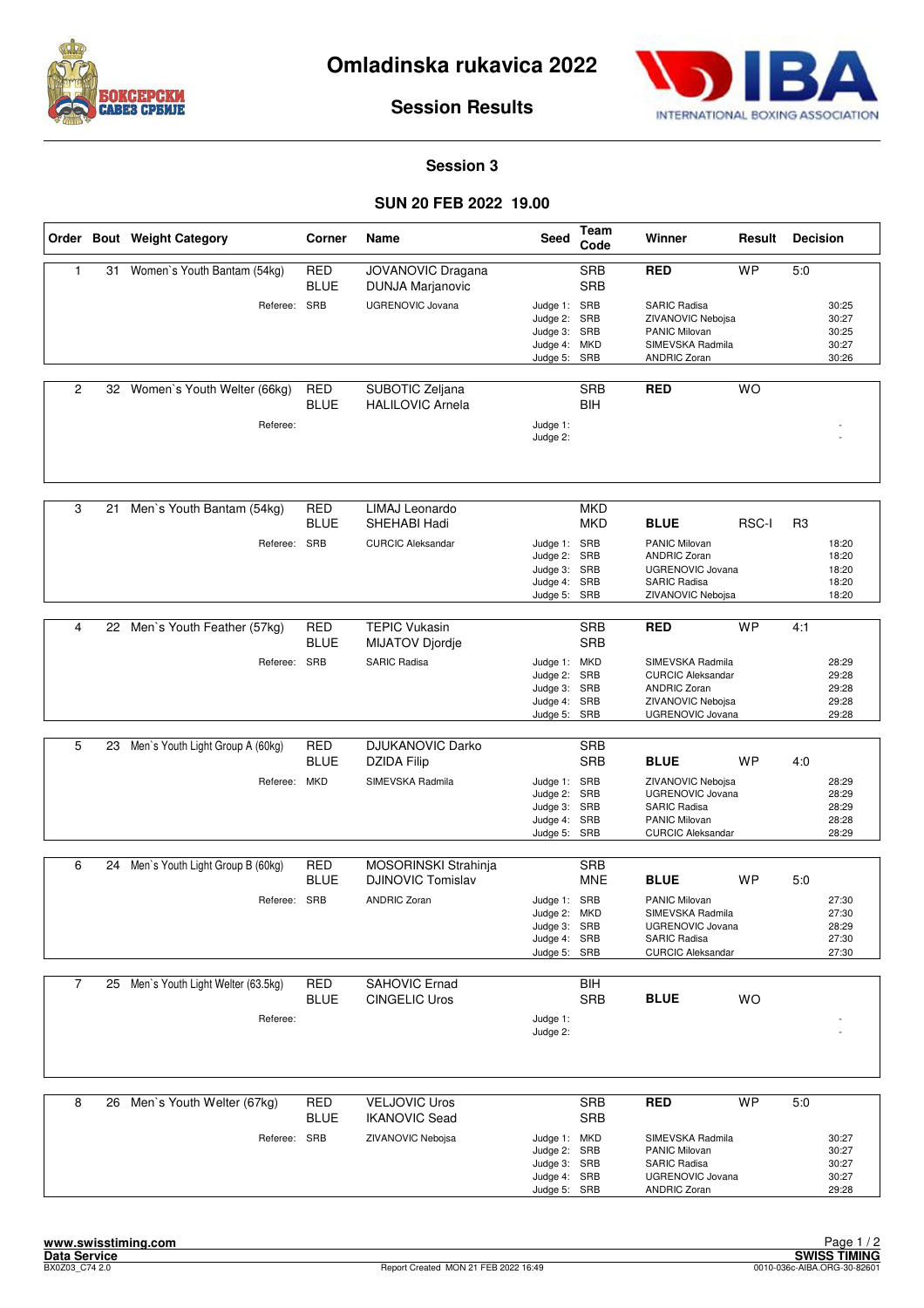



**Session Results**

#### **Session 3**

#### **SUN 20 FEB 2022 19.00**

|    |    | Order Bout Weight Category            | Corner                    | Name                                          | Seed                                                             | Team<br>Code                    | Winner                                                                                                                  | Result    | <b>Decision</b>                           |
|----|----|---------------------------------------|---------------------------|-----------------------------------------------|------------------------------------------------------------------|---------------------------------|-------------------------------------------------------------------------------------------------------------------------|-----------|-------------------------------------------|
| 9  | 27 | Men's Youth Light Middle (71kg)       | <b>RED</b><br><b>BLUE</b> | <b>TOMIC Dario</b><br><b>RASIC Luka</b>       |                                                                  | <b>SRB</b><br><b>SLO</b>        | <b>BLUE</b>                                                                                                             | <b>WP</b> | 4:1                                       |
|    |    | Referee:                              | SRB                       | PANIC Milovan                                 | Judge 1:<br>Judge 2:<br>Judge 3: SRB<br>Judge 4:<br>Judge 5:     | <b>MKD</b><br>SRB<br>SRB<br>SRB | SIMEVSKA Radmila<br><b>CURCIC Aleksandar</b><br><b>SARIC Radisa</b><br>ZIVANOVIC Nebojsa<br><b>ANDRIC Zoran</b>         |           | 29:28<br>28:29<br>27:30<br>27:29<br>28:29 |
| 10 | 28 | Men's Youth Middle (75kg)<br>Referee: | <b>RED</b><br><b>BLUE</b> | SIMIC Rastko<br><b>KRSTOVIC Adam</b>          | Judge 1:<br>Judge 2:                                             | <b>SRB</b><br><b>SRB</b>        | <b>RED</b>                                                                                                              | <b>WO</b> |                                           |
| 11 | 29 | Men's Youth Light Heavy (80kg)        | <b>RED</b><br><b>BLUE</b> | <b>PIZURICA Marko</b><br>NIKCEVIC Masan       |                                                                  | <b>SRB</b><br><b>SRB</b>        | <b>RED</b>                                                                                                              | <b>WP</b> | 5:0                                       |
|    |    | Referee:                              | SRB                       | <b>UGRENOVIC Jovana</b>                       | Judge 1:<br>Judge 2: SRB<br>Judge 3: MKD<br>Judge 4:<br>Judge 5: | SRB<br>SRB<br>SRB               | <b>PANIC Milovan</b><br><b>CURCIC Aleksandar</b><br>SIMEVSKA Radmila<br>ZIVANOVIC Nebojsa<br><b>SARIC Radisa</b>        |           | 29:28<br>30:27<br>30:27<br>30:27<br>30:27 |
| 12 | 30 | Men's Youth Heavy (92kg)              | <b>RED</b><br><b>BLUE</b> | NOVICIC Strahinja<br><b>BRAJKOVIC Andrija</b> |                                                                  | <b>SRB</b><br><b>MNE</b>        | <b>RED</b>                                                                                                              | <b>WP</b> | 5:0                                       |
|    |    | Referee:                              | SRB                       | <b>SARIC Radisa</b>                           | Judge 1:<br>Judge 2:<br>Judge 3:<br>Judge 4:<br>Judge 5:         | SRB<br>SRB<br>SRB<br>SRB<br>SRB | <b>ANDRIC Zoran</b><br><b>PANIC Milovan</b><br>ZIVANOVIC Nebojsa<br><b>UGRENOVIC Jovana</b><br><b>CURCIC Aleksandar</b> |           | 30:27<br>30:26<br>30:27<br>30:27<br>29:28 |

**www.swisstiming.com**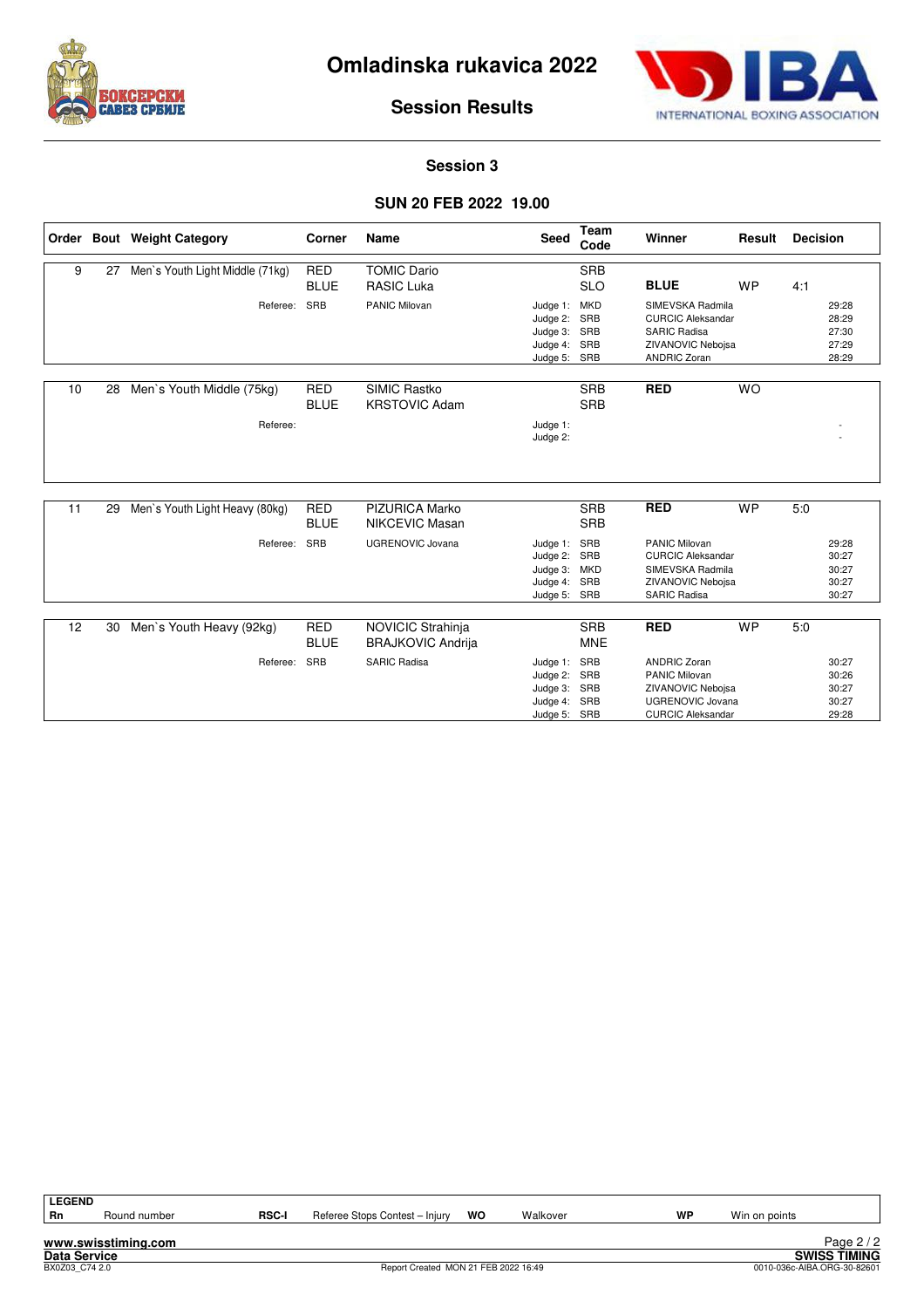



**Finals Results**

| <b>SUN 20 FEB 2022</b> |
|------------------------|
| START TIME: 19.00      |

|    |    | <b>Bout</b> Weight Category          | Medal                        | Name                                                         | Seed | Team<br>Code             | Winner      | Result    | <b>Decision</b> |
|----|----|--------------------------------------|------------------------------|--------------------------------------------------------------|------|--------------------------|-------------|-----------|-----------------|
| 1  | 21 | Men's Youth Bantam (54kg)            | <b>GOLD</b><br><b>SILVER</b> | SHEHABI Hadi<br>LIMAJ Leonardo                               |      | <b>MKD</b><br><b>MKD</b> | <b>BLUE</b> | RSC-I     | R <sub>3</sub>  |
|    |    |                                      |                              | <b>BRONZE BOZOVIC Filip</b>                                  |      | <b>MNE</b>               |             |           |                 |
|    |    |                                      |                              |                                                              |      |                          |             |           |                 |
| 2  |    | 22 Men's Youth Feather (57kg)        | GOLD<br><b>SILVER</b>        | <b>TEPIC Vukasin</b><br>MIJATOV Djordje                      |      | <b>SRB</b><br><b>SRB</b> | <b>RED</b>  | <b>WP</b> | 4:1             |
|    |    |                                      |                              | BRONZE GLIGIC Radovan                                        |      | <b>SRB</b>               |             |           |                 |
| 3  |    | 23 Men's Youth Light Group A (60kg)  | GOLD                         | <b>DZIDA Filip</b>                                           |      | <b>SRB</b>               | <b>BLUE</b> | <b>WP</b> | 4:0             |
|    |    |                                      | <b>SILVER</b>                | <b>DJUKANOVIC Darko</b>                                      |      | <b>SRB</b>               |             |           |                 |
|    |    |                                      |                              | <b>BRONZE MISKOVIC Vladica</b><br><b>BRONZE JANJIC Marko</b> |      | <b>SRB</b><br><b>SRB</b> |             |           |                 |
| 4  |    | 24 Men's Youth Light Group B (60kg)  | GOLD<br><b>SILVER</b>        | <b>DJINOVIC Tomislav</b><br>MOSORINSKI Strahinja             |      | <b>MNE</b><br><b>SRB</b> | <b>BLUE</b> | <b>WP</b> | 5:0             |
|    |    |                                      |                              | <b>BRONZE ELIU Enis</b>                                      |      | <b>MKD</b>               |             |           |                 |
|    |    |                                      |                              | BRONZE MILOSAVLJEVIC Pavle                                   |      | <b>SRB</b>               |             |           |                 |
| 5  |    | 25 Men's Youth Light Welter (63.5kg) | <b>GOLD</b>                  | <b>CINGELIC Uros</b>                                         |      | <b>SRB</b>               | <b>BLUE</b> | <b>WO</b> |                 |
|    |    |                                      | <b>SILVER</b>                | SAHOVIC Ernad                                                |      | <b>BIH</b>               |             |           |                 |
|    |    |                                      |                              |                                                              |      |                          |             |           |                 |
|    |    |                                      |                              |                                                              |      |                          |             |           |                 |
| 6  |    | 26 Men's Youth Welter (67kg)         | GOLD                         | <b>VELJOVIC Uros</b>                                         |      | <b>SRB</b>               | <b>RED</b>  | <b>WP</b> | 5:0             |
|    |    |                                      | <b>SILVER</b>                | <b>IKANOVIC Sead</b><br><b>BRONZE MIKETIC Ivan</b>           |      | <b>SRB</b><br><b>SRB</b> |             |           |                 |
|    |    |                                      |                              | BRONZE TOSIC Djordje                                         |      | <b>SRB</b>               |             |           |                 |
| 7  |    | 27 Men's Youth Light Middle (71kg)   | GOLD                         | <b>RASIC Luka</b>                                            |      | <b>SLO</b>               | <b>BLUE</b> | <b>WP</b> | 4:1             |
|    |    |                                      | <b>SILVER</b>                | <b>TOMIC Dario</b>                                           |      | <b>SRB</b>               |             |           |                 |
|    |    |                                      |                              | <b>BRONZE HODZIC Eldar</b><br>BRONZE RADENOVIC Nikola        |      | <b>BIH</b><br><b>MNE</b> |             |           |                 |
|    |    |                                      |                              |                                                              |      |                          |             |           |                 |
| 8  | 28 | Men's Youth Middle (75kg)            | <b>GOLD</b><br><b>SILVER</b> | SIMIC Rastko<br><b>KRSTOVIC Adam</b>                         |      | <b>SRB</b><br><b>SRB</b> | <b>RED</b>  | <b>WO</b> |                 |
|    |    |                                      |                              | BRONZE JANACKOVIC Filip                                      |      | <b>SRB</b>               |             |           |                 |
|    |    |                                      |                              | BRONZE STANOJEVIC Milan                                      |      | <b>SRB</b>               |             |           |                 |
| 9  | 29 | Men's Youth Light Heavy (80kg)       | GOLD                         | PIZURICA Marko                                               |      | SRB                      | <b>RED</b>  | <b>WP</b> | 5:0             |
|    |    |                                      | <b>SILVER</b>                | NIKCEVIC Masan                                               |      | <b>SRB</b>               |             |           |                 |
|    |    |                                      |                              | <b>BRONZE NIKOLIC Milos</b>                                  |      | SRB                      |             |           |                 |
|    |    |                                      |                              |                                                              |      |                          |             |           |                 |
| 10 | 30 | Men's Youth Heavy (92kg)             | GOLD<br><b>SILVER</b>        | NOVICIC Strahinja<br><b>BRAJKOVIC Andrija</b>                |      | <b>SRB</b><br><b>MNE</b> | <b>RED</b>  | <b>WP</b> | 5:0             |
|    |    |                                      |                              | <b>BRONZE SOFTIC Menan</b><br>BRONZE DOSKOVIC Ivan           |      | <b>MNE</b><br>SRB        |             |           |                 |
|    |    |                                      |                              |                                                              |      |                          |             |           |                 |
| 11 | 31 | Women's Youth Bantam (54kg)          | GOLD<br><b>SILVER</b>        | JOVANOVIC Dragana<br><b>DUNJA Marjanovic</b>                 |      | SRB<br>SRB               | <b>RED</b>  | <b>WP</b> | 5:0             |
|    |    |                                      |                              |                                                              |      |                          |             |           |                 |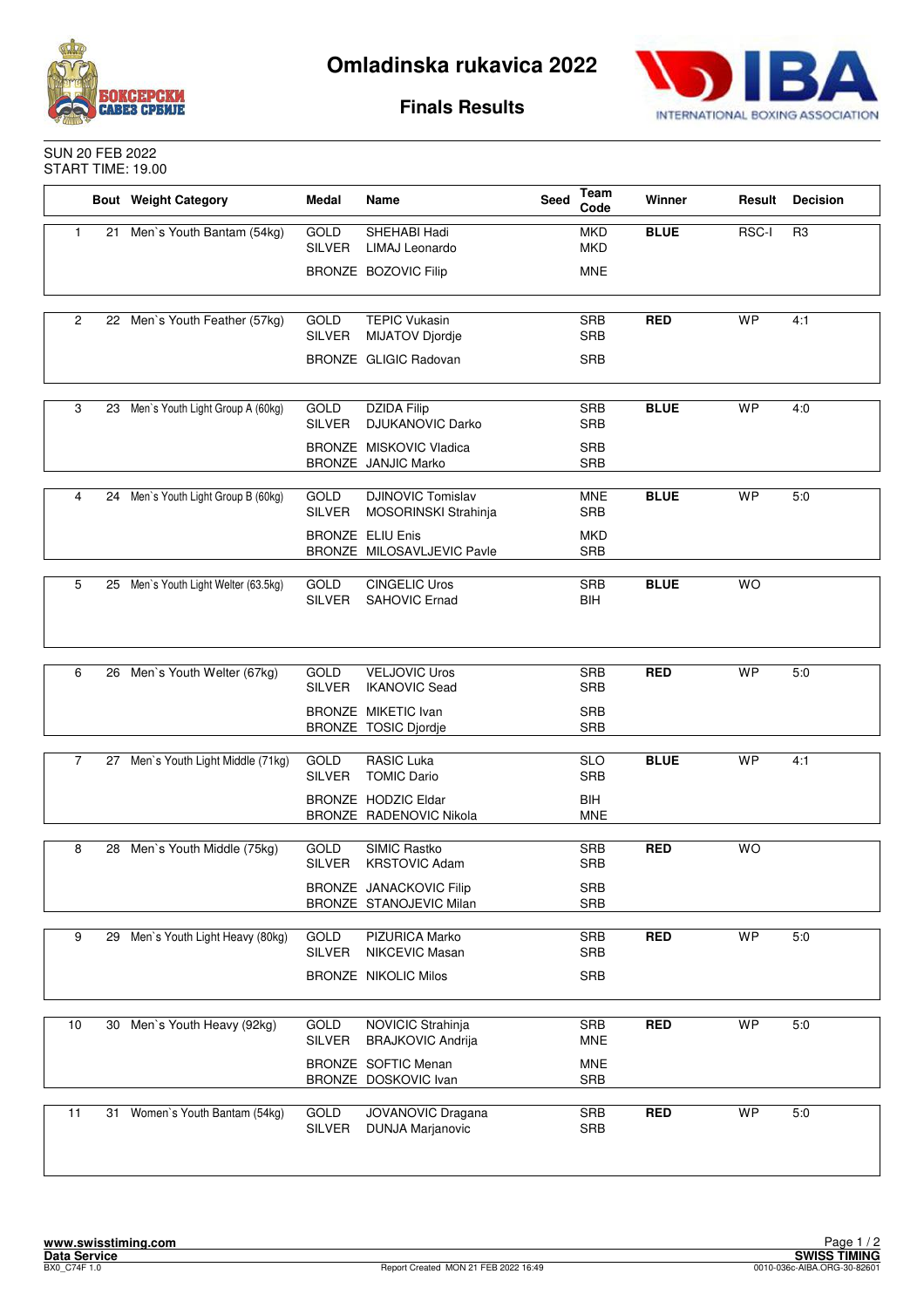



**Finals Results**

SUN 20 FEB 2022 START TIME: 19.00

|    | <b>Bout</b> Weight Category    | Medal                 | Name                                       | Seed | Team<br>Code      | Winner     | Result | <b>Decision</b> |
|----|--------------------------------|-----------------------|--------------------------------------------|------|-------------------|------------|--------|-----------------|
| 12 | 32 Women's Youth Welter (66kg) | GOLD<br><b>SILVER</b> | SUBOTIC Zeljana<br><b>HALILOVIC Arnela</b> |      | <b>SRB</b><br>BIH | <b>RED</b> | WO     |                 |

| LEGEND |                       |              |                                |             |                         |            |                 |
|--------|-----------------------|--------------|--------------------------------|-------------|-------------------------|------------|-----------------|
|        | Preferred winner      | ABD          | Abandon                        | <b>BDSQ</b> | Double Disqualification | <b>DKO</b> | Double Knockout |
| ∣ DSQ  | Disqualification      | KΟ           | Knockout                       | <b>NC</b>   | No Contest              | Rn         | Round number    |
| RSC    | Referee Stops Contest | <b>RSC-I</b> | Referee Stops Contest - Injury | WO          | Walkover                | WP         | Win on points   |
|        |                       |              |                                |             |                         |            |                 |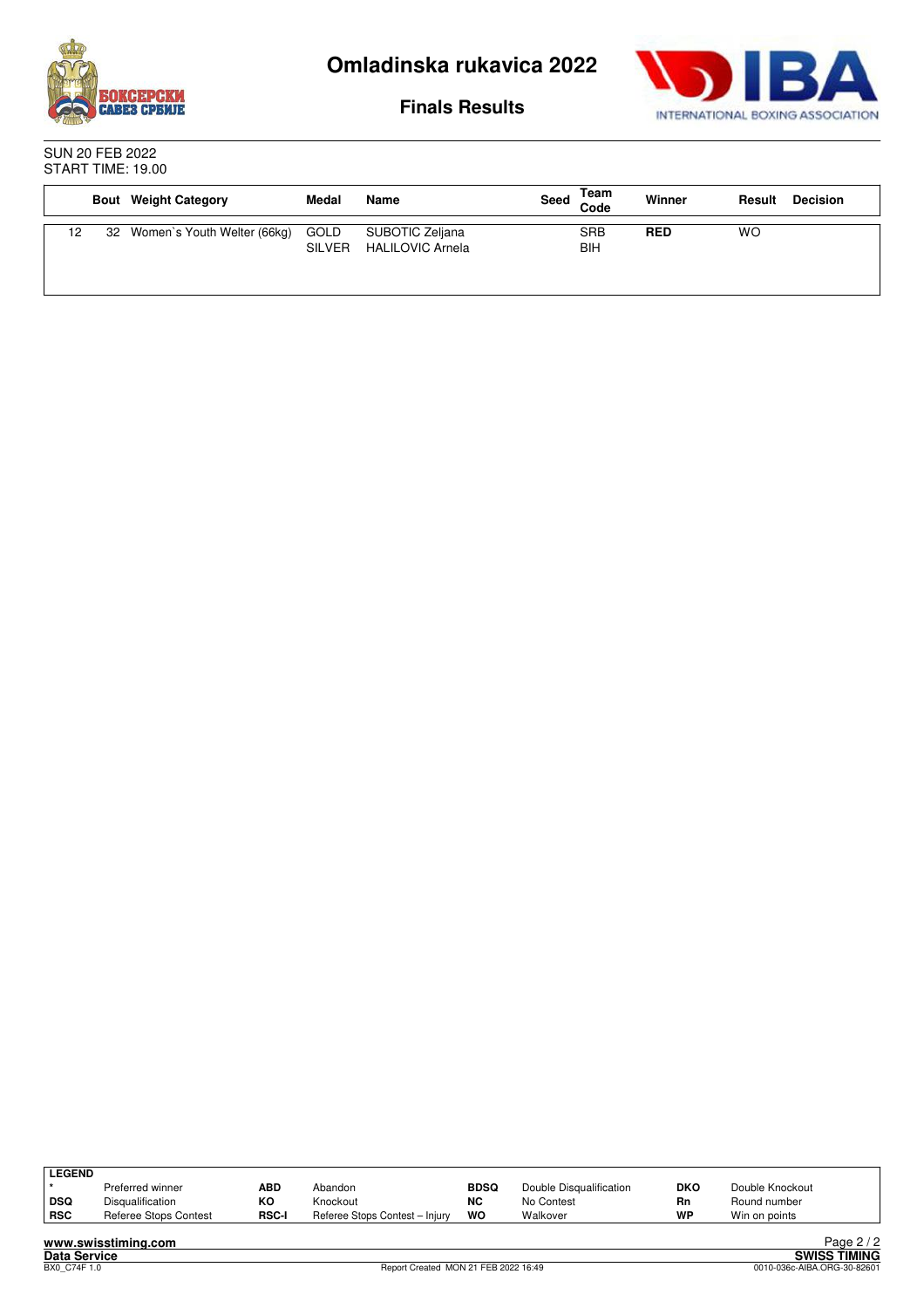



**Session Results**

#### **Session 1**

## **SUN 20 FEB 2022 19.00**

| Order | Bout           | <b>Weight Category</b>            | Corner                    | Name                                             | Seed                                                                 | Team<br>Code                    | Winner                                                                                                                     | Result     | <b>Decision</b> |                                           |
|-------|----------------|-----------------------------------|---------------------------|--------------------------------------------------|----------------------------------------------------------------------|---------------------------------|----------------------------------------------------------------------------------------------------------------------------|------------|-----------------|-------------------------------------------|
|       |                | Men's Youth Light Welter (63.5kg) | <b>RED</b><br><b>BLUE</b> | <b>DRAGISIC Nemanja</b><br><b>CIINGELIC Uros</b> |                                                                      | <b>SRB</b><br><b>SRB</b>        | <b>BLUE</b>                                                                                                                | <b>WP</b>  | 5:0             |                                           |
|       |                | Referee:                          | <b>MKD</b>                | SIMEVSKA Radmila                                 | Judge 1: SRB<br>Judge 2: SRB<br>Judge 3: SRB<br>Judge 4:<br>Judge 5: | SRB<br>SRB                      | <b>UGRENOVIC Jovana</b><br><b>SARIC Radisa</b><br><b>PANIC Milovan</b><br><b>CURCIC Aleksandar</b><br>ANDRIC Zoran         |            |                 | 27:30<br>27:30<br>27:30<br>26:30<br>27:30 |
| 2     | $\overline{2}$ | Men's Youth Middle (75kg)         | <b>RED</b><br><b>BLUE</b> | SIMIC Rastko<br><b>JANACKOVIC Filip</b>          |                                                                      | <b>SRB</b><br><b>SRB</b>        | <b>RED</b>                                                                                                                 | <b>RSC</b> | R <sub>3</sub>  |                                           |
|       |                | Referee:                          | <b>SRB</b>                | <b>PANIC Milovan</b>                             | Judge 1: SRB<br>Judge 2:<br>Judge 3:<br>Judge 4:<br>Judge 5:         | <b>MKD</b><br>SRB<br>SRB<br>SRB | <b>ZIVANOVIC Nebojsa</b><br>SIMEVSKA Radmila<br><b>CURCIC Aleksandar</b><br><b>SARIC Radisa</b><br><b>UGRENOVIC Jovana</b> |            |                 | 20:18<br>20:18<br>20:16<br>20:18<br>20:18 |

Round number **RSC** Referee Stops Contest **WP** Win on points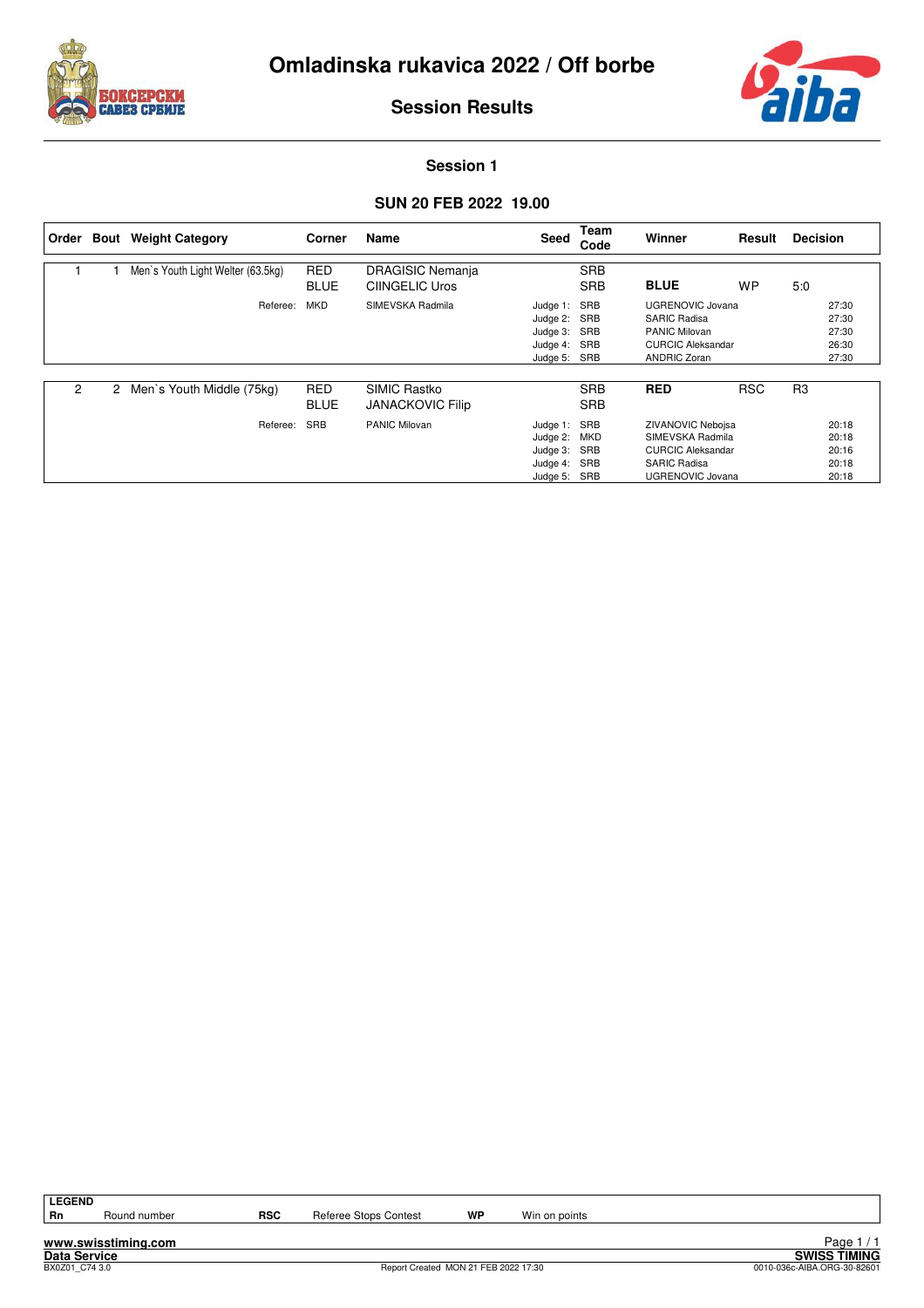



## **Medallists by Weight Category**

#### **As of MON 21 FEB 2022**

#### **After 12 of 12 Events**

| <b>Weight Category</b>            | Date       | <b>Medal</b>  | <b>Name</b>                 | <b>Team Code</b> |
|-----------------------------------|------------|---------------|-----------------------------|------------------|
| Men's Youth Bantam (54kg)         | SUN 20 FEB | GOLD          | SHEHABI Hadi                | <b>MKD</b>       |
|                                   |            | <b>SILVER</b> | LIMAJ Leonardo              | <b>MKD</b>       |
|                                   |            | <b>BRONZE</b> | <b>BOZOVIC Filip</b>        | <b>MNE</b>       |
| Men's Youth Feather (57kg)        | SUN 20 FEB | GOLD          | <b>TEPIC Vukasin</b>        | <b>SRB</b>       |
|                                   |            | <b>SILVER</b> | <b>MIJATOV Djordje</b>      | <b>SRB</b>       |
|                                   |            | <b>BRONZE</b> | <b>GLIGIC Radovan</b>       | <b>SRB</b>       |
| Men's Youth Light Group A (60kg)  | SUN 20 FEB | GOLD          | <b>DZIDA Filip</b>          | <b>SRB</b>       |
|                                   |            | <b>SILVER</b> | <b>DJUKANOVIC Darko</b>     | <b>SRB</b>       |
|                                   |            | <b>BRONZE</b> | MISKOVIC Vladica            | <b>SRB</b>       |
|                                   |            | <b>BRONZE</b> | <b>JANJIC Marko</b>         | <b>SRB</b>       |
| Men's Youth Light Group B (60kg)  | SUN 20 FEB | <b>GOLD</b>   | <b>DJINOVIC Tomislav</b>    | <b>MNE</b>       |
|                                   |            | <b>SILVER</b> | <b>MOSORINSKI Strahinja</b> | <b>SRB</b>       |
|                                   |            | <b>BRONZE</b> | <b>ELIU Enis</b>            | <b>MKD</b>       |
|                                   |            | <b>BRONZE</b> | MILOSAVLJEVIC Pavle         | <b>SRB</b>       |
| Men's Youth Light Welter (63.5kg) | SUN 20 FEB | <b>GOLD</b>   | <b>CINGELIC Uros</b>        | <b>SRB</b>       |
|                                   |            | <b>SILVER</b> | SAHOVIC Ernad               | <b>BIH</b>       |
| Men's Youth Welter (67kg)         | SUN 20 FEB | <b>GOLD</b>   | <b>VELJOVIC Uros</b>        | <b>SRB</b>       |
|                                   |            | <b>SILVER</b> | <b>IKANOVIC Sead</b>        | <b>SRB</b>       |
|                                   |            | <b>BRONZE</b> | MIKETIC Ivan                | <b>SRB</b>       |
|                                   |            | <b>BRONZE</b> | <b>TOSIC Djordje</b>        | <b>SRB</b>       |
| Men's Youth Light Middle (71kg)   | SUN 20 FEB | <b>GOLD</b>   | RASIC Luka                  | <b>SLO</b>       |
|                                   |            | <b>SILVER</b> | <b>TOMIC Dario</b>          | <b>SRB</b>       |
|                                   |            | <b>BRONZE</b> | <b>HODZIC Eldar</b>         | <b>BIH</b>       |
|                                   |            | <b>BRONZE</b> | RADENOVIC Nikola            | <b>MNE</b>       |
| Men's Youth Middle (75kg)         | SUN 20 FEB | GOLD          | SIMIC Rastko                | <b>SRB</b>       |
|                                   |            | SILVER        | <b>KRSTOVIC Adam</b>        | <b>SRB</b>       |
|                                   |            | <b>BRONZE</b> | <b>JANACKOVIC Filip</b>     | <b>SRB</b>       |
|                                   |            | <b>BRONZE</b> | STANOJEVIC Milan            | <b>SRB</b>       |
| Men's Youth Light Heavy (80kg)    | SUN 20 FEB | <b>GOLD</b>   | PIZURICA Marko              | <b>SRB</b>       |
|                                   |            | <b>SILVER</b> | NIKCEVIC Masan              | <b>SRB</b>       |
|                                   |            | <b>BRONZE</b> | <b>NIKOLIC Milos</b>        | <b>SRB</b>       |
| Men's Youth Heavy (92kg)          | SUN 20 FEB | GOLD          | NOVICIC Strahinja           | <b>SRB</b>       |
|                                   |            | <b>SILVER</b> | <b>BRAJKOVIC Andrija</b>    | <b>MNE</b>       |
|                                   |            | <b>BRONZE</b> | SOFTIC Menan                | <b>MNE</b>       |
|                                   |            | <b>BRONZE</b> | DOSKOVIC Ivan               | <b>SRB</b>       |
| Women's Youth Bantam (54kg)       | SUN 20 FEB | <b>GOLD</b>   | JOVANOVIC Dragana           | <b>SRB</b>       |
|                                   |            | <b>SILVER</b> | <b>DUNJA Marjanovic</b>     | <b>SRB</b>       |
| Women's Youth Welter (66kg)       | SUN 20 FEB | GOLD          | SUBOTIC Zeljana             | <b>SRB</b>       |
|                                   |            | <b>SILVER</b> | <b>HALILOVIC Arnela</b>     | <b>BIH</b>       |

**NOTES**

Sorting order for ranked 3rd: from semifinals, first, loser against the gold medallist, second, loser against the silver medallist.

**www.swisstiming.com**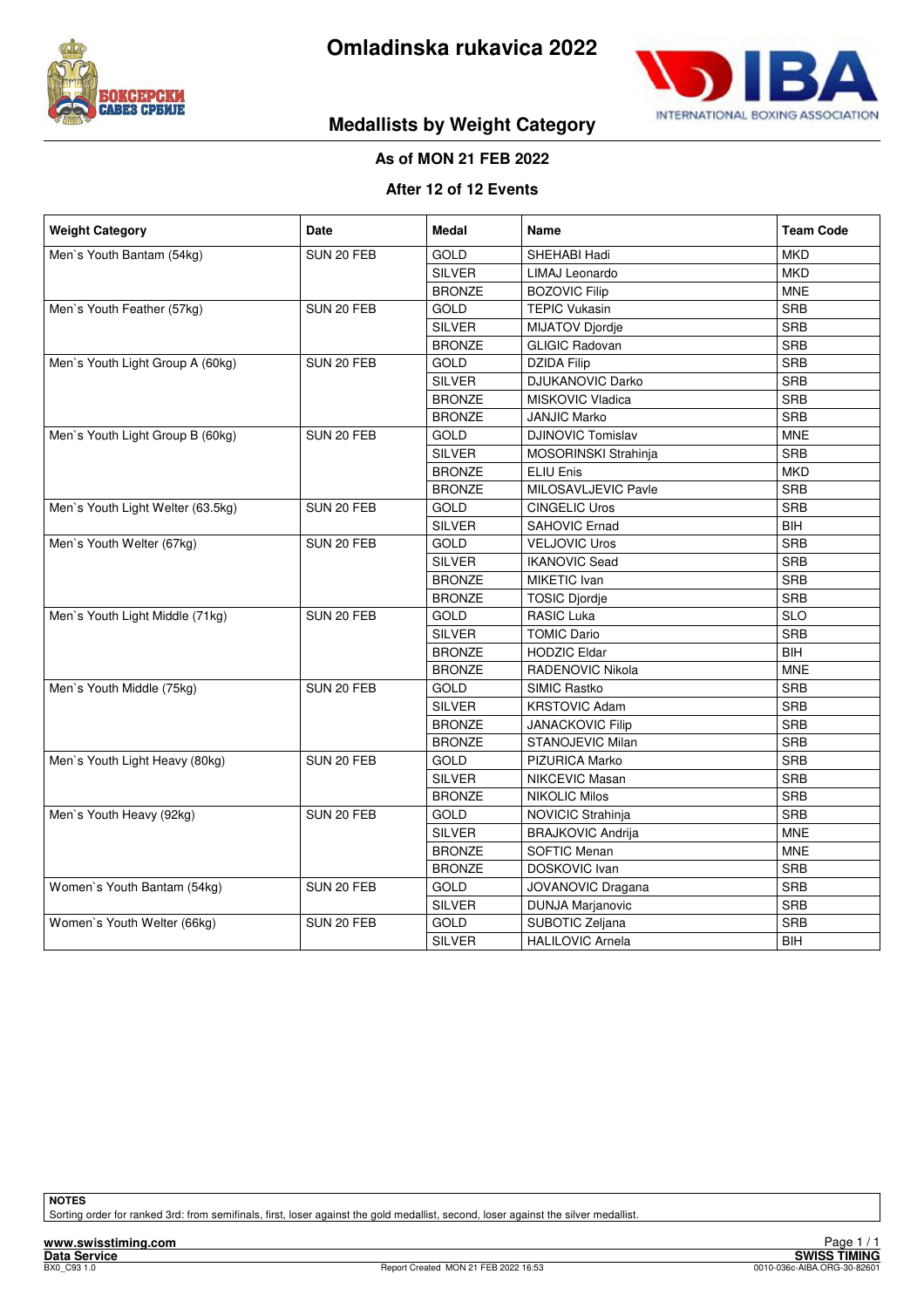



**Medal Standings**

## **As of MON 21 FEB 2022**

## **After 12 of 12 Events**

|      |                              | Men |    |    | Women |             |              | <b>Total</b> |     |    |    | Rank |     |             |
|------|------------------------------|-----|----|----|-------|-------------|--------------|--------------|-----|----|----|------|-----|-------------|
| Rank | Team                         | G   | s  | в  | Tot   | G           | s            | в            | Tot | G  | s  | в    | Tot | bv<br>Total |
|      | SRB - Serbia                 | 7   | -  | 10 | 24    | 2           |              |              | 3   | 9  | 8  | 10   | 27  |             |
| 2    | MNE - Montenegro             |     |    | 3  | 5     |             |              |              |     |    |    | 3    | 5   | 2           |
| 3    | MKD - North Macedonia        |     |    |    | 3     |             |              |              |     |    |    |      | 3   | $=3$        |
| 4    | SLO - Slovenia               |     |    |    |       |             |              |              |     |    |    |      |     | 5           |
| 5    | BIH - Bosnia and Herzegovina |     |    |    | 2     |             |              |              |     |    | 2  |      | 3   | $=3$        |
|      | Total:                       | 10  | 10 | 15 | 35    | $\mathbf 2$ | $\mathbf{2}$ |              | 4   | 12 | 12 | 15   | 39  |             |

| <b>LEGEND</b>                                       |      |  | Equal sign indicates that two or more NOCs share the same rank by total |     |       |                             | Bronze |                     |  |  |
|-----------------------------------------------------|------|--|-------------------------------------------------------------------------|-----|-------|-----------------------------|--------|---------------------|--|--|
| G                                                   | Gold |  | Silver                                                                  | Tot | Total |                             |        |                     |  |  |
| Page $1/1$<br>www.swisstiming.com                   |      |  |                                                                         |     |       |                             |        |                     |  |  |
| <b>Data Service</b>                                 |      |  |                                                                         |     |       |                             |        | <b>SWISS TIMING</b> |  |  |
| Report Created MON 21 FEB 2022 16:54<br>BX0 C95 1.0 |      |  |                                                                         |     |       | 0010-036c-AIBA.ORG-30-82601 |        |                     |  |  |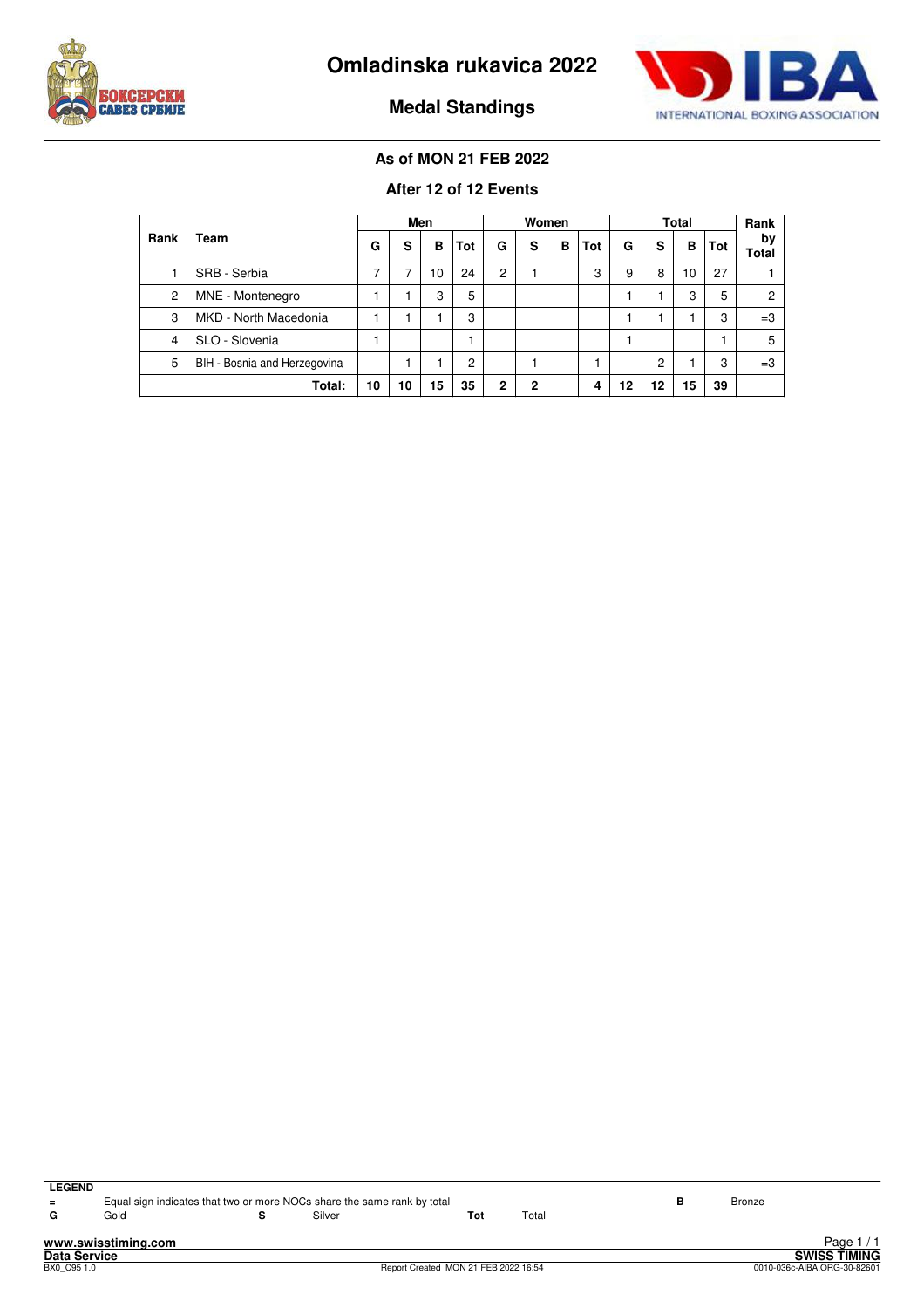





## **Ranking by Team**

|                |              |               | <b>Victories</b> |                |               |      |       | <b>Bouts</b>        |               | <b>Points</b>       |    |   |    |       |
|----------------|--------------|---------------|------------------|----------------|---------------|------|-------|---------------------|---------------|---------------------|----|---|----|-------|
| Rank           | Team<br>Code | <b>Boxers</b> | <b>Prelims</b>   | Semi<br>finals | <b>Finals</b> | Lost | Bouts | per<br><b>Boxer</b> | <b>Points</b> | per<br><b>Boxer</b> | G. | s | в  | Total |
|                | <b>SRB</b>   | 33            |                  | 11             | a             | 22   | 42    | 1.3                 | 49            | ا 5.                |    |   | 10 | 27    |
|                | 2   MNE      |               |                  |                |               | 5    |       | 1.8                 | 10            | 1.7                 |    |   | ت  | 5     |
|                | $3$ SLO      |               |                  |                |               |      |       | ۱.5                 |               | 3.0                 |    |   |    |       |
|                | 4   MKD      |               |                  |                |               | ◠    |       | 1.3                 |               | 1.7                 |    |   |    | 3     |
| 5 <sup>1</sup> | <b>BIH</b>   |               |                  |                |               | C    |       | 1.3                 |               | 0.3                 |    |   |    | 3     |

| ∣ LEGEND            |                     |      |                                      |               |        |                             |
|---------------------|---------------------|------|--------------------------------------|---------------|--------|-----------------------------|
| ΙB.                 | <b>Bronze</b>       | Gold | Prelim.                              | Preliminaries | Silver |                             |
|                     |                     |      |                                      |               |        |                             |
|                     | www.swisstiming.com |      |                                      |               |        | Page $1/1$                  |
| <b>Data Service</b> |                     |      |                                      |               |        | <b>SWISS TIMING</b>         |
| BX0 C96B 1.0        |                     |      | Report Created MON 21 FEB 2022 16:55 |               |        | 0010-036c-AIBA.ORG-30-82601 |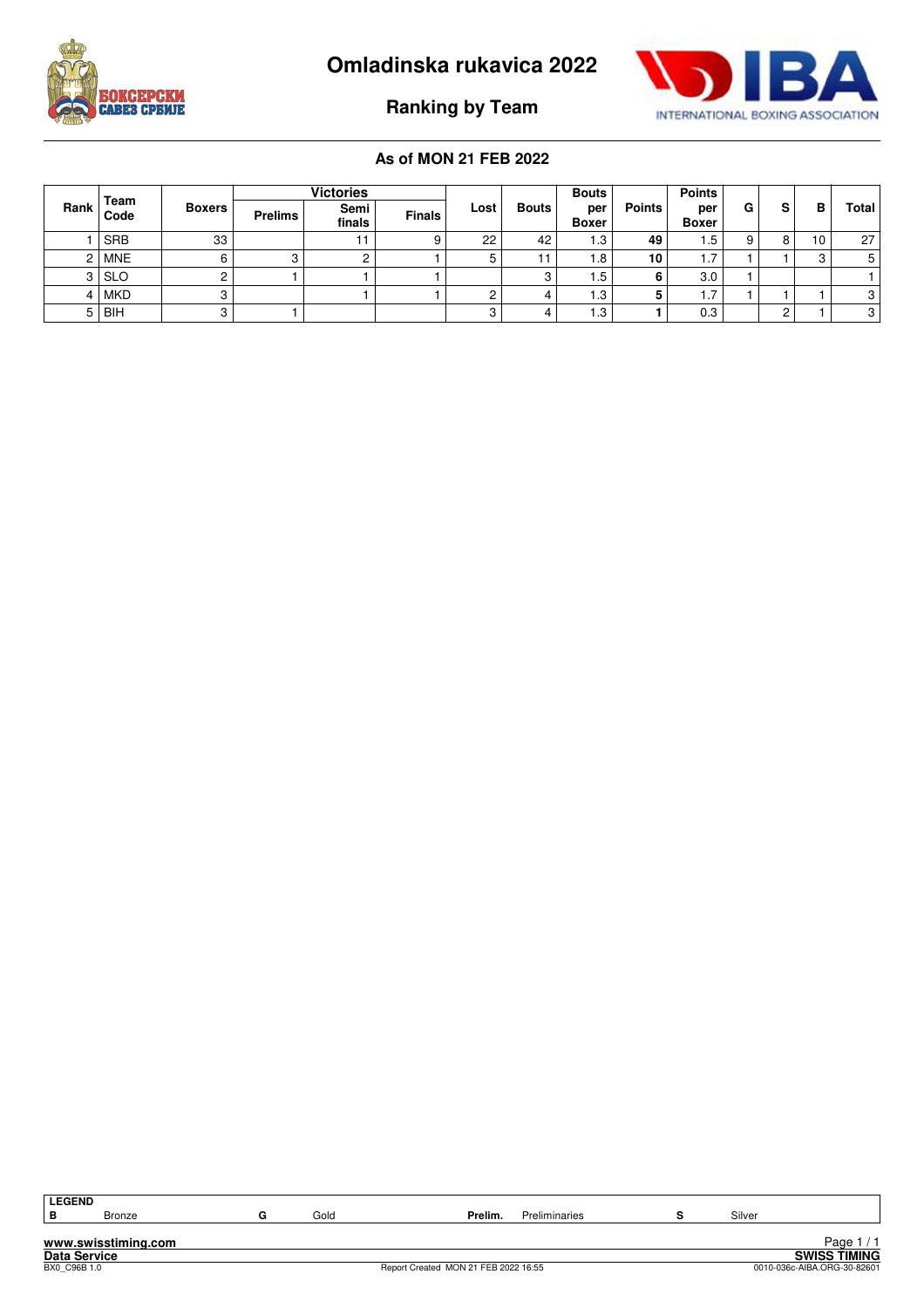



## **AIBA - Judges Statistics Summary**

| No l | Name                     | Fed. Code  | <b>Bouts</b> | <b>Rounds</b> | Referee | Judge           |
|------|--------------------------|------------|--------------|---------------|---------|-----------------|
|      | SIMEVSKA Radmila         | <b>MKD</b> | 23           | 50            | 4       | 19              |
| 2    | UGRENOVIC Jovana         | <b>SRB</b> | 24           | 52            | 4       | 20 <sup>1</sup> |
| 3    | <b>CURCIC Aleksandar</b> | <b>SRB</b> | 22           | 53            | o<br>د، | 19              |
| 4    | <b>SARIC Radisa</b>      | <b>SRB</b> | 24           | 56            | 4       | 20 <sup>1</sup> |
| 5    | I ZIVANOVIC Nebojsa      | <b>SRB</b> | 23           | 52            | ິ<br>ت  | 20 <sup>1</sup> |
| 6    | <b>PANIC Milovan</b>     | <b>SRB</b> | 19           | 39            | 4       | 15 <sup>1</sup> |
|      | <b>ANDRIC Zoran</b>      | <b>SRB</b> | 21           | 48            | 4       | 17 <sub>1</sub> |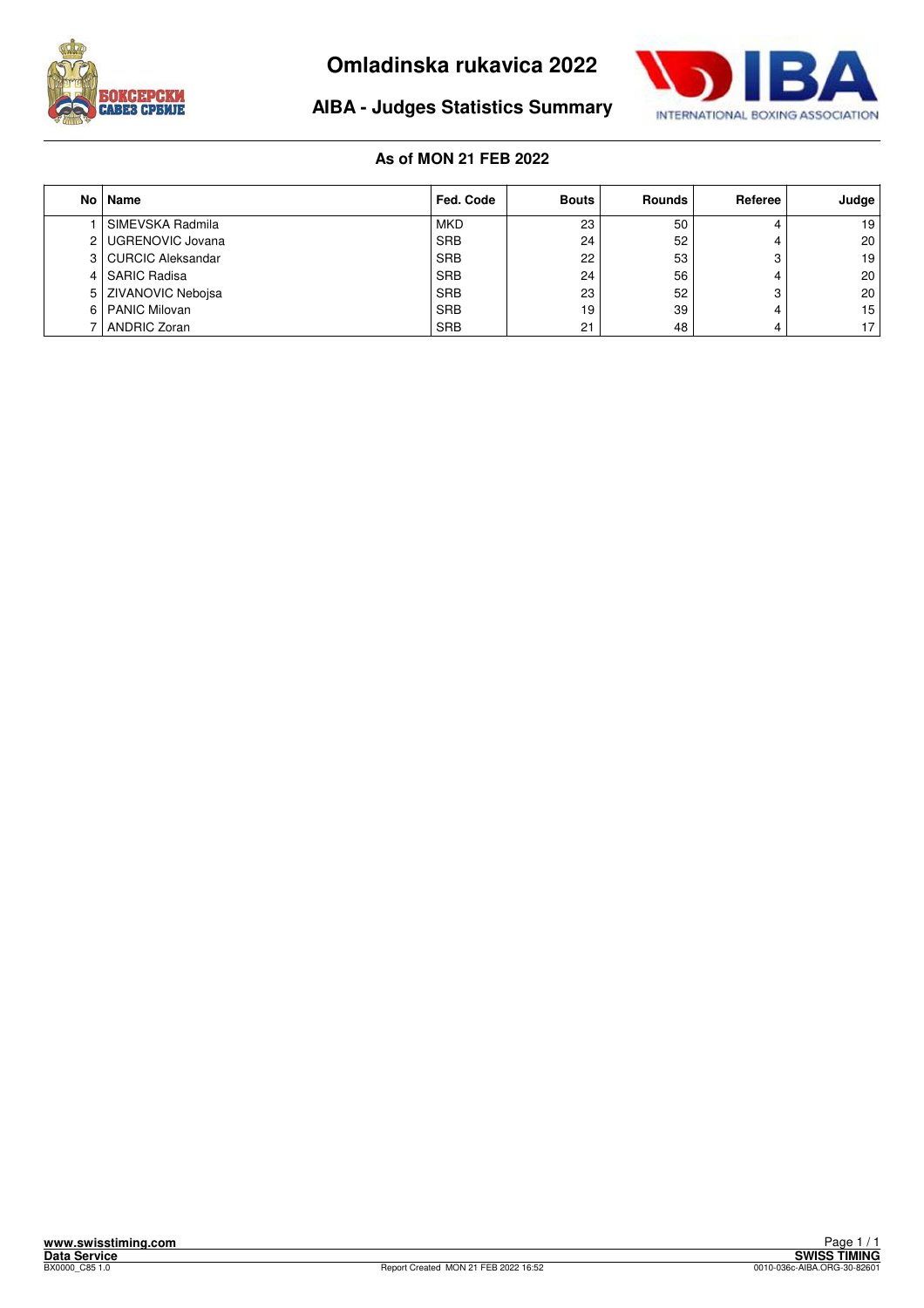



**Tournament Statistics**

| Men                |                |                         |              |    |            |                 |           |            |             |            |
|--------------------|----------------|-------------------------|--------------|----|------------|-----------------|-----------|------------|-------------|------------|
| Weight<br>Category | <b>WP</b>      | <b>RSC</b>              | <b>RSC-I</b> | KO | <b>ABD</b> | <b>WO</b>       | <b>NC</b> | <b>DSQ</b> | <b>BDSQ</b> | <b>DKO</b> |
| 54 <sub>kg</sub>   | $\mathbf{1}$   |                         | $\mathbf{1}$ |    |            |                 |           |            |             |            |
|                    | 50.00%         |                         | 50.00%       |    |            |                 |           |            |             |            |
|                    | $\overline{c}$ |                         |              |    |            |                 |           |            |             |            |
| 57kg               | 100.00%        |                         |              |    |            |                 |           |            |             |            |
|                    | $\mathbf{3}$   |                         |              |    |            |                 |           |            |             |            |
| 60kg               | 100.00%        |                         |              |    |            |                 |           |            |             |            |
|                    | $\mathbf{1}$   | $\overline{c}$          |              |    |            | $\mathbf{1}$    |           |            |             |            |
| 60kg               | 25.00%         | 50.00%                  |              |    |            | 25.00%          |           |            |             |            |
| 63.5kg             |                |                         |              |    |            | $\mathbf{1}$    |           |            |             |            |
|                    |                |                         |              |    |            | 100.00%         |           |            |             |            |
| 67kg               | $\overline{c}$ |                         |              |    |            | $\mathbf{1}$    |           |            |             |            |
|                    | 66.67%         |                         |              |    |            | 33.33%          |           |            |             |            |
| 71kg               | $\,6\,$        |                         |              |    |            |                 |           |            |             |            |
|                    | 100.00%        |                         |              |    |            |                 |           |            |             |            |
| 75kg               | $\mathbf{1}$   | $\mathbf{1}$            |              |    |            | $\mathbf{1}$    |           |            |             |            |
|                    | 33.33%         | 33.33%                  |              |    |            | 33.33%          |           |            |             |            |
| 80kg               | $\mathbf{1}$   | $\mathbf{1}$            |              |    |            |                 |           |            |             |            |
|                    | 50.00%         | 50.00%                  |              |    |            |                 |           |            |             |            |
|                    | $\mathbf{3}$   |                         |              |    |            | $\mathbf{1}$    |           |            |             |            |
| 92kg               | 75.00%         |                         |              |    |            | 25.00%          |           |            |             |            |
|                    | 20             | $\overline{\mathbf{4}}$ | $\mathbf{1}$ |    |            | $5\phantom{.0}$ |           |            |             |            |
| <b>TOTAL</b>       | 66.67%         | 13.33%                  | 3.33%        |    |            | 16.67%          |           |            |             |            |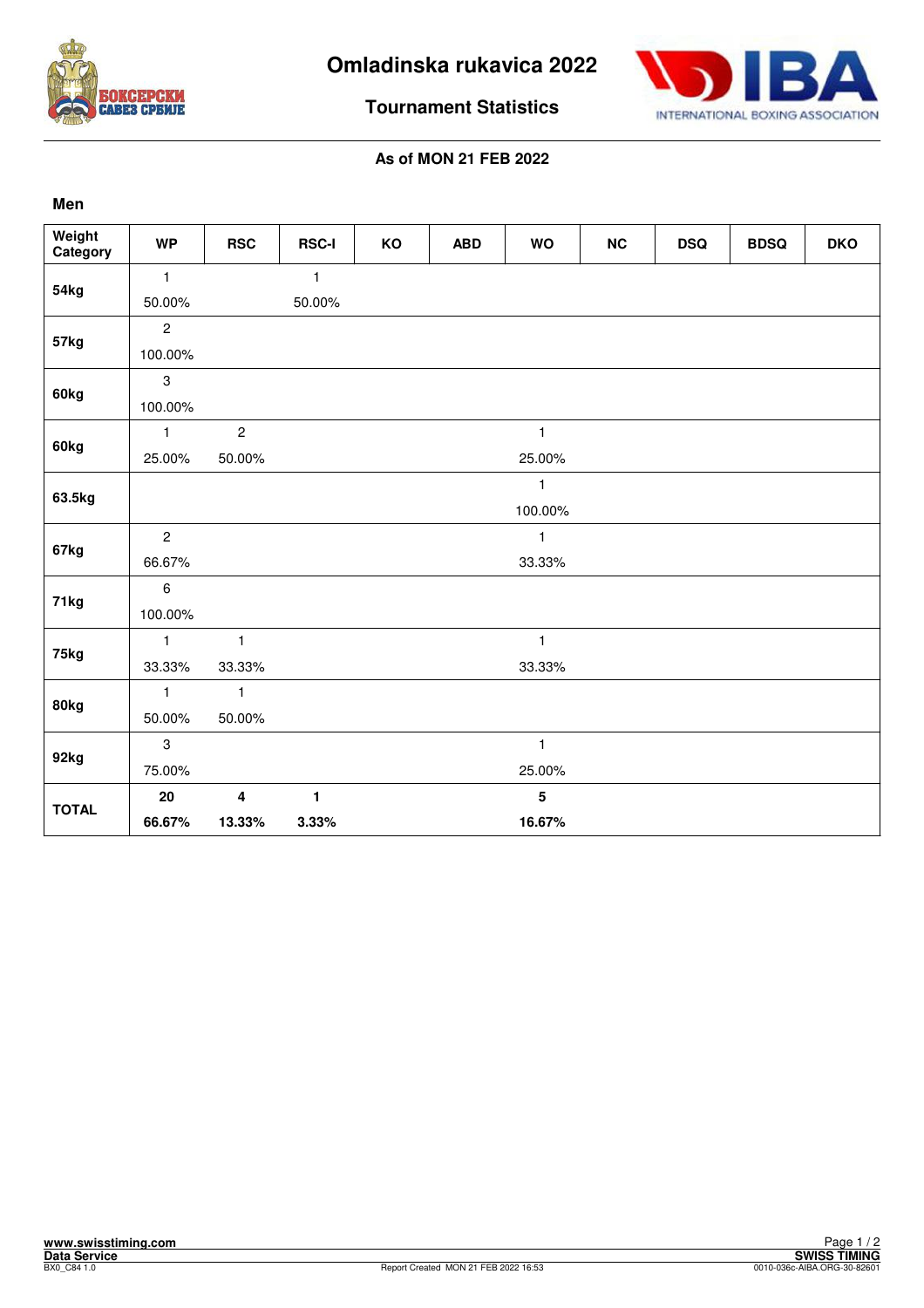



**Tournament Statistics**

**As of MON 21 FEB 2022**

#### **Women**

| Weight<br>Category | <b>WP</b>        | <b>RSC</b> | <b>RSC-I</b> | KO | <b>ABD</b> | <b>WO</b> | <b>NC</b> | <b>DSQ</b> | <b>BDSQ</b> | <b>DKO</b> |
|--------------------|------------------|------------|--------------|----|------------|-----------|-----------|------------|-------------|------------|
|                    |                  |            |              |    |            |           |           |            |             |            |
| 54kg               | 100.00%          |            |              |    |            |           |           |            |             |            |
|                    |                  |            |              |    |            |           |           |            |             |            |
| 66kg               | 100.00%          |            |              |    |            |           |           |            |             |            |
| <b>TOTAL</b>       |                  |            |              |    |            |           |           |            |             |            |
|                    | 50.00%<br>50.00% |            |              |    |            |           |           |            |             |            |

| <b>LEGEND</b> |                       |              |                                |            |                 |    |               |
|---------------|-----------------------|--------------|--------------------------------|------------|-----------------|----|---------------|
| <b>ABD</b>    | Abandon               | <b>BDSQ</b>  | Double Disqualification        | <b>DKO</b> | Double Knockout |    |               |
| DSQ           | Disqualification      | КO           | Knockout                       | <b>NC</b>  | No Contest      |    |               |
| ∣ RSC         | Referee Stops Contest | <b>RSC-I</b> | Referee Stops Contest - Injury | wo         | Walkover        | WP | Win on points |
|               |                       |              |                                |            |                 |    |               |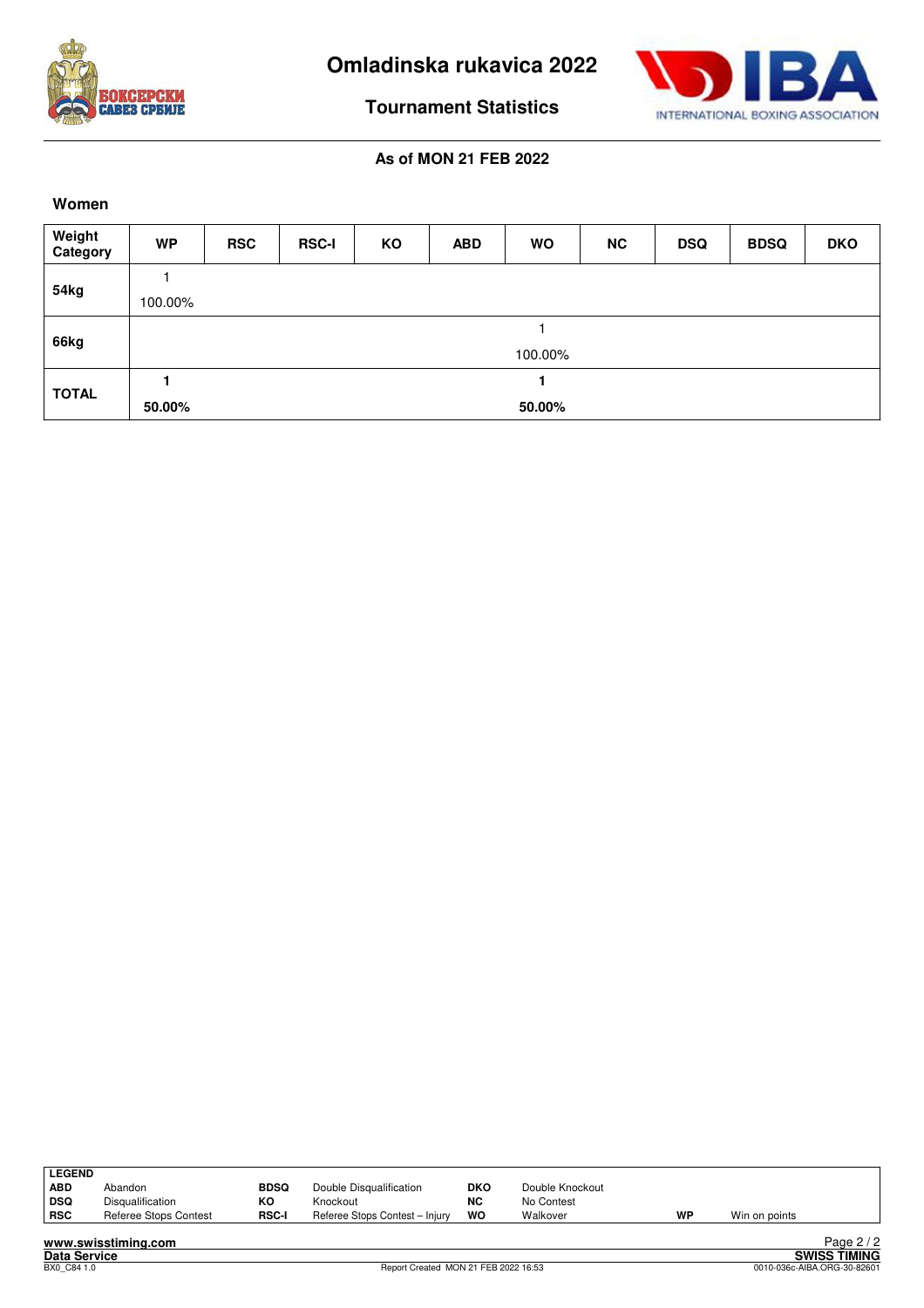NAGRADE / AWARDS

NAJBOLJI MUŠKI TAKMIČAR **SIMIĆ RASTKO (SRB)** 

## NAJBOLJI ŽENSKI TAKMIČAR **JOVANOVIĆ DRAGANA (SRB)**

## NAJBOLJI TEHNIČAR TURNIRA **RAŠIĆ LUKA (SLO)**

NAJUSPEŠNIJA REPREZENTACIJA

## **SRBIJA (SRB)**

NAJUSPEŠNIJA STRANA REPREZENTACIJA **CRNA GORA (MNE)**